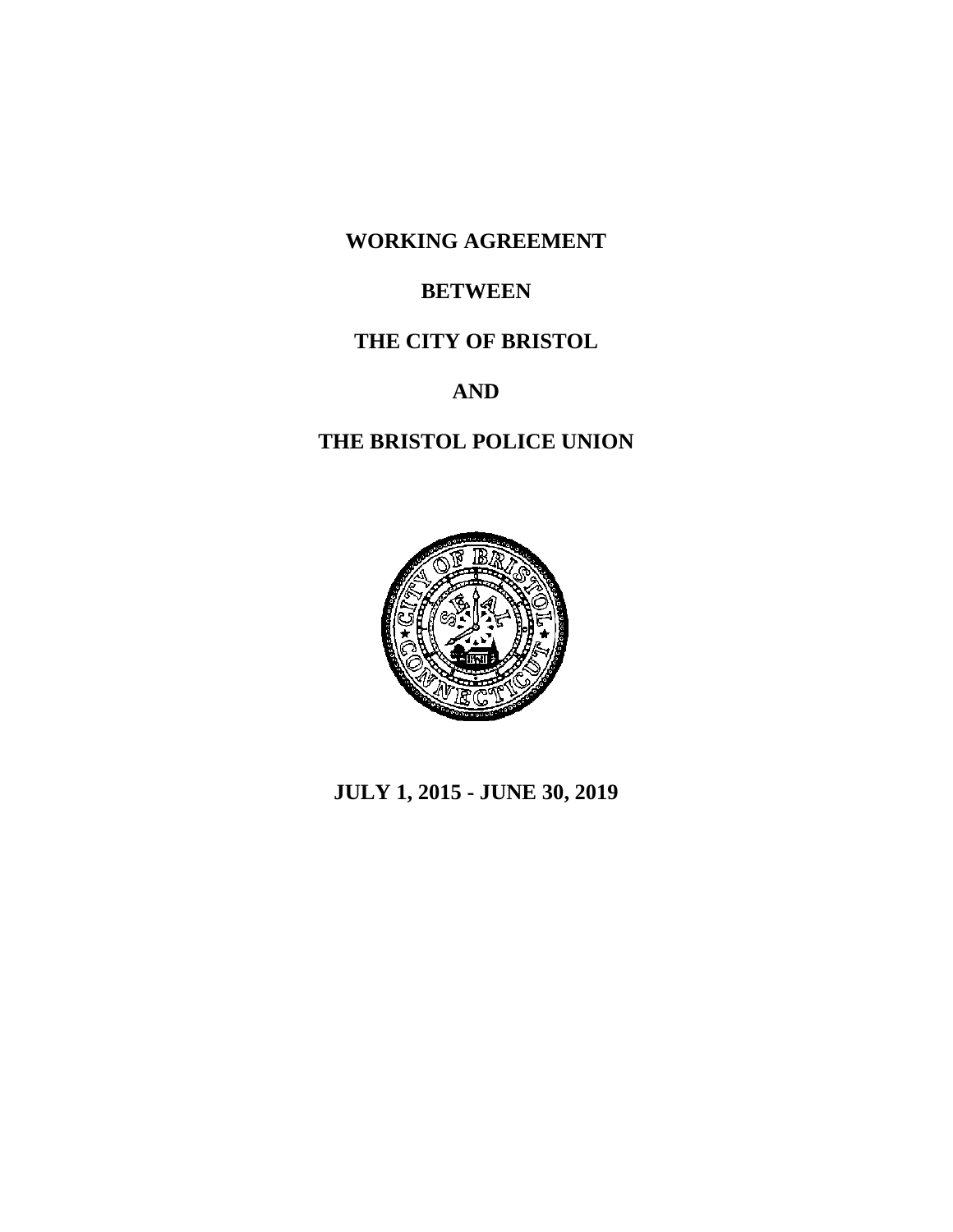## **TABLE OF CONTENTS**

| <b>ARTICLE</b> |                                                                 | <b>PAGE</b>    |
|----------------|-----------------------------------------------------------------|----------------|
|                | APPENDIX A - SALARY SCHEDULE EFFECTIVE JANUARY 1, 2016          | 64             |
|                | APPENDIX B - SALARY SCHEDULE EFFECTIVE JULY 1, 2016             | 65             |
|                | APPENDIX C - SALARY SCHEDULE EFFECTIVE JULY 1, 2017             | 66             |
|                | APPENDIX D - SALARY SCHEDULE EFFECTIVE JULY 1, 2018             | 67             |
|                | APPENDIX E - SUBSTANCE ABUSE TESTING PROCESS                    | 68             |
|                | APPENDIX F – HEALTH INSURANCE effective through AUGUST 31, 2016 | 72             |
|                | APPENDIX G - HEALTH INSURANCE effective SEPTEMBER 1, 2016       | 74             |
|                | APPENDIX H - HEALTH INSURANCE effective JULY 1, 2017            | 76             |
| XXXI           | <b>COMMUNICATIONS DIVISION</b>                                  | 53             |
| XVI            | DISCIPLINE AND DISCHARGE                                        | 30             |
| <b>XXXIX</b>   | DRESS AND GROOMING STANDARDS                                    | 60             |
| XXXVII         | <b>DRUG TESTING</b>                                             | 59             |
| V              | <b>DUES CHECK OFF</b>                                           | $\overline{3}$ |
| $X\mathsf{L}$  | <b>DURATION</b>                                                 | 62             |
| XXX            | <b>EDUCATION</b>                                                | 51             |
| XI             | EXTRA DUTY ASSIGNMENTS                                          | 17             |
| XVII           | <b>FUNERAL LEAVE</b>                                            | 32             |
| XXVI           | <b>GENERAL PROVISIONS</b>                                       | 43             |
| XV             | <b>GRIEVANCE PROCEDURE</b>                                      | 28             |
|                | <b>HOLIDAYS</b>                                                 | 20             |
| XII            |                                                                 | 36             |
| XX             | HOSPITALIZATION AND INSURANCE                                   | 8              |
| VIII           | <b>HOURS OF WORK</b>                                            |                |
|                | XXXIV IDENTIFICATION DIVISION                                   | 55             |
| <b>XXIII</b>   | <b>LEAVE OF ABSENCE</b>                                         | 40             |
|                | ${\bf XXVIII}\qquad {\bf LEGAL~COUNSEL}$                        | 47             |
| $\rm II$       | <b>MANAGEMENT RIGHTS</b>                                        | $\overline{2}$ |
| XXXVIII        | <b>MATERNITY LEAVE</b>                                          | 59             |
| <b>XXIV</b>    | MILITARY LEAVE                                                  | 41             |
| $\mathbf I$    | NO DISCRIMINATION                                               | $\mathbf{1}$   |
| X              | <b>OVERTIME</b>                                                 | 12             |
| XXVII          | <b>PENSIONS</b>                                                 | 45             |
| XXII           | PERFECT ATTENDANCE                                              | 39             |
| XXIX           | PHYSICAL FITNESS                                                | 48             |
|                | <b>PREAMBLE</b>                                                 | 1              |
| VII            | PROBATIONARY PERIOD                                             | 7              |
| <b>XXXV</b>    | PROMOTIONS PROCESS - GENERAL                                    | 56             |
| XXXVI          | PROMOTIONS FOR CRIMINAL INVESTIGATION DIVISION                  | 57             |
| IX             | <b>RATES OF PAY</b>                                             | 11             |
| III            | <b>RECOGNITION</b>                                              | $\overline{2}$ |
| VI             | <b>SENIORITY</b>                                                | 3              |
| XIV            | <b>SICK LEAVE</b>                                               | 25             |
| <b>XLI</b>     | <b>SIGNATURE PAGE</b>                                           | 63             |
| XXV            | TIME CLOCKS - GENERAL RULES                                     | 42             |
| <b>XXXIII</b>  | <b>TRAFFIC DIVISION</b>                                         | 54             |
| <b>XIX</b>     | UNIFORMS AND CLOTHING                                           | 34             |
| <b>XVIII</b>   | <b>UNION BUSINESS LEAVE</b>                                     | 32             |
| IV             | <b>UNION SECURITY</b>                                           | 2              |
| XIII           | <b>VACATIONS</b>                                                | 22             |
| XXI            | <b>WORKERS' COMPENSATION</b>                                    | 39             |
| <b>XXXII</b>   | YOUTH DIVISION                                                  | 54             |
|                |                                                                 |                |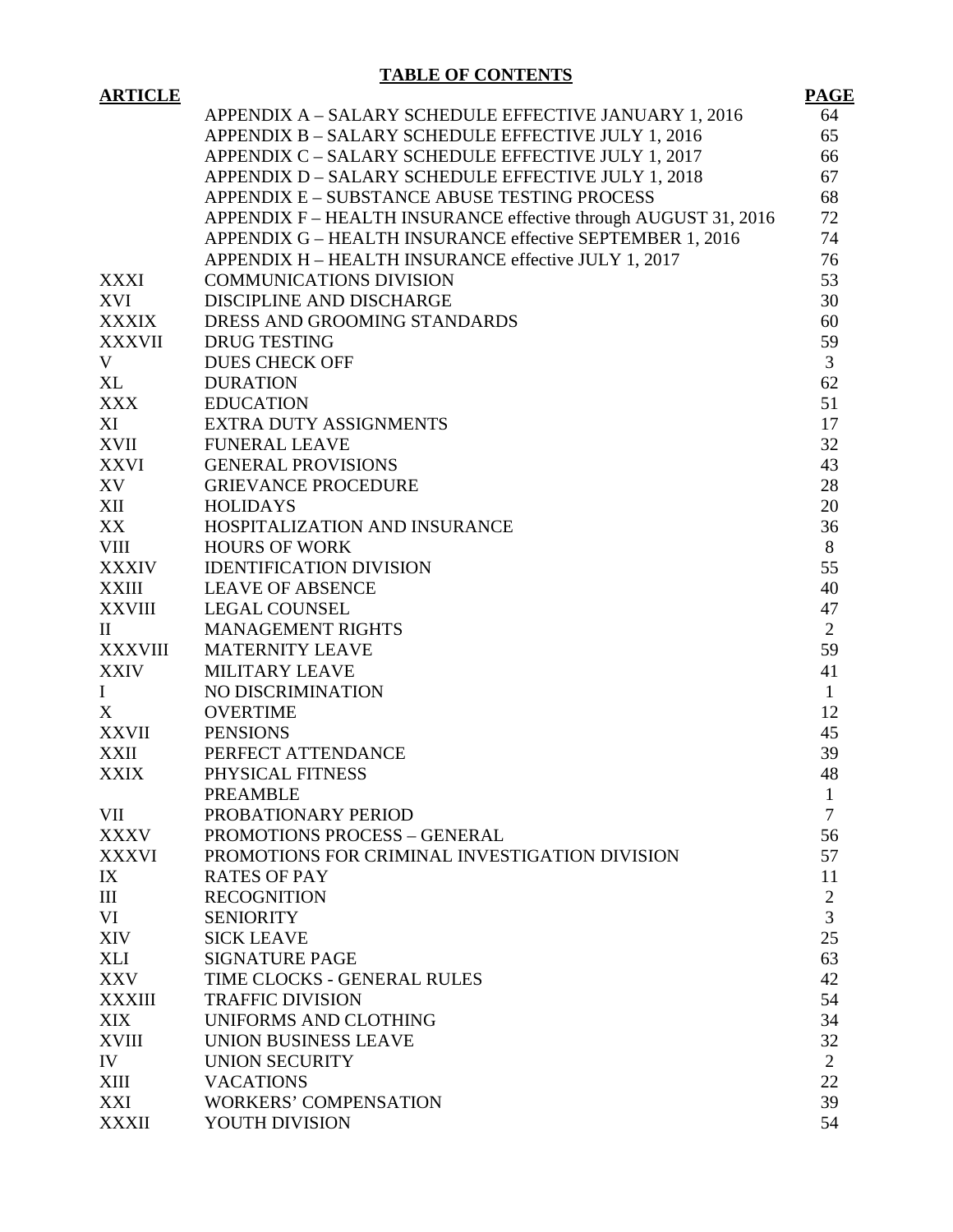## AGREEMENT

## between

## THE CITY OF BRISTOL, CONNECTICUT

and

## THE BRISTOL POLICE UNION

## **PREAMBLE**

0:1 This Agreement entered into by the City of Bristol, hereinafter referred to as the City, and the Bristol Police Union, hereinafter referred to as the Union, has as its purpose the promotion of harmonious relations between the City and the Union: The establishment of an equitable and peaceful procedure for the resolution of differences: The establishment of rates of pay, hours of work, working privileges or benefits, or any other matters that come within the general meaning of the terms, working conditions or conditions of employment.

## **ARTICLE I**

## **NO DISCRIMINATION**

1:1 Both parties agree to continue their policies of not discriminating against any employee on the basis of race, color, religion, age, sex, national origin, marital status, political affiliation, physical disability, sexual orientation, gender identity or gender expression which is unrelated to the ability of the employee to perform a particular job. As used in this Agreement, masculine or feminine pronouns shall include reference to either sex.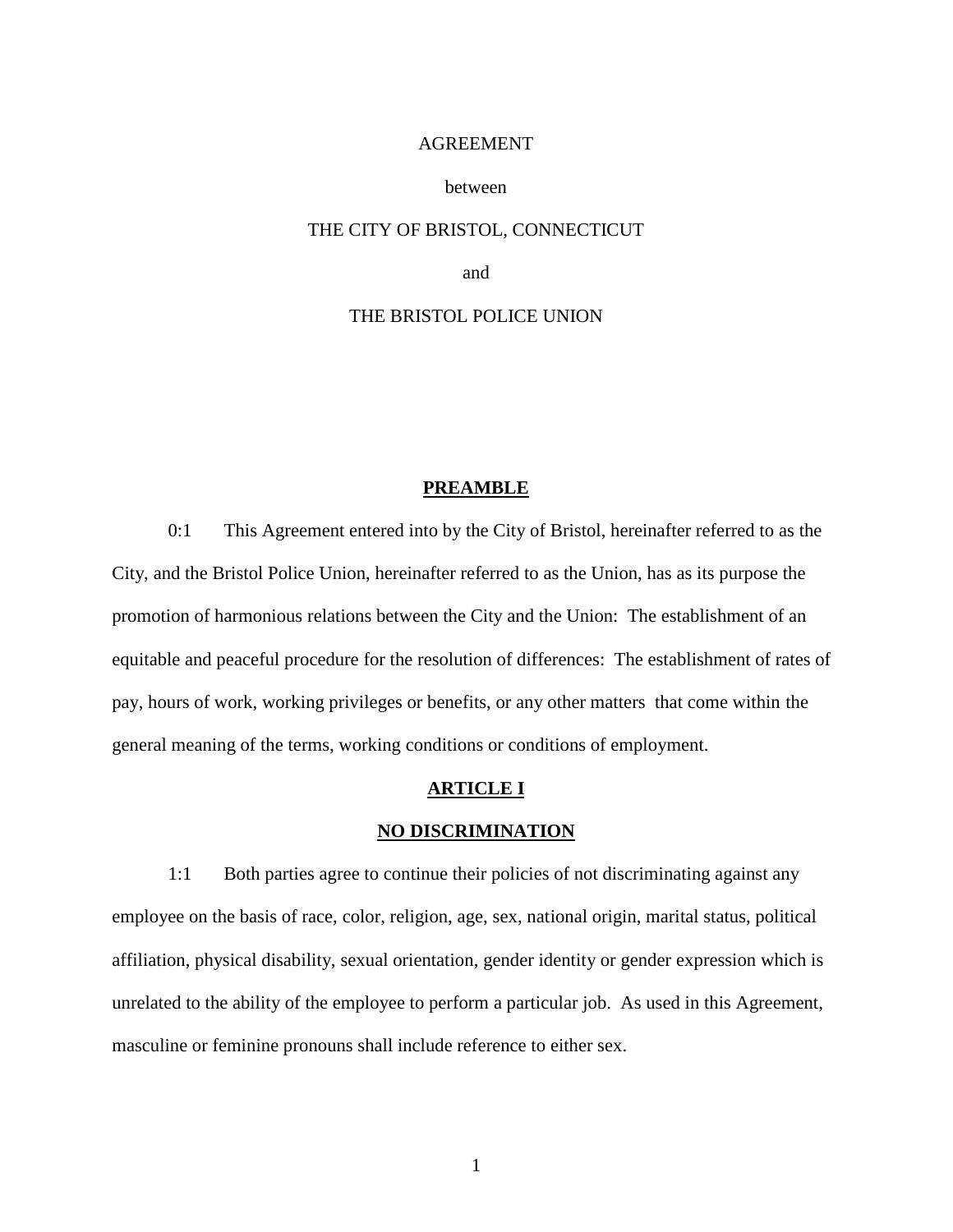## **ARTICLE II**

## **MANAGEMENT RIGHTS**

2:1 The City shall have the right to determine all matters concerning the management or administration of the Department subject to the provisions of this Agreement.

2:2 The City recognizes its obligations under the Municipal Employees Relations Act and shall not make unilateral changes in any substantial conditions of employment without prior negotiations upon request of the Union.

2:3 Except as otherwise specified in this Agreement, the City has the right to determine the table of organization, staffing levels and job responsibilities. However, if a change in such matters results in a change in any substantial conditions of employment of members of the bargaining unit, such effects shall be subject to negotiation upon request of the Union.

## **ARTICLE III**

## **RECOGNITION**

3:1 The City recognizes the Union as the sole and exclusive bargaining agent for all full time uniformed and investigatory members of the Police Department with the authority to exercise police powers exclusive of the Chief and Captains.

#### **ARTICLE IV**

#### **UNION SECURITY**

4:1 Any employee who is a member of the Union at the time the Agreement becomes effective shall continue membership in the Union. Any new employee, within thirty (30) days following the day of employment shall become a member of the Union as a condition of his employment.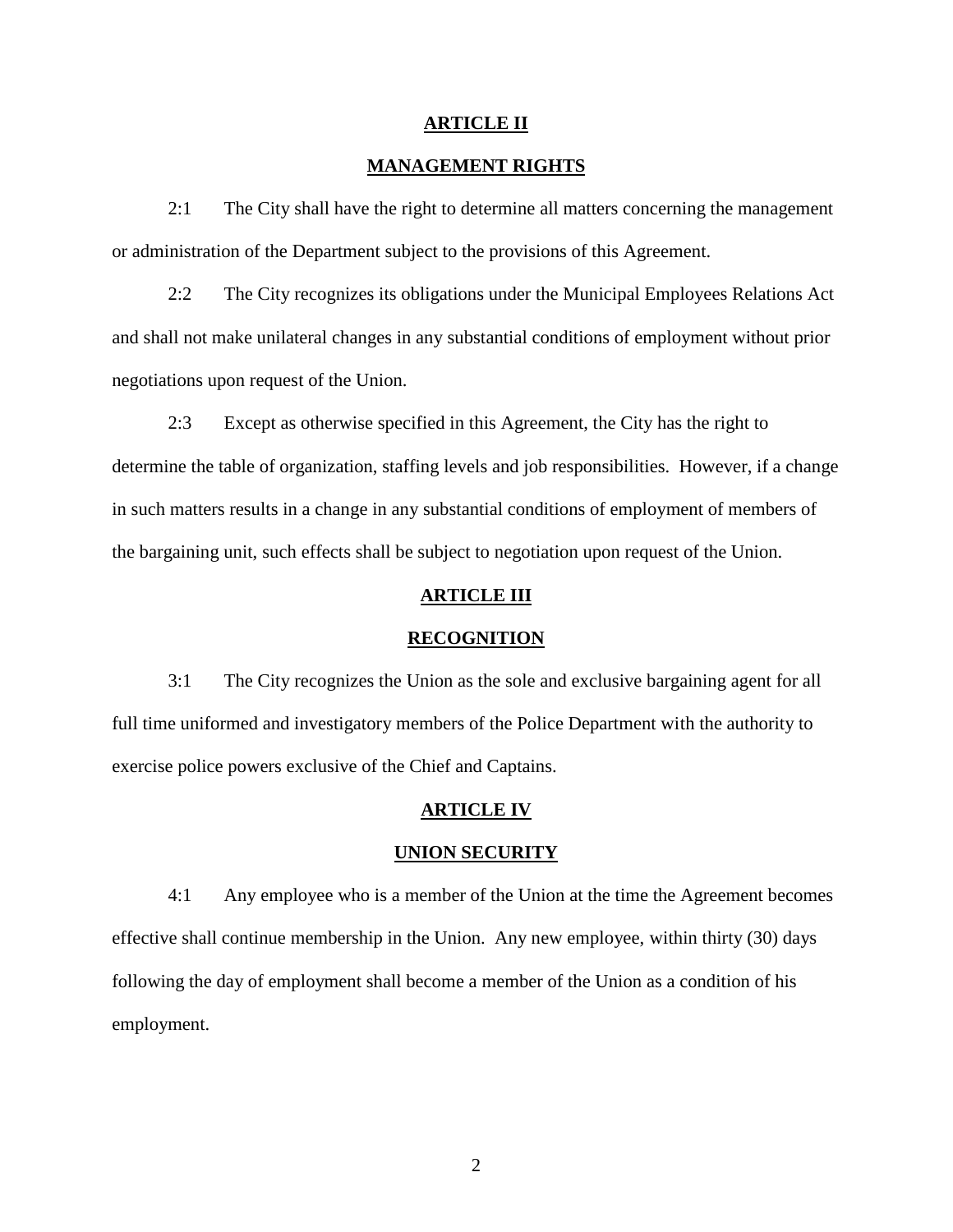#### **ARTICLE V**

## **DUES CHECK OFF**

5:1 The City is authorized to deduct weekly, Union dues of its members. Such deductions shall be made only after said member has signed a request form furnished by the Union, authorizing the City to deduct said Union dues. The amount of dues to be deducted shall be determined by the Union by written notice to the Personnel Department with the Union being totally responsible for amount requested. Any change in the amount of dues deducted will not become effective until thirty (30) days after receipt of such written notice.

5:2 The City will notify the Union thirty (30) days in advance of any change in the deduction week.

## **ARTICLE VI**

## **SENIORITY**

6:1.1 The Department seniority as used in this Article is defined as the total length of continuous service as a regular member of the Police Department.

6:1.2 Rank seniority is defined as the total length of continuous service in a particular rank.

6:2 If more than one appointment as a regular full time member of the department is made on the same day, the seniority of such appointees shall be determined by the order of their appointment. If more than one promotion is made on the same day, seniority in rank shall be determined by employee's respective position on the eligibility list.

6:3 An employee shall lose all seniority if

6:3.1 He voluntarily terminates his employment with the Department.

6:3.2 He is discharged for just cause.

6:3.3 He fails to return to work upon expiration of a leave of absence.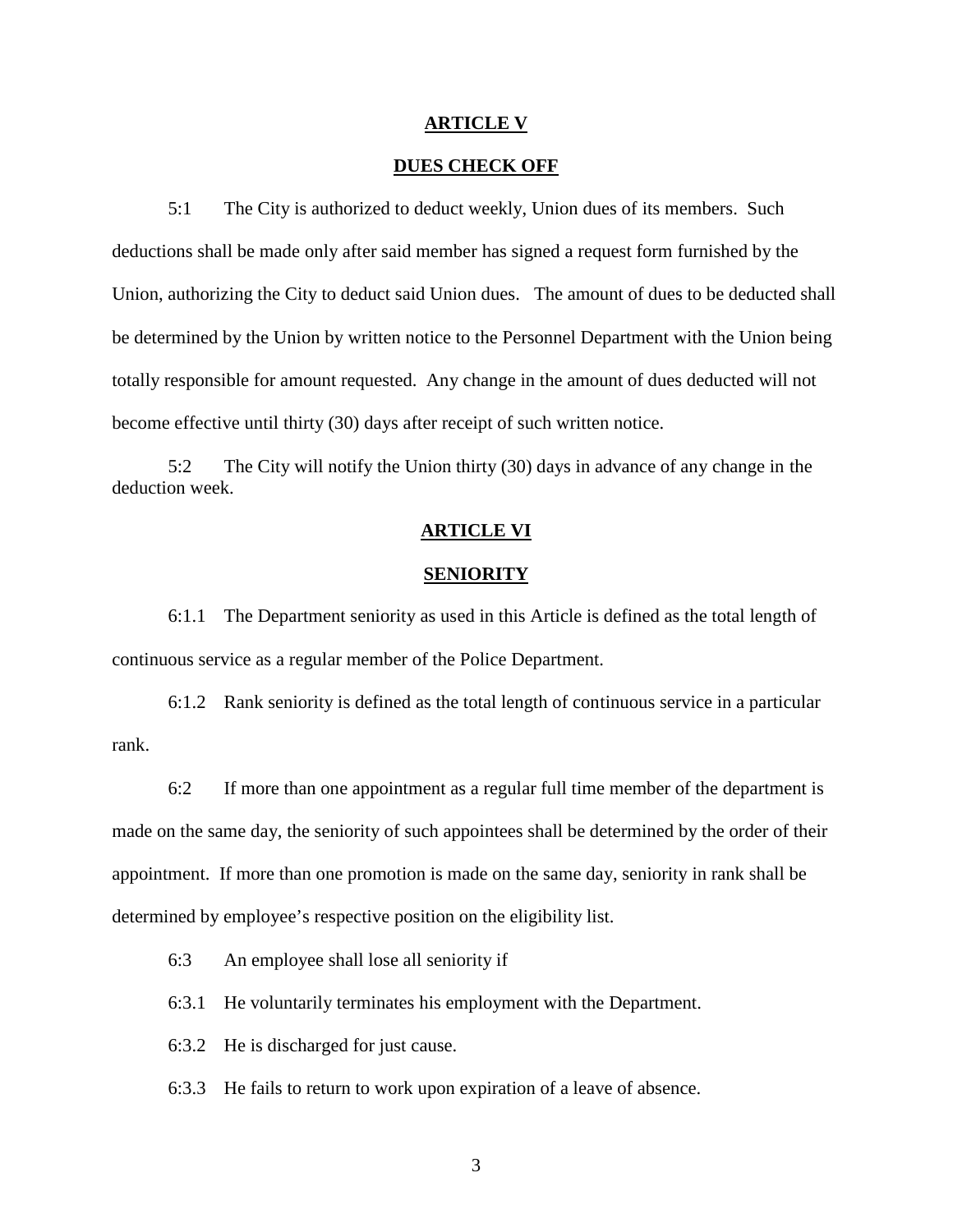Department seniority shall continue during any period of authorized leave whether paid or not.

6:4.1 Shift assignments within each division except the Criminal Investigation Division (Detective and Identification Divisions) and Communications Divisions shall be based upon departmental seniority, and selection of shifts shall take place every twelve (12) weeks. Sergeants and Lieutenants in the Patrol Division shall also make selections every twelve (12) weeks, but such selection shall be based on rank seniority (length of service as a Sergeant or Lieutenant). In the Criminal Investigation Division, (Detective and Identification Divisions) shift assignments shall be made on the basis of rank seniority within the division (Detective and Identification) subject to operating requirements and case load within the division. Management shall have the absolute right to determine the number of Criminal Investigation Division personnel assigned to any shift except that the number of Criminal Investigation Division personnel assigned as of July 1, 2011 to the first shift (7:00 A.M. – 8:00 A.M.) shall not be reduced. This section shall not apply to Lieutenants in the Staff Services Division.

6:4.2 Special assignments and patrol shifts may be established at hours to fit the needs of the Department. Said special assignments and patrol shifts may be filled by volunteers of the Chief's choice as far as possible. If it is impossible to fill the assignment by volunteers, the least senior officer off probation shall be assigned by the Supervisor.

6:4.3 Any employee assigned to a shift which overlaps more than half the hours of the day shift must have sufficient seniority for assignment to the day shift. This section shall not apply to Lieutenants, Sergeants assigned outside the Patrol Division, FTO officers or probationary officers during on-the-job training.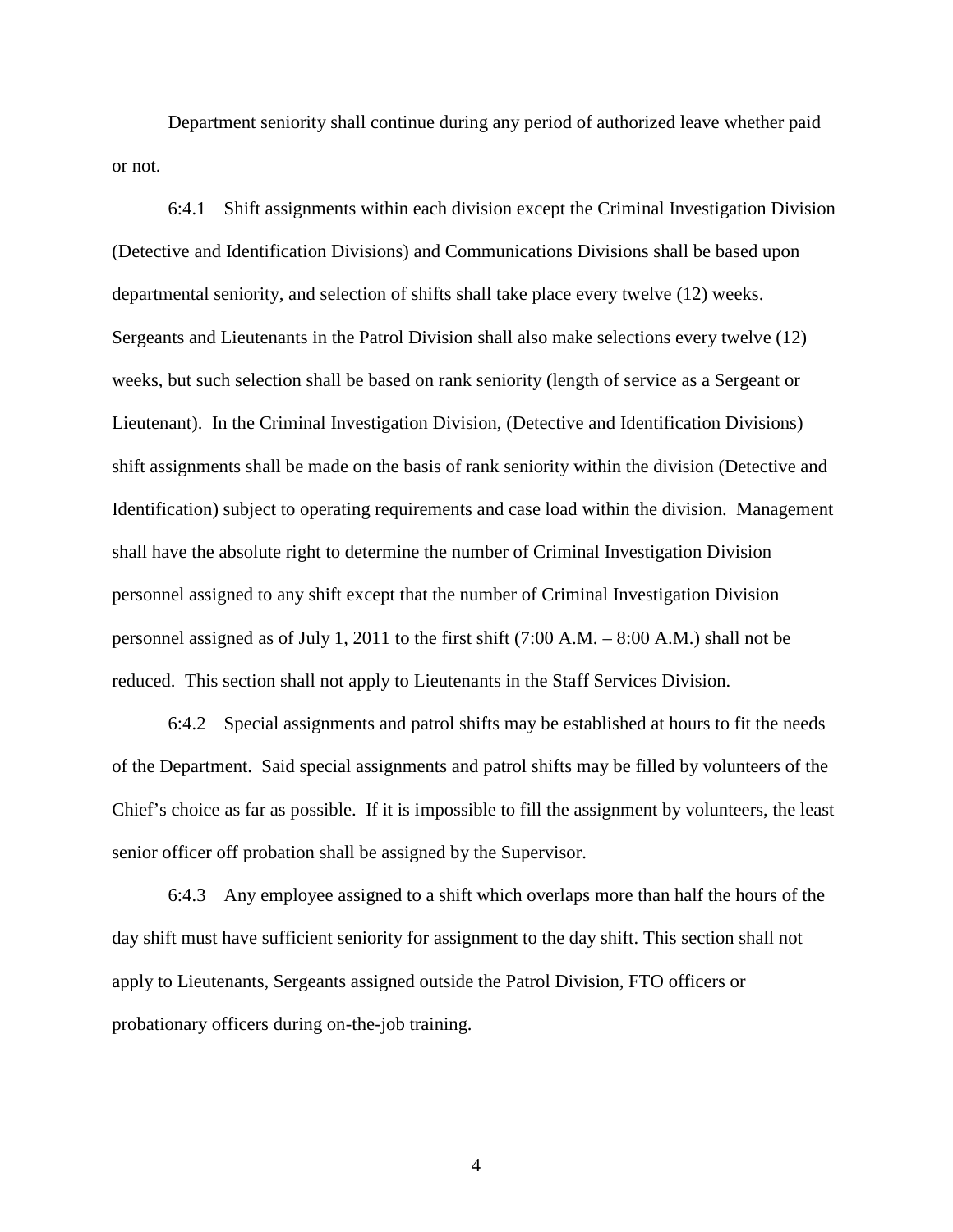6:4.4 When any assignment would typically require day-shift seniority and no officers with day-shift seniority are interested or qualified, the Chief reserves the right to assign an officer without sufficient day-shift seniority.

6:5 The Chief shall have the authority to assign a total of six (6) employees for an indefinite period of time for the purpose of those employees (injured on duty) who are able to return to duty and who are on certified limited or light duty for medical or other reasons, and who are unable to perform most of their normal duties. Such assignments may fill existing positions at the discretion of the Chief (Limited to: communications, front desk, to assist other administrative personnel). Shift assignments shall be governed by departmental seniority, provided, however, Lieutenant(s) will be assigned to administrative duties only.

6:5.1 If any bargaining unit member is permanently disqualified from performing any police duty upon a certificate of a physician appointed by the Board of Police Commissioners, then such member may apply for Veterans Reserve, at any time.

6:5.2 Employees who are certified, limited or light duty for medical or other reasons, are eligible to take a promotional examination. However, such employees will not be entitled to receive or accept a promotion unless they are certified by a physician as having no physical restrictions.

6:6 Any two (2) employees of the same rank may exchange shifts on a one-day basis without regard to seniority provisions. However, any such exchange of shifts must have the approval of the Chief or his designee, and any employee whose shift assignment is changed. In any event, there shall be no cost to the City.

6:7 If any openings should occur on any shift within any twelve (12) week period, and the City elects to fill said opening, said opening shall be filled based on the preceding shift bid.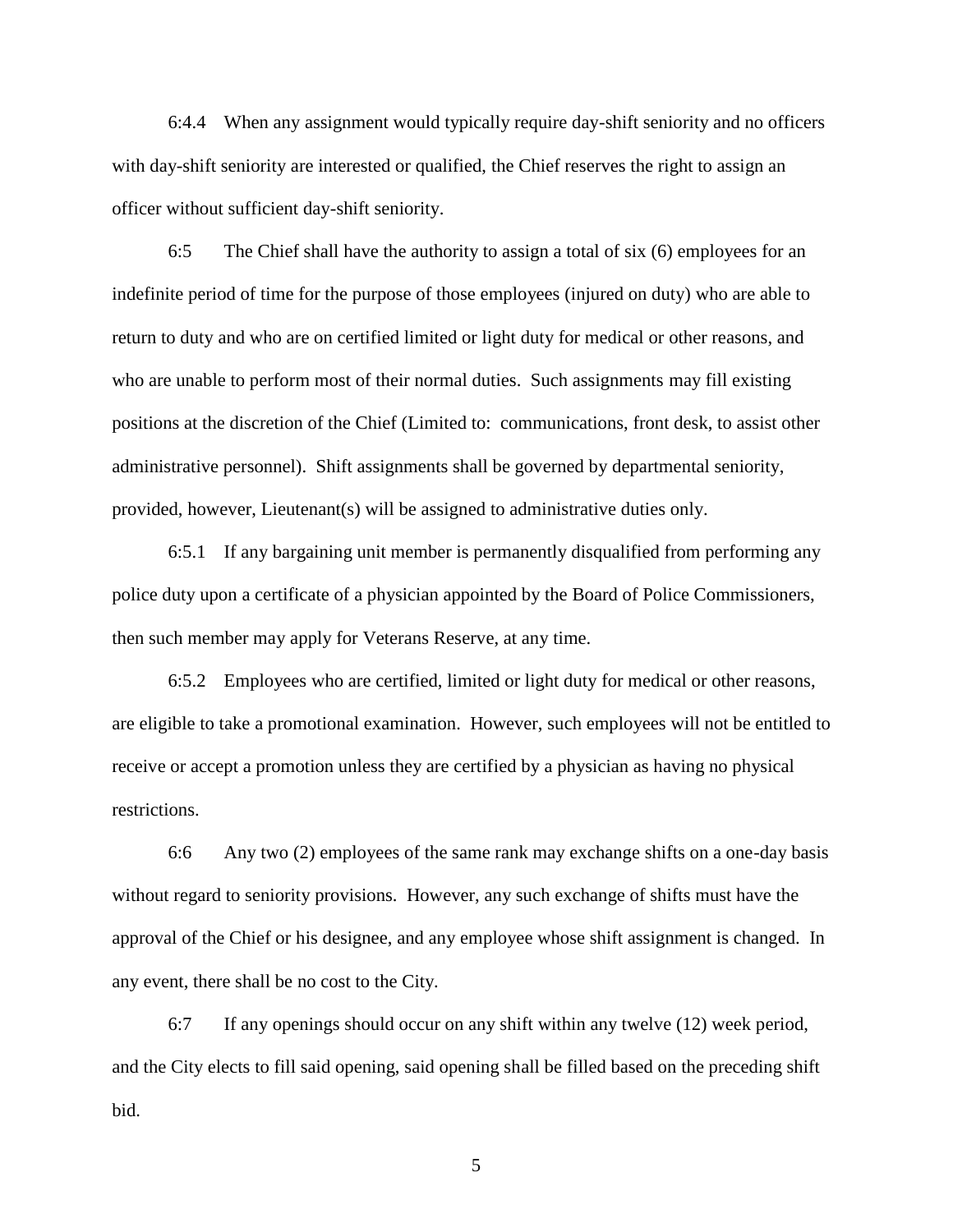6:8 The groups shall be defined as to the days off of a Patrol Officer or a Sergeant, and for this purpose only, shall be broken down into three (3) units, these units being A, B, and C. These units shall be maintained on all three (3) shifts. It will be Management's prerogative to assign personnel to groups subject to the following stipulation:

6:8.1 That a member of the Department who changes shifts at the end of a twelve (12) week cycle, will move to the vacated group. Seniority will prevail in cases where there is more than one (1) group vacancy.

6:8.2 That officers of the rank of patrolman shall only be allowed to change their group with the permission of every junior member of the group they wish to enter. When an opening occurs within the first eight weeks of a cycle in the group assignments of Patrol Sergeants or shift assignments of Patrol Lieutenants, it shall be filled by a rebid of assignment based on rank seniority.

6:8.3 That a member of the Department who is on temporary assignment for training into any division, will be allowed back into the group he had belonged to prior to the temporary assignment.

6:8.4 There shall be one (1) Lieutenant on each of the three (3) patrol shifts, each with different days off, and a relief Lieutenant scheduled to work on the other Lieutenants' day off.

6:9 In the event the City decides to reduce the number of positions within any rank in the bargaining unit, then the employee with the least rank seniority within the affected rank shall be laid off first provided that, in lieu of layoff he may elect to accept a voluntary demotion to a lower rank if his departmental seniority exceeds the department seniority of any other employee in that lower rank. The employee within that lower rank with the least rank seniority shall be laid off unless he elects to accept a voluntary demotion (by following the above procedures) to a still lower rank. Any recall to duty shall be governed by departmental seniority and any such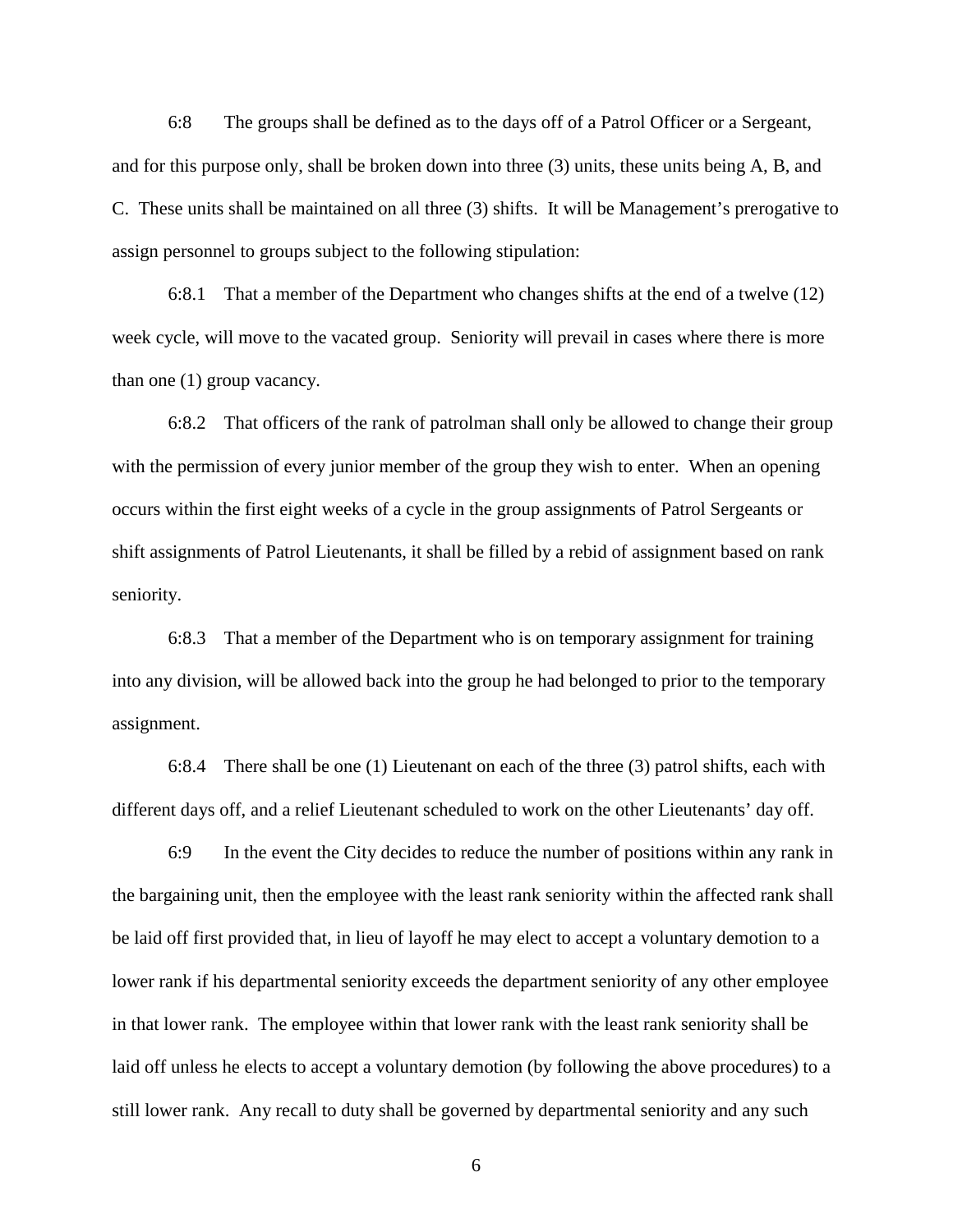employee shall have recall rights which shall remain in effect for three (3) years from the date of that employee's layoff; such recall shall supersede the promotions processes of the City Charter and Article XXXVI when necessary and be subject to that employee meeting POST requirements for recertification and passing a physical examination to be paid for by the City. In the event an employee accepts a voluntary demotion in lieu of layoff, such employee will have recall rights, without limitation of time, to his prior rank; such recall shall supersede the promotions processes of the City Charter and Article XXXVI when necessary.

6:10 During the term of this Agreement, management reserves the absolute right to create special assignments without consideration for seniority when, in the opinion of the Chief, the employee possesses special skills to perform such assignment. If more than one (1) employee is equally qualified, seniority shall prevail. It is agreed that if such position is created and there is a need for a new job description, change in hours of work, or other working conditions, the parties agree to negotiate.

6:11 An employee assigned to conduct polygraphs can be assigned to any shift without regard to seniority. Such assignment shall not affect CID personnel presently assigned to first shift.

6:12 The Police Chief has the right to assign canine units to any shift. Canine handlers shall bid amongst themselves for available shifts based on departmental seniority. Day shift seniority is not required for canine handlers.

#### **ARTICLE VII**

## **PROBATIONARY PERIOD**

7:1 All new probationary police officers appointed to the Department shall serve a probationary period of 18 months after which they shall become regular full time employees of the Department. Upon promotion, employees shall serve a six month probationary period. An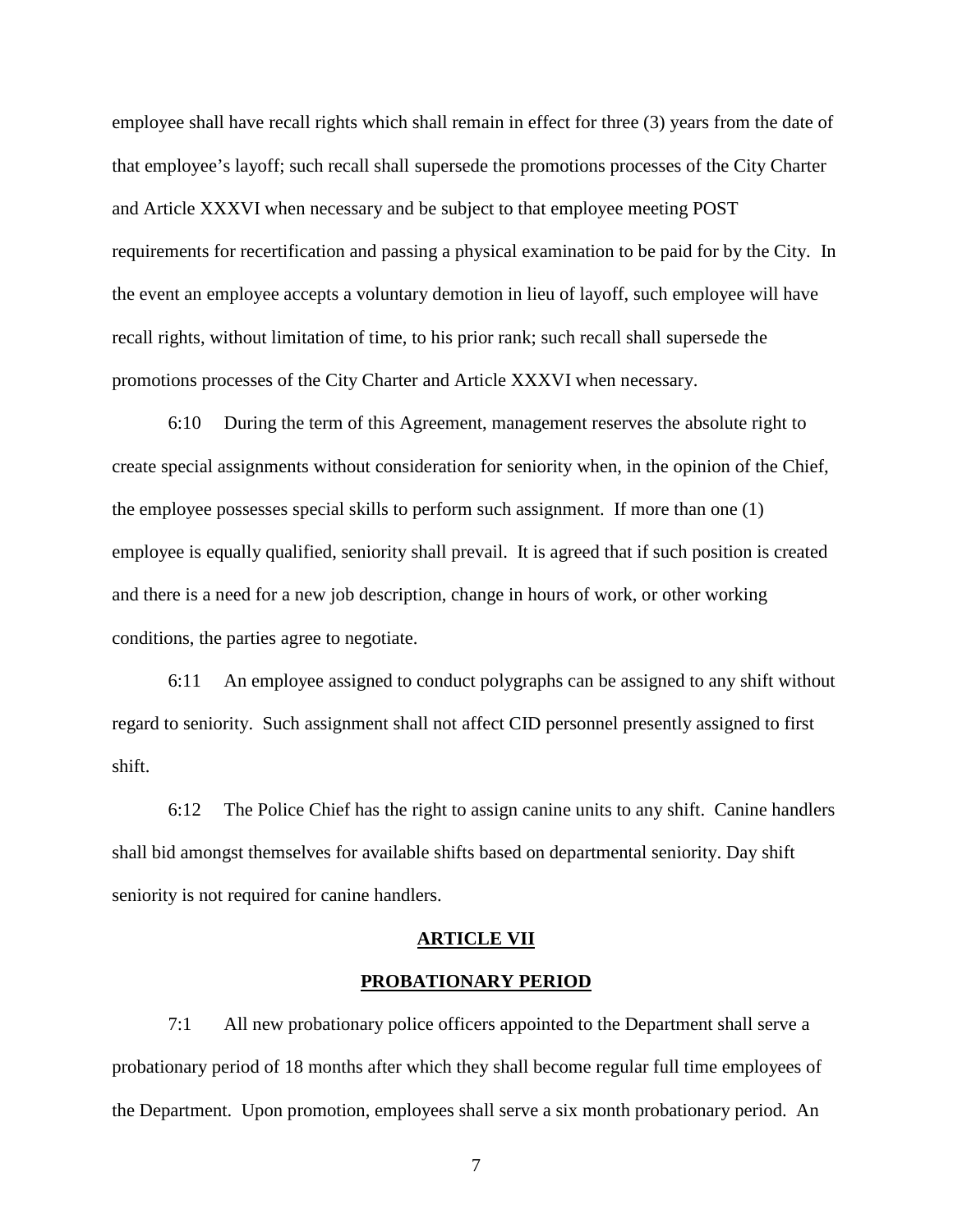employee who does not successfully complete his probationary period, shall be reinstated to his former position. If necessary to provide for such reinstatement into prior position, the employee with the least seniority in that rank to be re-entered shall be bumped down and so on allowing such bumping based on rank seniority.

7:2 The parties recognize the need to properly train new officers. The City shall have a Field Training Officer (FTO) Program for all new officers following graduation from the municipal police academy. The program shall be based upon the nationally recognized San Jose Model Program and shall be of a duration of no less than twelve (12) weeks. The training shall take place during regularly scheduled hours. All officers performing FTO duties or FTO Coordinator duties shall be compensated with 7.5% of their respective base pay while training a recruit officer and participating in the program.

7:3 During such orientation and training period, the new Police Officer(s) may be assigned to any shift and shall not be eligible to work overtime or any extra duty assignments; however new police officers may be used for overtime or extra duty assignments only after the scheduling officer has exhausted the internal assignment list. However, such officers may be used if the need arises to eliminate an immediate emergency.

7:4 Upon completion of the probationary period, an employee's departmental seniority shall be computed from the first day of such probationary period.

7:5 It is understood that new employees cannot process a grievance for termination during their probationary period.

#### **ARTICLE VIII**

#### **HOURS OF WORK**

8:1.1 The work week for all employees shall be thirty-seven and one-half (37 1/2) hours per week within the six-week work cycle used in the Department.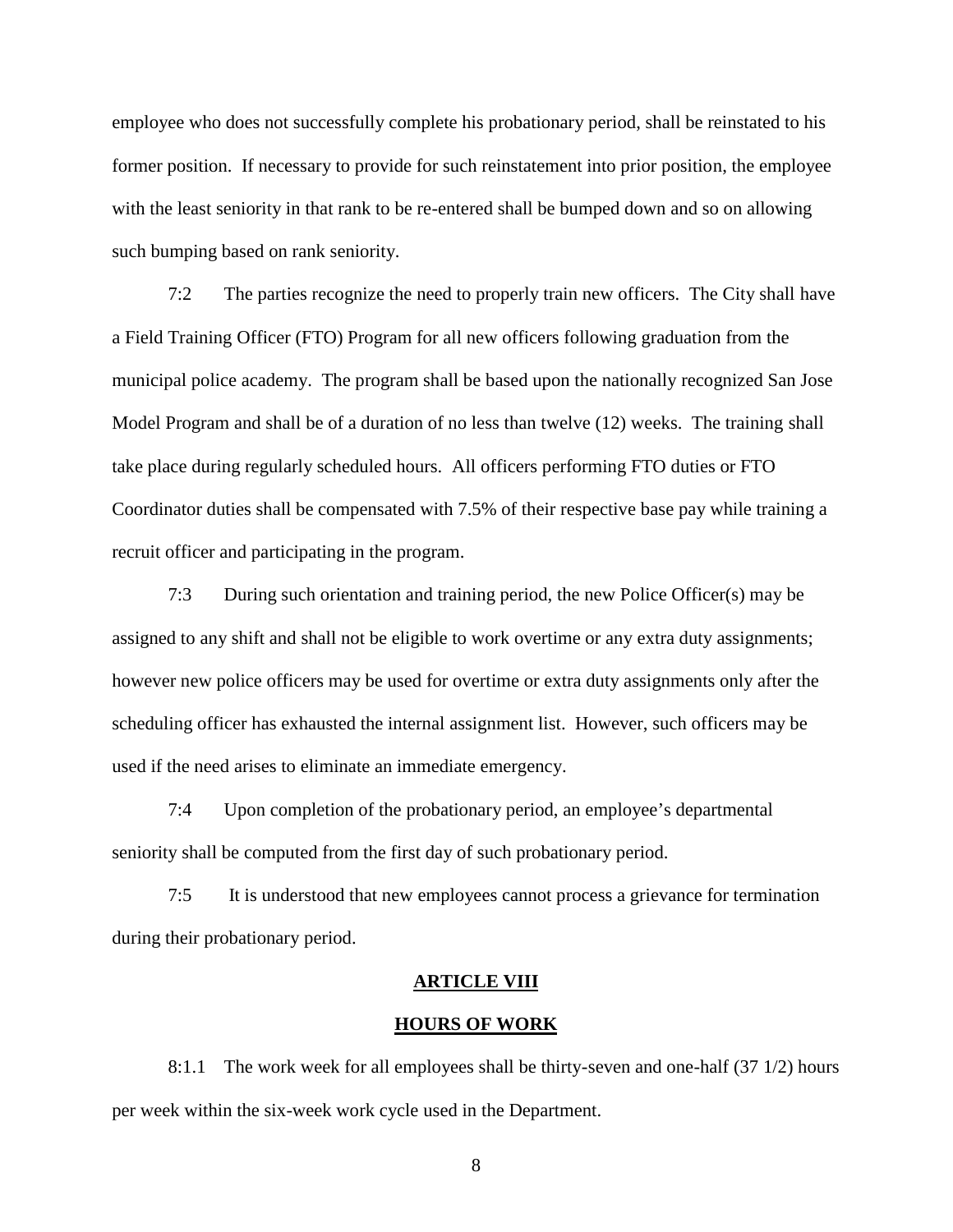8:1.2 The schedule of hours for the Patrol Division and Communications Division shall be four (4) consecutive days of eight (8) hour shifts on duty followed by two (2) days off.

8:1.3 The schedule for all others, including the Court Liaison, Traffic Officer, and Communications Lieutenant shall be four (4) work weeks of five (5) consecutive eight (8) hour days (Monday through Friday) and two (2) weeks of four (4) consecutive eight (8) hour days (either Monday through Thursday or Tuesday through Friday). It is understood between the parties that there is no requirement to fill these vacancies on days off.

8:2 The regular patrol and communications shifts shall be as follows:

8:2.1 Day time or first shift will be between the hours of 7:00 A.M. and 3:00 P.M. except that such shift shall be between the hours of 6:00 A.M. and 2:00 P.M. for Patrol Lieutenants.

8:2.2 Night shift or second shift will be between the hours of 3:00 P.M. and 11:00 P.M. except that such shift shall be between the hours of 2:00 P.M. and 10:00 P.M. for Patrol Lieutenants.

8:2.3 Night shift or third shift will be between the hours of 11:00 P.M. and 7:00 A.M. except that such shift shall be between the hours of 10:00 P.M. and 6:00 A.M. for Patrol Lieutenants.

8:2.4 Starting time for certain beats, zones, or Lieutenants may differ fifteen (15) minutes either way.

8:3 Shift schedules are to be posted five (5) days in advance of the effective work date. Shift assignments are to be posted on this schedule four (4) days in advance of the effective work date, except when circumstances prevent it. Except in cases of emergency, any type of off duty request must be submitted twenty-four (24) hours prior to the posting date.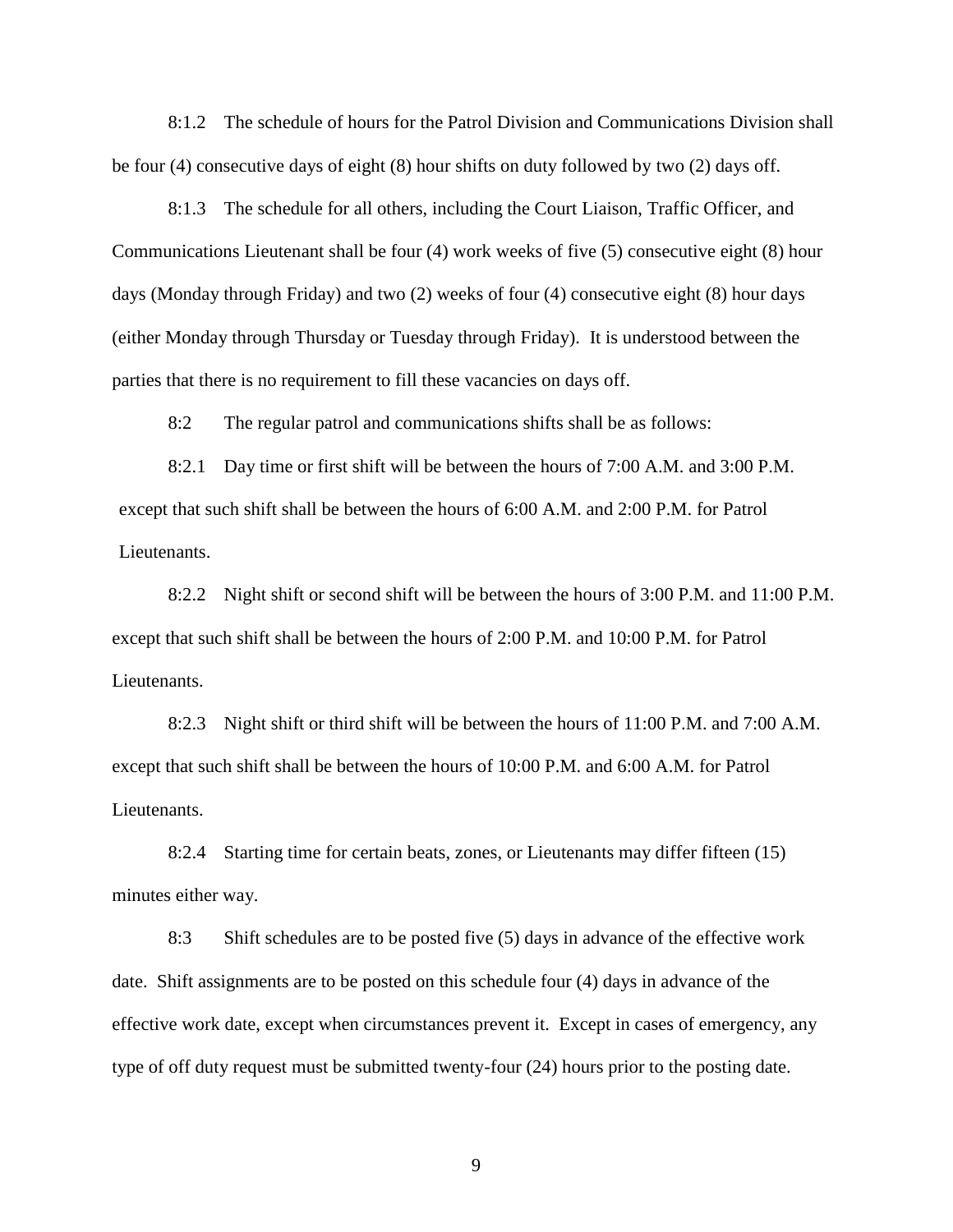8:4 In cases of emergency as declared by the Mayor, the City shall have the right to temporarily change shift hours as needed with adherence to seniority where possible. Such changes will remain only for the duration of the emergency.

8:5 The regular shifts for Criminal Investigation Division (Detective and Identification Divisions) shall be as follows:

8:5.1 First shift will start between the hours of 7:00 A.M. and 8:00 A.M.

8:5.2 Split shift will start between the hours of 11:00 A.M. and 2:00 P.M.

8:5.3 Second shift will start between the hours of 3:00 P.M. and 4:00 P.M. These hours of work as set forth above shall be subject to the caseload and operating requirements of the Criminal Investigation Division.

8:6 The regular shift for the present positions of Court Liaison Officer, Traffic Division, Records Division, and Training Lieutenant will start between the hours of 7:00 A.M. and 9:00 A.M.; except, for the purposes of training responsibility only, the Chief shall have discretion to schedule the Training Lieutenant's hours of work.

8:7 The City will have the right to order employees into work on their day off for the purpose of state certification, firearms training, emergency medical technician training and other state mandated training.

8:7.1 The City will have the right to call employees in on their day off only in the following cases:

a. For the reasons explained in the above paragraph, or

b. In an emergency as declared by the Mayor of the City.

8:7.2 The City shall notify the employee at least five (5) days in advance if a vacation has to be canceled for the purpose of the training described above.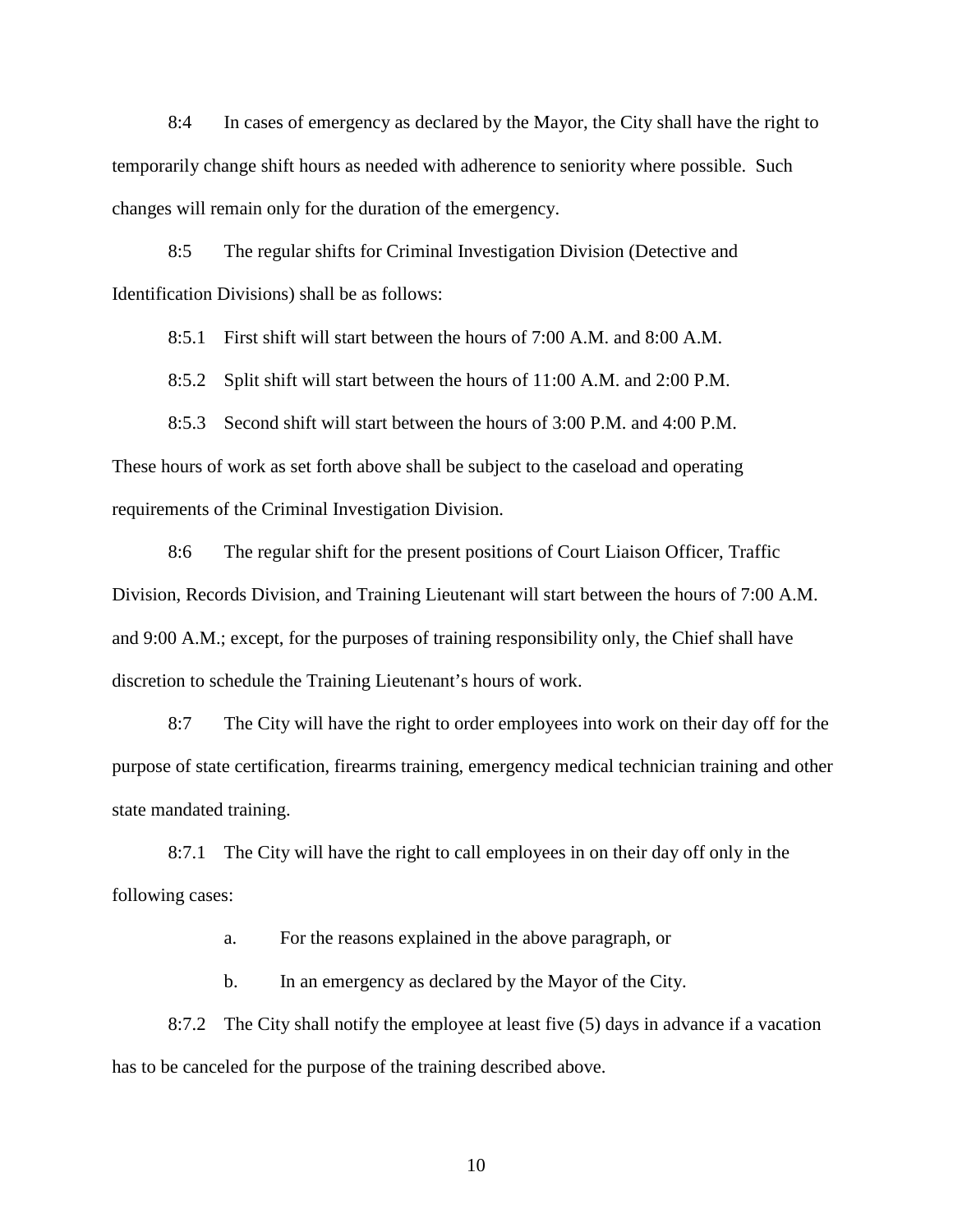#### **ARTICLE IX**

## **RATES OF PAY**

9:1 Certified and non-certified Police Officers shall be hired at Step 2 and upon completion of the FTO program shall be advanced to Step 3. Thereafter, police officers shall advance to the next highest Step on their anniversary date of employment.

9:2 Effective and retroactive to January 1, 2016, the salaries at all classifications and steps on the salary schedule in effect on June 30, 2015 shall be increased by 2.9%. The January 1, 2016 – June 30, 2016 salary schedule shall be Appendix A in the contract.

9:3 Effective July 1, 2016, the salaries at all classifications and steps on the salary schedule in effect on June 30, 2016 shall be increased by \$275. Effective July 1, 2016, following application of the aforementioned \$275, each step on the salary schedule in effect on June 30, 2016 shall be increased by 2.5%. The 2016 –2017salary schedule shall be Appendix B in the contract.

9:4 Effective July 1, 2017, the salaries at all classifications and steps on the salary schedule in effect on June 30, 2017 shall be increased by 2.75%. The 2017 - 2018 salary schedule shall be Appendix C in the contract.

9:5 Effective July 1, 2018, the salaries at all classifications and steps on the salary schedule in effect on June 30, 2018 shall be increased by 2.75%. The 2018 –2019 salary schedule shall be Appendix D in the contract.

9:6 Effective July 1, 1999, any employee whose assigned shift begins between the hours of twelve (12) noon and 6:45 A.M. shall receive, in addition to his or her regular pay, a shift premium percentage of five percent (5.0%) for each hour or portion thereof worked on each shift.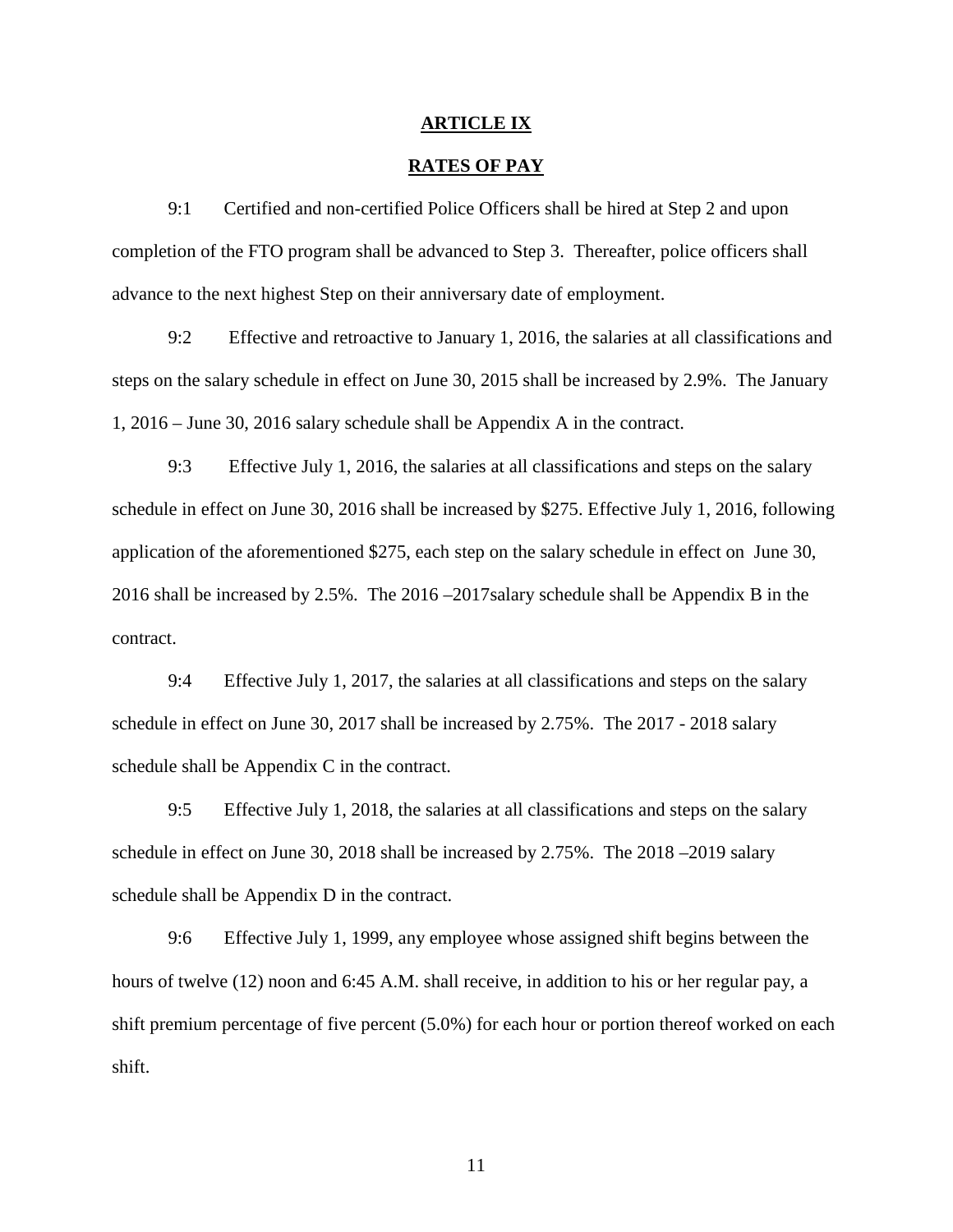9:6.1 Whenever an employee is assigned temporarily from their normal  $2<sup>nd</sup>$  or  $3<sup>rd</sup>$  shift to dayshift assignment for training purposes or administrative leave following use of deadly force, the employee will retain their shift differential.

9:7 Whenever any employee has worked in a higher classification than his regular classification, such employee for any full days so worked shall receive the lowest rate of pay provided in the salary plan for the highest classification in which he serves in this acting capacity; provided the employee assumes the authority and responsibility of the highest classification.

## **ARTICLE X**

## **OVERTIME**

10:1 The term "overtime" for the purpose of this Agreement shall mean police duty in excess of the regular work day or work week for which the employee is paid by the Police Department. Academy training time for probationary employees shall not be considered as overtime.

10:2 All overtime shall be paid at a time and one-half rate, and shall be paid for all hours or any portion thereof, in excess of eight (8) hours per day.

10:3 Employees who are called in during off duty time to perform overtime duty for the City shall be paid a minimum of four (4) hours pay at the rate of time and one-half, or the actual hours worked at the rate of time and one-half, whichever is greater.

10:4 Overtime pay shall not be subject to the minimum hour provision of this Article when such overtime hours are contiguous with the initial or terminal hours of employee's scheduled shift.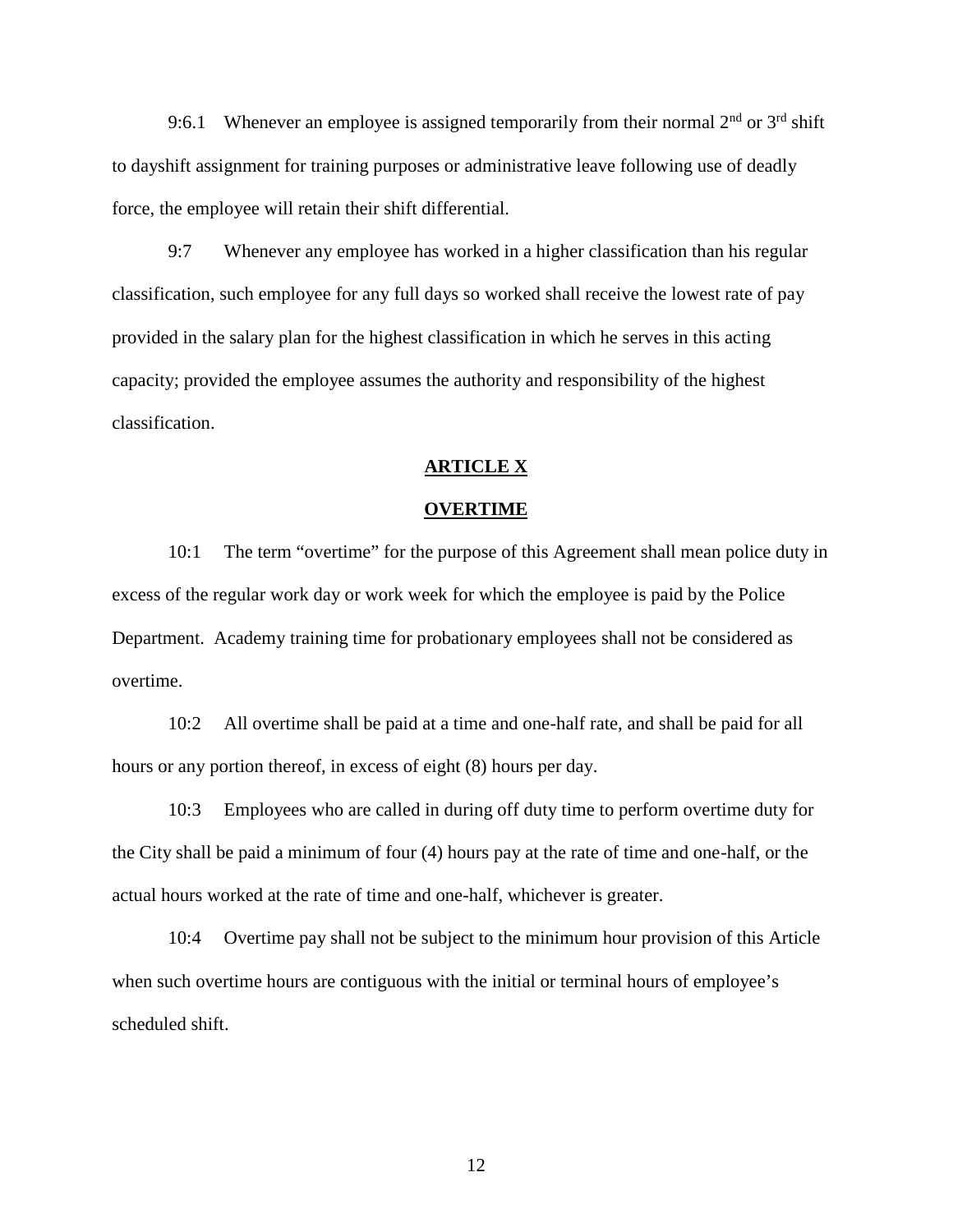10:5.1 K-9 officers may be called in outside of the regular overtime rotation depending on the department's needs at the time (ex. Special skills, location, etc.). The City will make a good faith effort to follow the regular overtime rotation.

10:5.2 Overtime group rotational lists shall initially commence by departmental seniority. The breakdown within the Department for the purpose of distributing overtime only shall be as follows:

Patrol Division in their respective shift (first, second, or third) and working schedule (A, B, or C) making a total of nine (9) separate groups. Once exhausting any group, overtime is by rotation among all other patrol officers in the patrol division. Once exhausting patrol groups, overtime is distributed to patrol officers assigned to staff.

After exhausting the above procedures, if a patrol overtime assignment cannot be filled by the rank of patrol officer, Detectives, and then Sergeants, shall be considered for such overtime opportunities provided they have previously notified the City of their willingness to work overtime for that shift. Detectives and Sergeants filling patrol officer assignments shall be paid at their respective pay rates. After exhausting Detectives and Sergeants, the City may hold over officers by inverse seniority except that officers already on an overtime assignment shall not be involuntarily held. The City reserves the right to hold over police personnel of any rank for any shift (to fill their own classification) or re-assign an officer from EXD to EXT (to fill their own classification) to meet the Chief's staffing requirements.

The following shall be considered as separate individual groups and have their own separate rotation within their group:

- A) Patrol Lieutenants
- B) Patrol Sergeants
- C) Patrol officers assigned to staff positions within their division
- D) Detectives assigned to CID
- E) Detectives assigned to special operations (narcotics, gangs, etc.)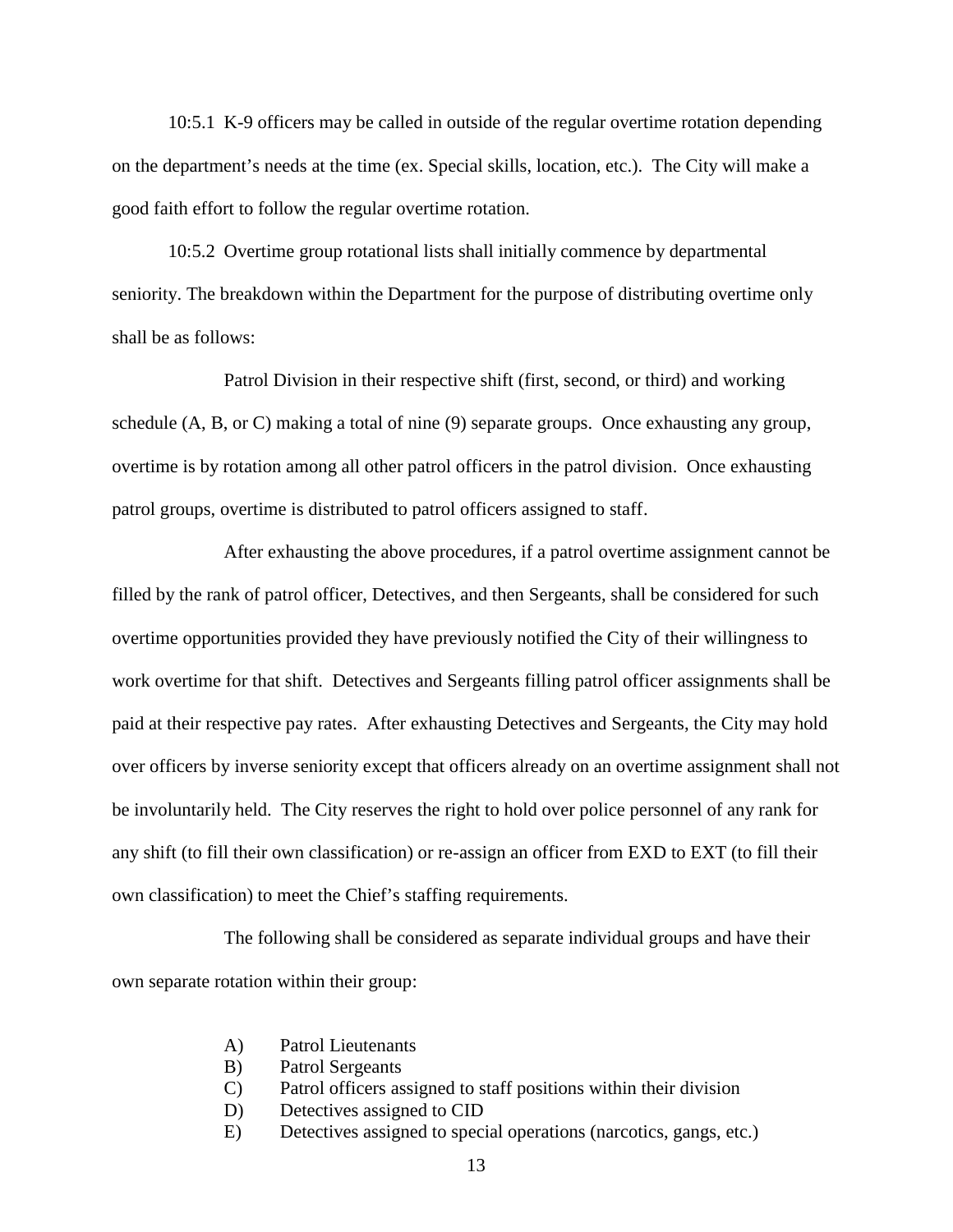- F) Detectives assigned as Evidence Technicians
- G) Staff Lieutenants
- H) Staff Sergeants
- I) Detective Lieutenants
- J) Detective Sergeants
- K) Court Liaison

10:5.3 Overtime within the Patrol Division shall be on rotation within their respective groups, except for Lieutenants. Patrol Lieutenants shall rotate through their Group during the work week until all Patrol Lieutenants have had the opportunity to work eight (8) hours. The next two (2) opportunities will be offered to two (2) of the Staff Lieutenants. Any additional opportunities will then return to the Patrol Lieutenants for the remainder of that work week. If all Patrol Lieutenants refuse the overtime, then the opportunity shall be offered to the remaining Staff Lieutenants. If all Lieutenants refuse the overtime, then the Detective Lieutenant shall be offered the overtime before Patrol Sergeants.

An officer refusing on-shift overtime shall be ineligible to work EXD during the same shift.

All personnel assigned to Criminal Investigations Division shall have the opportunity, once every third Saturday, to work an eight (8) hour overtime shift.

Staff Services Lieutenants and Sergeants, Traffic Officers and the Court Liaison Officer and all other Officers assigned to Staff Services shall have at least eight (8) hours of overtime opportunity every three (3) weeks.

No change will be allowed unless mutually agreed to by both parties, and no change in overtime shifts will be allowed within seventy-two (72) hours prior to the start of the shift, excluding Article VI, Section 6:6.

If in the judgment of the scheduler, an assignment requires an immediate response, and contact with an officer through their primary contact method is unsuccessful, that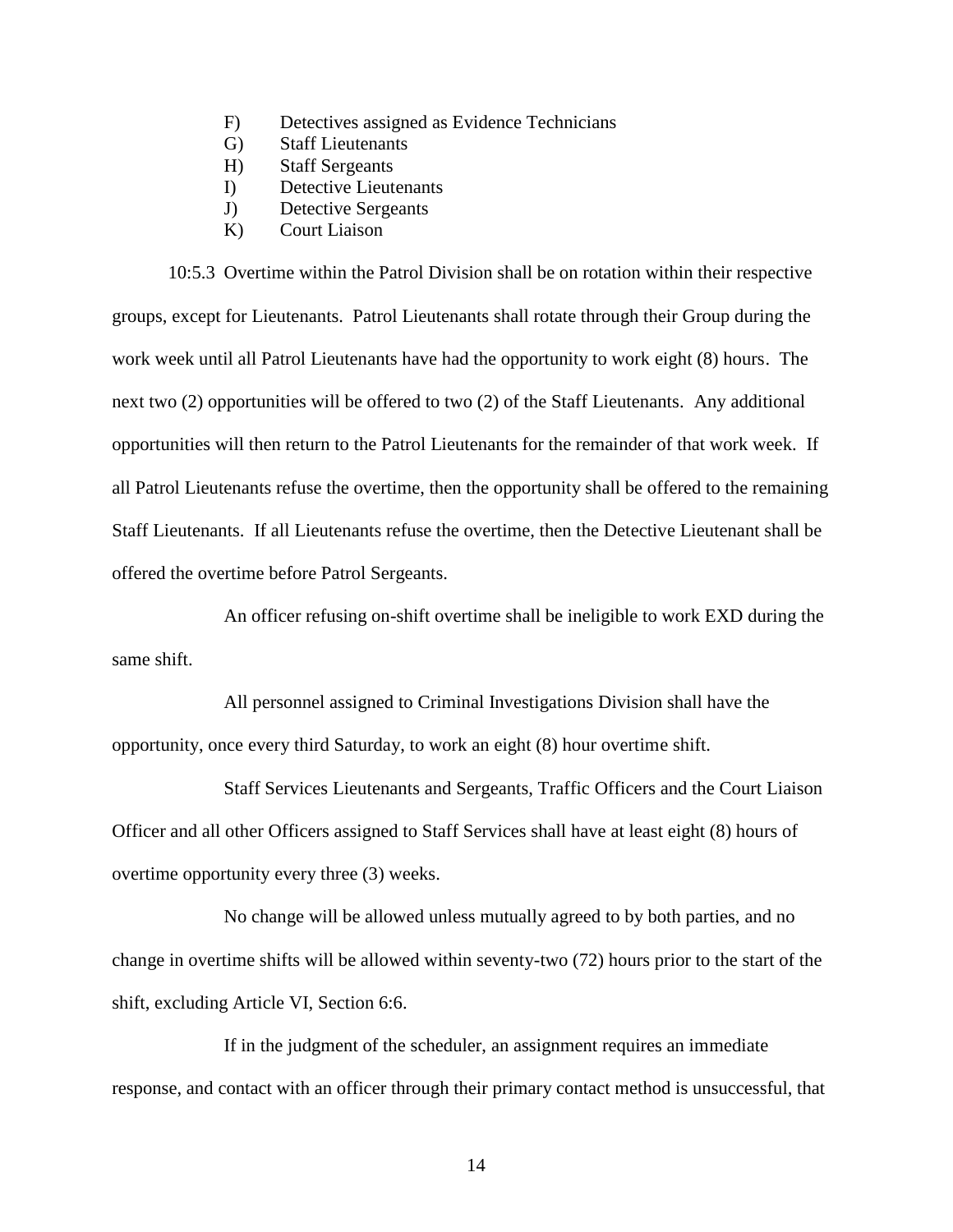officer shall maintain their place on the rotational list. The decision of the scheduler shall not be subject to the grievance procedure.

10:5.4 All overtime hours, including extra duty hours, shall be logged and posted in a conspicuous place.

10:5.5 Members of the groups named in Section 10:5.2, A, B, and C, will not move on the rotational list when the overtime would result in more than sixteen (16) hours of continuous duty.

10:5.6 It is also agreed between the parties that those employees desiring off-shift or out of-group overtime shall submit a request, for shifts they are available to work, to the Chief or his/her designee by Thursday of the prior week.

10:5.7 When an employee gives less than forty-eight (48) hours' notice of his/her inability to work an overtime shift for which the employee has been previously scheduled, that employee shall forfeit his/her next three (3) overtime opportunities and shall be charged as if the officer had refused them.

10:5.8 Refusals shall be submitted by the employee to the assignment officer or the shift commander forty eight (48) hours prior to the start of the assignment. Failure to do so shall result in the penalties as set forth in Section 10:5.11.

10:5.9 If the Officer is reassigned from EXD to EXT on a holiday recognized in the collective bargaining agreement, the employee shall be paid two (2) times their regular straight time hourly rate for any hours so worked up to eight (8) hours, and shall be paid two and one half  $(2 \frac{1}{2})$  times their regular straight time hourly rate for any hour or portion of an hour so worked over eight (8) hours, rounded to the nearest one-half (1/2) hour.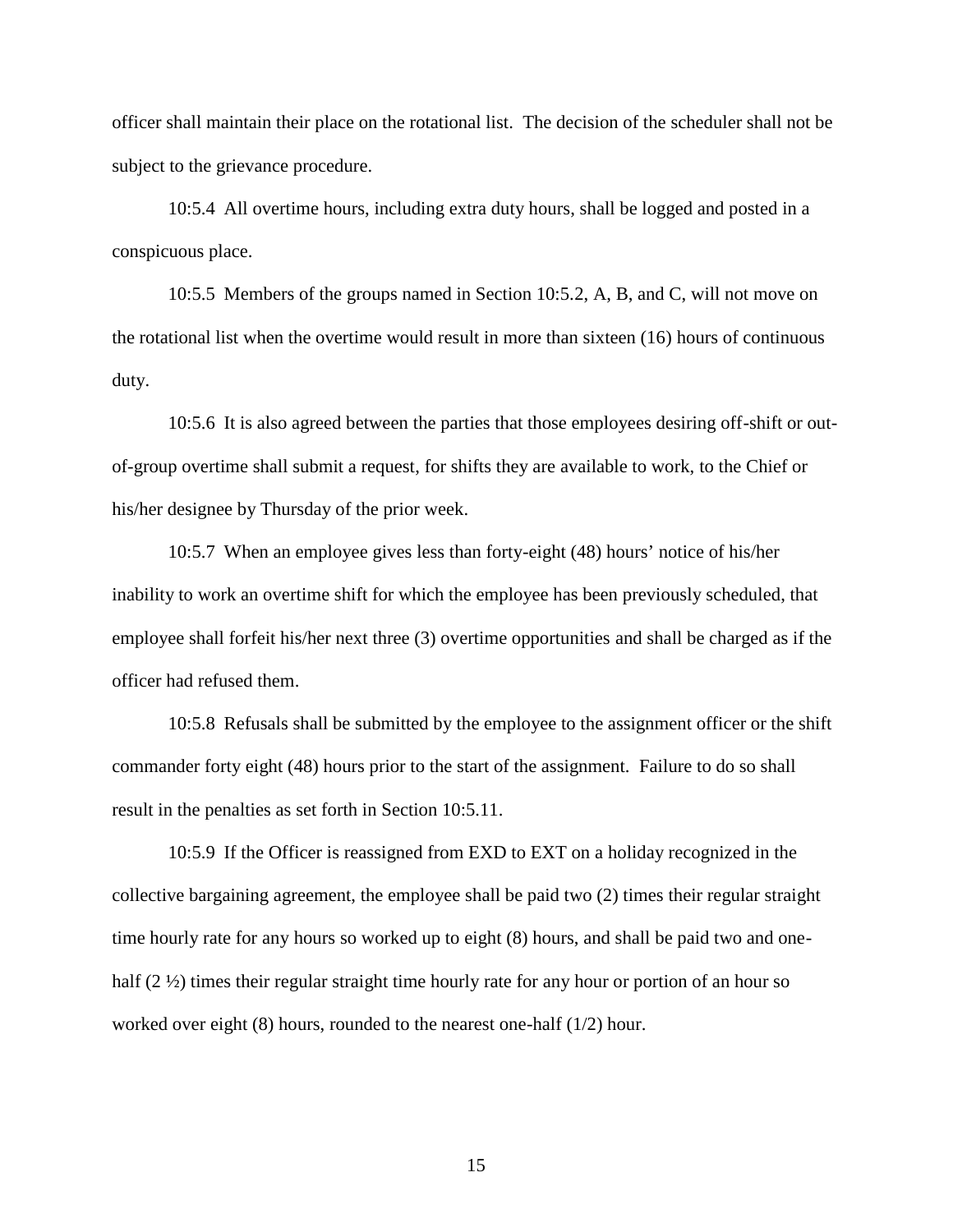10:6 Overtime created by the absence of the Court Liaison Officer shall be filled from a group of volunteer officers selected by the Chief of Police. Volunteers shall be requested and selected once every two years or earlier, if the Chief determines that there is a need.

10:6.1 Those volunteers who have been selected by the Chief shall be trained by the City to properly fulfill the assignment.

10:6.2 Overtime shall be offered to Court Liaison Officer replacements on a rotational basis. If all available replacements refuse the overtime opportunity, the Chief or his/her designee shall have the ability to temporarily transfer any qualified group member who may be working on the dayshift on the date of the regular Court Liaison Officer's absence.

10:7 Employees may work no more than twenty (20) consecutive hours in any twentyfour (24) hour period unless authorized by the Chief or designee.

10:8 All personnel assigned to Criminal Investigation Division at the rank of Detective shall be placed in "on-call" status on a rotating basis, beginning with the least senior employee, from 5:00 p.m. each Saturday until 7:00 a.m. each Monday. "On-call" status shall mean an employee must remain fit for duty and available for re-call by the Department. Employees in on call status shall receive six (6) hours of straight time pay for such on-call period, except that if such on-call period includes New Years Eve, Easter, the 4<sup>th</sup> of July or Christmas, employees shall receive eight (8) hours of straight time pay. If actually summoned to duty, employees shall be paid a minimum of four (4) hours pay at the rate of time and one-half, or the actual hours worked at the rate of time and one-half, whichever is greater, in addition to the on-call pay. On call swaps and give-aways are permissible. A rotating schedule shall be established based on division seniority for the remainder of the calendar year and for each calendar year thereafter. Employees shall be provided a City car during the on-call period and must report for duty within forty-five (45) minutes of call-in.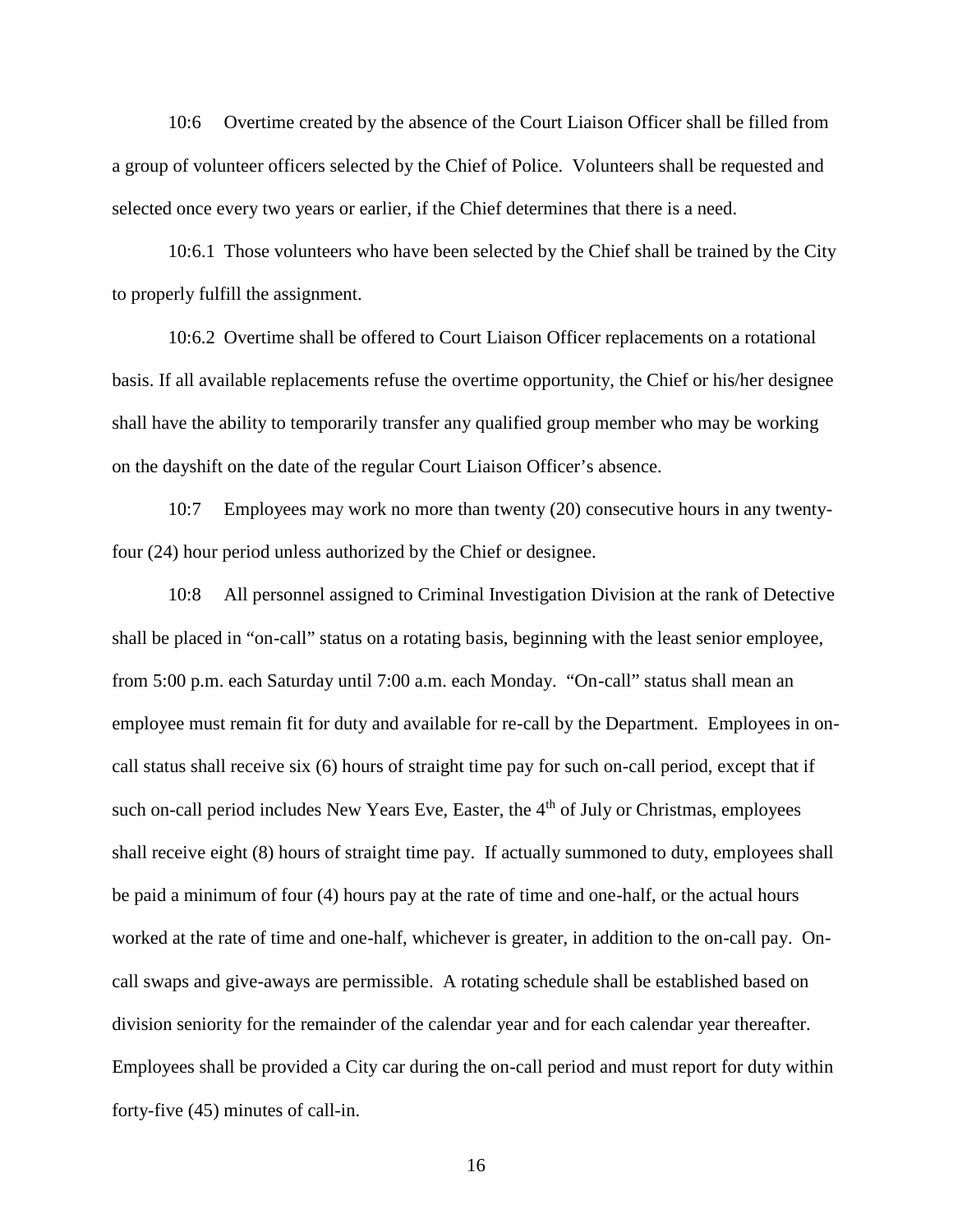10:9 When an employee is already working or accepted an assignment to work hours which conflict with the overtime assignment being offered, such employee will remain in place on the overtime list. It shall not be considered a conflict for brief time periods when an employee provides a replacement for overlapped hours, provided there is no burden to the City. It is understood that in no case may employees swap hours from a grant assignment to work another overtime assignment.

10:10 It is agreed that the changes described herein shall be implemented as soon as practicable following the ratification of this tentative agreement.

## **ARTICLE XI**

## **EXTRA DUTY ASSIGNMENTS**

11:1 The term "extra duty" or "extra assignment" for the purpose of this Agreement, shall mean police duty for which an employee's services are being charged by the City to an outside party, or some City Department, other than the Police Department (including Animal Control Officer). Assignments will be scheduled either four (4) or eight (8) or more hours, and hours so scheduled will be paid even if the assignment ends earlier. All personnel filling extra duty assignments shall at all times be under the direction of the Shift Commander.

11:2 All extra duty assignments shall be made by the Chief of Police or his/her designated representative, and shall be filled by employees during their off duty hours, and such assignments shall be allocated on a rotating basis among employees who have indicated their desire to work extra duty assignments. An extra duty assignment rotational list shall be established initially by departmental seniority. On a monthly basis, officers can express their desire to work extra duty and can indicate for that month, in a manner prescribed by the City, the shift(s) they are available for extra duty assignments during hours that they are not already scheduled to work. An employee who opts in a particular month not to submit a form indicating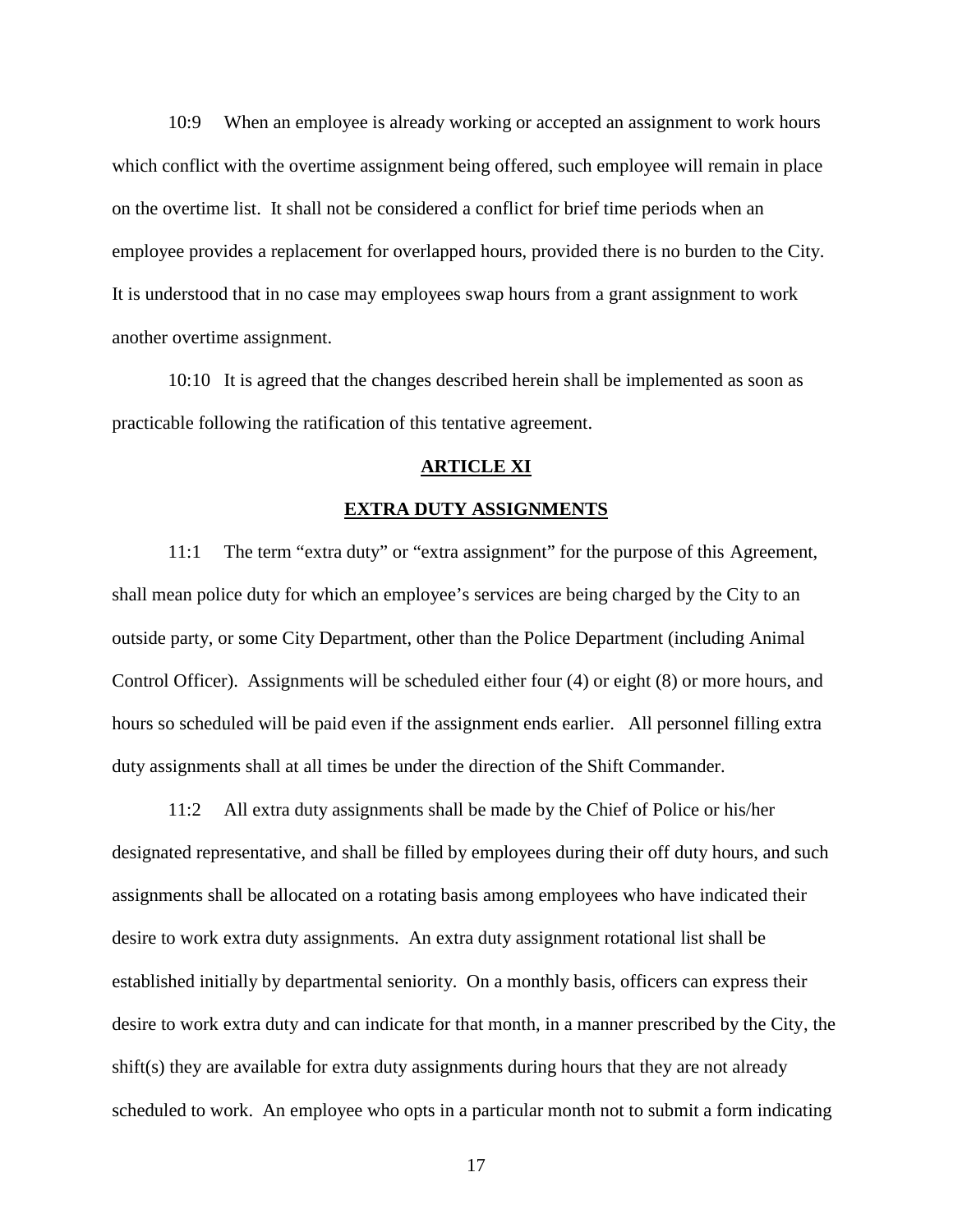the employee's desire to work extra duty will not be asked to work extra duty during that month, but will continue to advance on the list until such time as the employee submits an opt-in form indicating his/her availability to work in a particular month and is offered an extra duty opportunity. Late submission of an opt-in form results in the employee going to the bottom of the rotational list.

If an employee is contacted and accepts an extra duty assignment, the employee's name shall go to the end of the rotational list. If an employee is contacted and declines an opportunity to work an extra duty assignment, the employee's name shall go to the end of the list. If contact with the employee is unsuccessful to offer an employee the opportunity to work an extra duty assignment on a date on which the employee previously indicated his/her availability to work such extra duty assignment, the employee's name shall go the end of the rotational list. If an employee is unavailable to work a particular extra duty assignment because the officer is already working the officer will be skipped without losing his/her place in the rotation. If in the judgment of the scheduler, an EXD requires an immediate response, and contact with an officer through their primary contact method is unsuccessful, that officer shall maintain their place on the rotational list. The decision of the scheduler shall not be subject to the grievance procedure.

The City will continue to make a good faith effort in the filling of these assignments. However, in the event that an error is made in the scheduling of an EXD assignment, the affected employee shall be offered the next available assignment (of the same number of hours) of his/her choosing within fourteen (14) days of the original assignment. The process shall not be subject to the grievance procedure.

11:3 When an employee is already working or accepted an assignment to work hours which conflict with the overtime assignment being offered, such employee will remain in place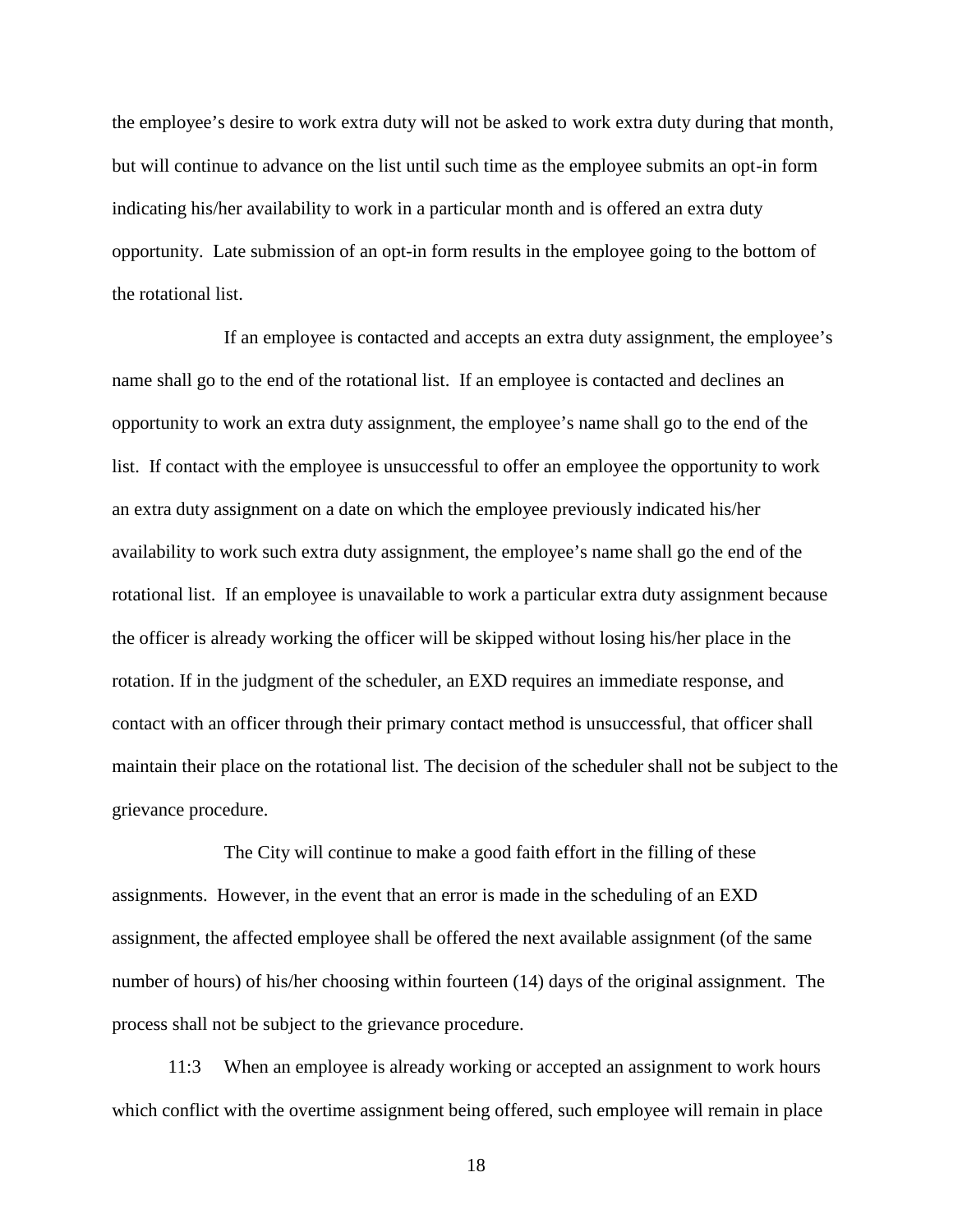on the overtime list. It shall not be considered a conflict for brief periods when an employee provides a replacement for overlapped hours, provided there is no burden to the City. It is understood that in no case may employees swap hours from a grant assignment to work another overtime assignment.

11:3.1 For the purpose of four (4) hour assignments: Employees working extra duty assignments shall be paid one and one-half  $(1-1/2)$  times their regular straight time hourly rate for any hour(s) so worked up to four (4) hours or any portion of an hour so worked over four (4) hours, rounded to the nearest one-half (1/2) hour.

11:3.2 For the purpose of eight (8) hour assignments: Employees working extra duty assignments shall be paid one and one-half  $(1-1/2)$  times their regular straight time hourly rate for any hours so worked up to eight  $(8)$  hours, and shall be paid two and one quarter  $(2-1/4)$ times their regular straight time hourly rate for any hour or portion of an hour so worked over eight (8) hours, rounded to the nearest one-half (1/2) hour.

11:3.3 Employees working extra duty assignments on a holiday recognized in the contract shall be paid two (2) times their regular straight time hourly rate for any hour(s) so worked up to eight  $(8)$  hours, and shall be paid two and one-half  $(2-1/2)$  times their regular straight time hourly rate for any hour or portion of an hour so worked over eight (8) hours, rounded to the nearest one-half (1/2) hour.

11:4 Employees with the rank of Detective Lieutenant, Lieutenant, Detective Sergeant(s), Sergeant, Detective, and Patrol Officer shall be eligible to work extra duty assignments. Employees shall not change their scheduled shift hours for the purpose of working extra duty assignments except as provided in Section 6:6 or as otherwise agreed between the parties.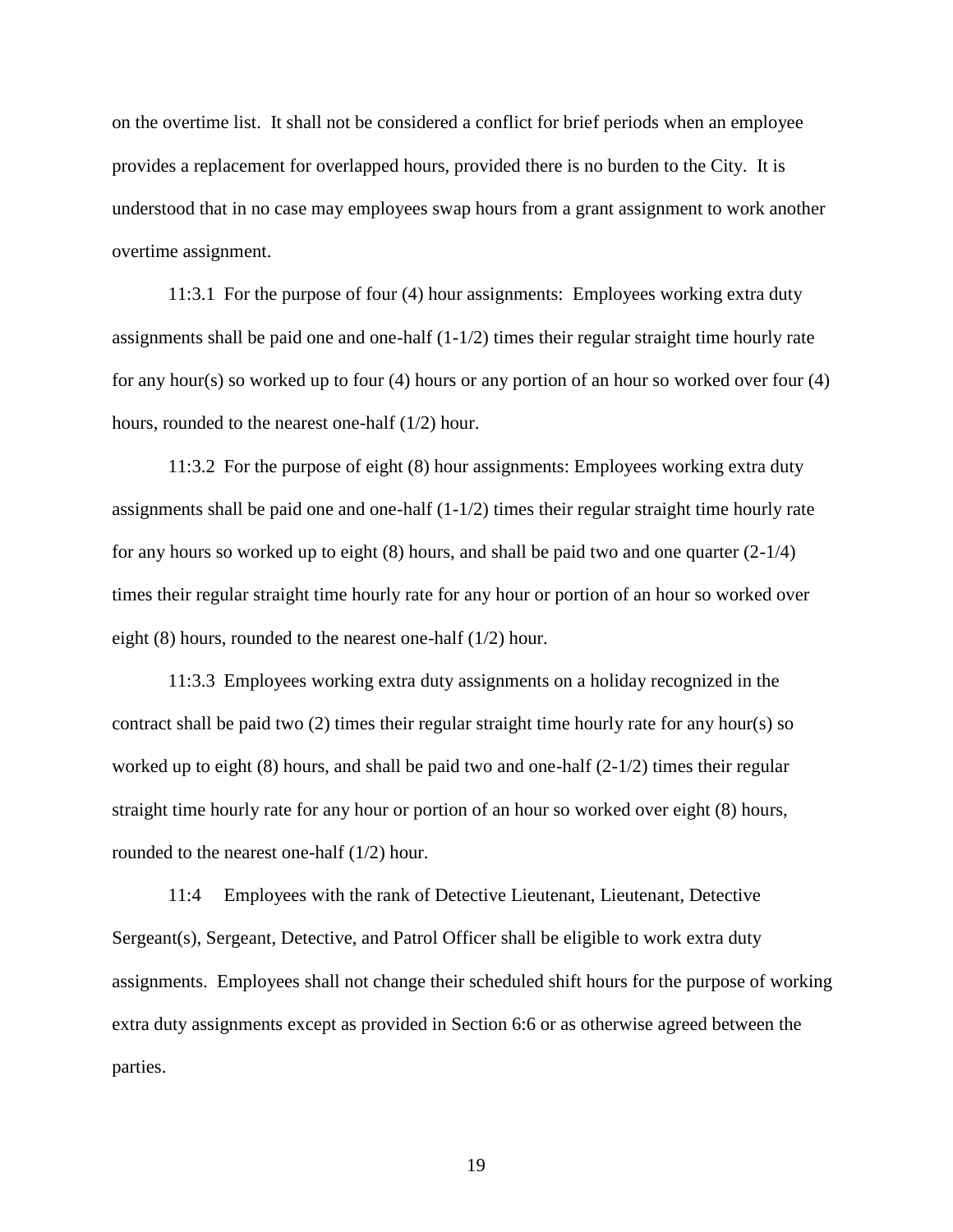11:5 If the City's designated officer exhausts the volunteer list for an extra duty assignment, without filling the assignment, the City may fill the job in its discretion.

11:6 Any employee who gives less than twenty-four (24) hour notice of his/her inability to work an extra duty assignment for which the officer has agreed to work shall forfeit the right to work extra duty opportunities for the next thirty (30) calendar days and shall be charged as if the officer had refused such extra duty assignments. This provision shall not apply when an employee has been granted reassignment to other duty.

11:7 Officers who are assigned to an extra duty assignment which is canceled or improperly scheduled must be notified of such cancellation no less than forty-five (45) minutes prior to the start of the job. If the City fails to provide such notification within the time required, the officer shall be offered another available EXD or City assignment, during the same scheduled hours. Said notification shall be made to the officer's primary telephone number. When a contractor fails to cancel an assignment in accord with the prescribed time frame, the affected officer shall be paid for the scheduled hours in lieu of being offered another assignment and the officer shall then be moved to the bottom of the list.

## **ARTICLE XII**

## **HOLIDAYS**

12:1 The recognized paid holidays for qualifying employees are as follows:

| New Year's Day         | <b>Memorial Day</b> | Thanksgiving Day      |
|------------------------|---------------------|-----------------------|
| Martin Luther King Day | Independence Day    | 1/2 day December 24   |
| Lincoln's Birthday     | Labor Day           | Christmas Day         |
| Presidents' Day        | Columbus Day        | $1/2$ day December 31 |
| Good Friday            | Veterans' Day       |                       |

Any holiday officially proclaimed as such by the Congress of the United States or the Legislature of the State of Connecticut.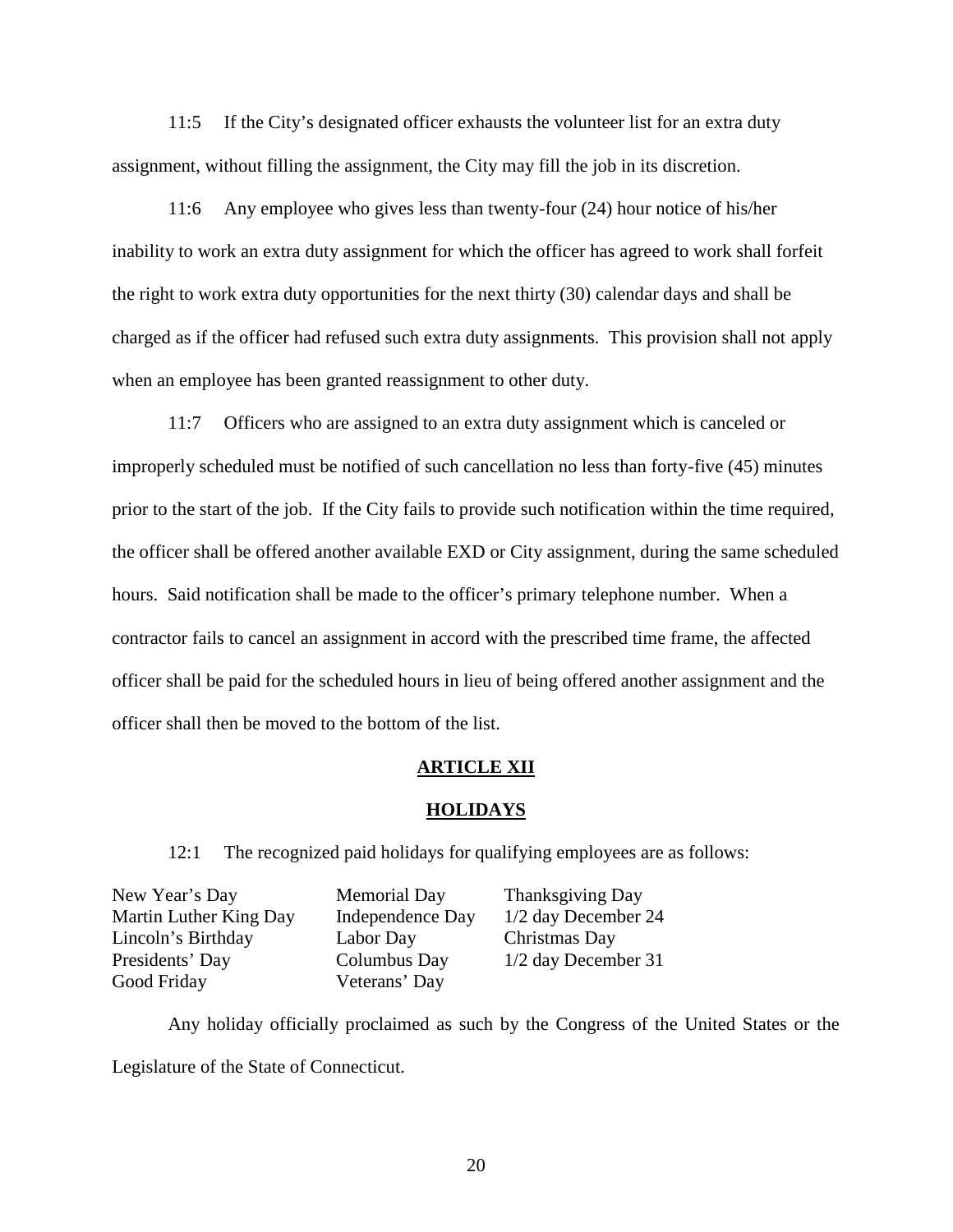The City shall retain exclusive right to exchange Lincoln's Birthday holiday for a holiday on the day after Thanksgiving Day provided that once such an exchange is effected it shall remain in place for the duration of the Agreement.

Employees qualifying under Section 12:2 shall receive holiday pay in the check covering the calendar week in which the holiday falls.

12:2 To qualify for holiday payment, an employee shall have worked his entire previously scheduled working day and his entire first scheduled working day following the holiday. Paid sick leave or injuries on duty, if valid, union business leave, military leave (as required by law) and all earned leave time shall be credited as a day worked.

12:3 For the purpose of holiday pay under this Article, New Year's Eve, New Year's Day, Christmas Eve and Christmas Day will be recognized on the actual calendar date and all other holidays will be recognized on the dates legally observed.

12:4 In the event a division or divisions are closed on Thanksgiving, Christmas, or New Year's Day, employees in such divisions may volunteer to work in the Patrol Division or Communications Division in order to allow more officers in those divisions time off, and shall be paid at their regular straight time hourly rate for the first eight (8) hours of such duty.

12:5 Employees who work on a holiday specified in Section 12:1 may elect to receive Compensatory Time in lieu of pay for working on such day. This time must be used six (6) months from the day of the holiday.

12:6 Employees who work on Independence Day, Thanksgiving Day, or Christmas Day shall be paid one and one-half  $(1 1/2)$  times their regular straight time hourly rate for all hours so worked.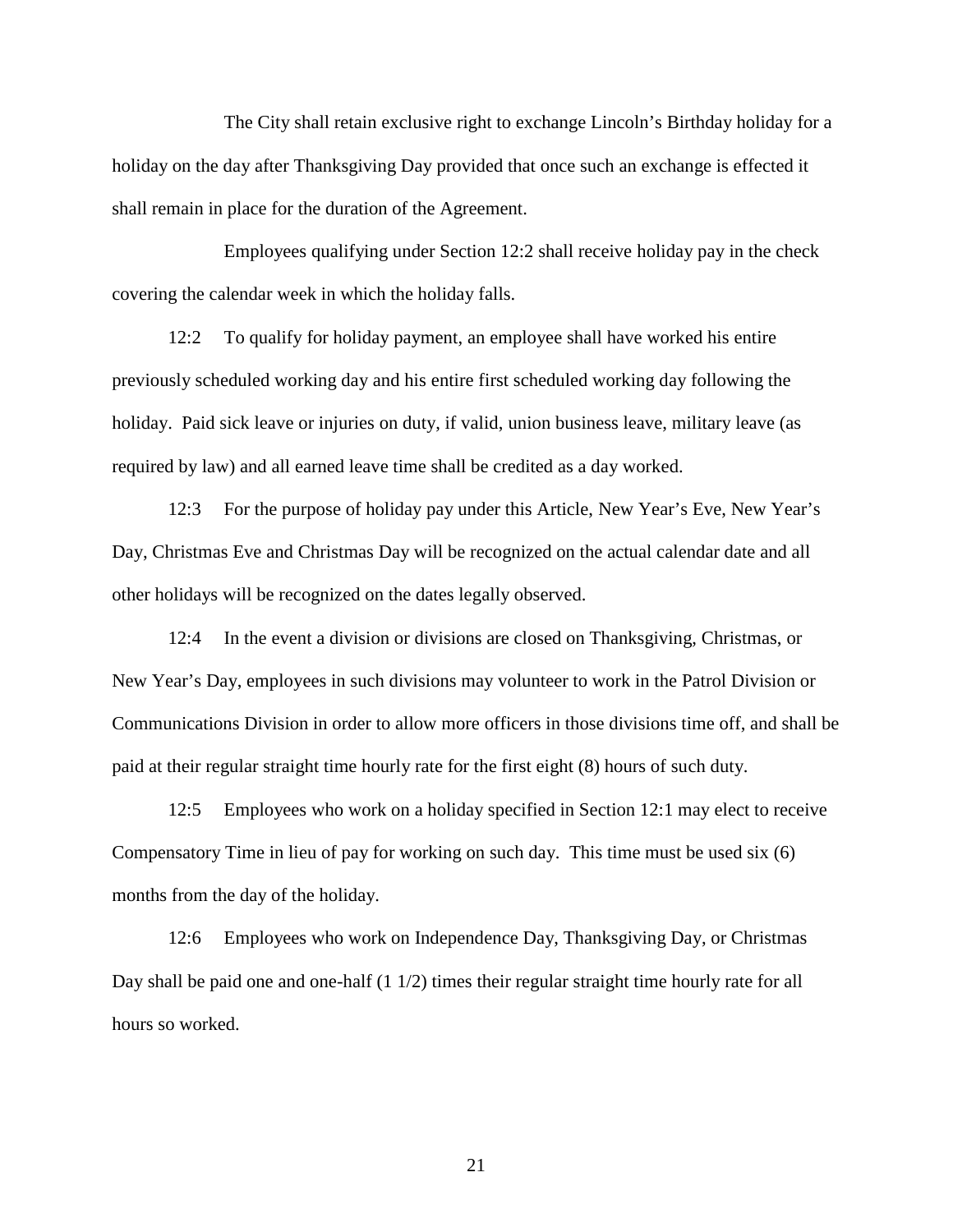#### **ARTICLE XIII**

## **VACATIONS**

13:1 Full time employees who have less than six (6) months of continuous employment as of June 30th of any year, shall receive one (1) week vacation with pay at their regular weekly rate.

13:2 Full time employees who have been continuously employed over six (6) months but less than six (6) years as of June 30th of any year shall receive two (2) weeks vacation with pay at their regular weekly rate.

13:3 Full time employees who have been continuously employed for six (6) but less than eleven (11) years as of June 30th of any year shall receive three (3) weeks vacation with pay at their regular weekly rate.

13:4 Full time employees who have been continuously employed for eleven (11) years or more as of June 30th of any year shall receive four (4) weeks vacation with pay at their regular weekly rate.

13:5 Employees completing the year of continuous service which will entitle them to a third or fourth week of vacation pursuant to Section 13:3 or 13:4 above shall be entitled to take such additional week at any time within one (1) year after their anniversary date. This section does not apply to any employee hired on or after June 16, 2008.

13:6 The vacation period shall be from July 1st to June 30th of each year.

13:7 Employees shall be granted their vacations throughout the year according to seniority within rank subject to the demand of police service as determined by the Chief of Police.

13:8 In no event shall employees entitled to three (3) or more weeks vacation have the right to take three (3) consecutive weeks during the period of May 1st through September 15th.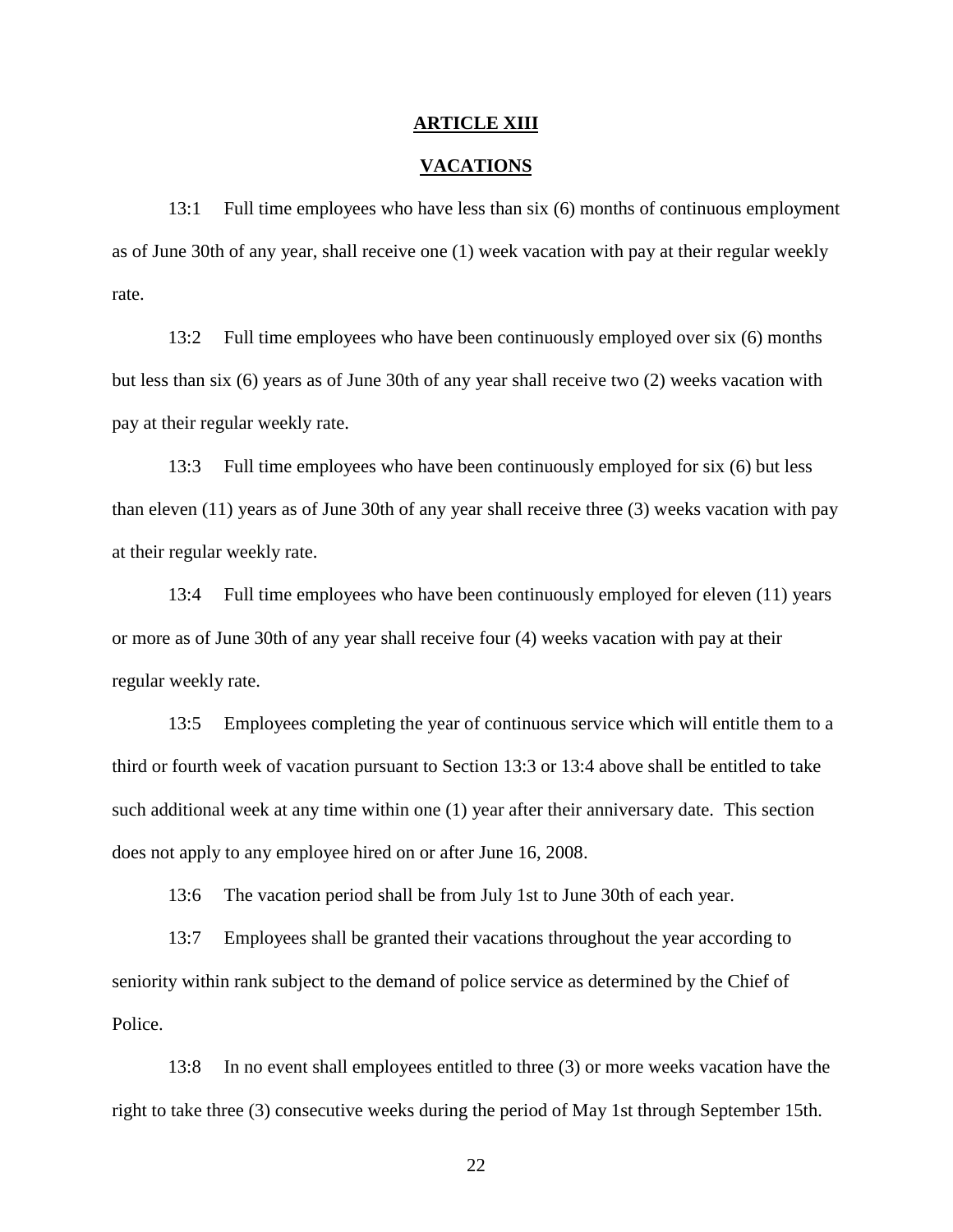13:9 Vacation time can be taken in whole or in part, if in accordance with Section 13:8 of this Article. Employees wishing to commence a vacation period of less than two (2) weeks shall notify the responsible officer of his intentions seven (7) days before starting such period. Employees wishing to commence a vacation period of two (2) weeks or more shall notify the responsible officer of his intentions fourteen (14) days before starting such period. No employee shall be entitled to more than one (1) Saturday and one (1) Sunday off for each week of vacation earned.

13:10 Effective with fiscal year 2002/2003, all vacations must be completed during the fiscal year and are not accumulative except that up to 1 such week may be carried over into the next fiscal year. All carry-over vacation must be completed by the end of the next fiscal year or it shall be forfeited. The City must afford the opportunity for the employee to take his vacation within the fiscal year, except where this is in conflict with the provisions of Section 13:5. With the exception of the one week carry over, if an employee is unable to use any part of his/her vacation leave during the fiscal year in which it was earned because of injury or illness, he/she shall receive one (1) hour of vacation pay for each hour of such unused vacation leave in the following fiscal year paid at the prior year's hourly rate.

13:11 Employees with four (4) weeks vacation can request compensation of one (1) week of said vacation in lieu of time off should the Department Head feel the employee can be used at employment. Said employment shall be at the straight time rate of pay.

13:12 An employee who resigns or is terminated for any reason shall be paid out his/her balance of unused vacation time, but shall not be eligible for payment of pro-rated vacation. An employee who is laid off shall be paid his/her balance of vacation and shall also receive a vacation pay-out on a pro-rated basis for the next fiscal year's vacation period. An employee who retires shall be paid his/her balance of unused vacation time; however, they shall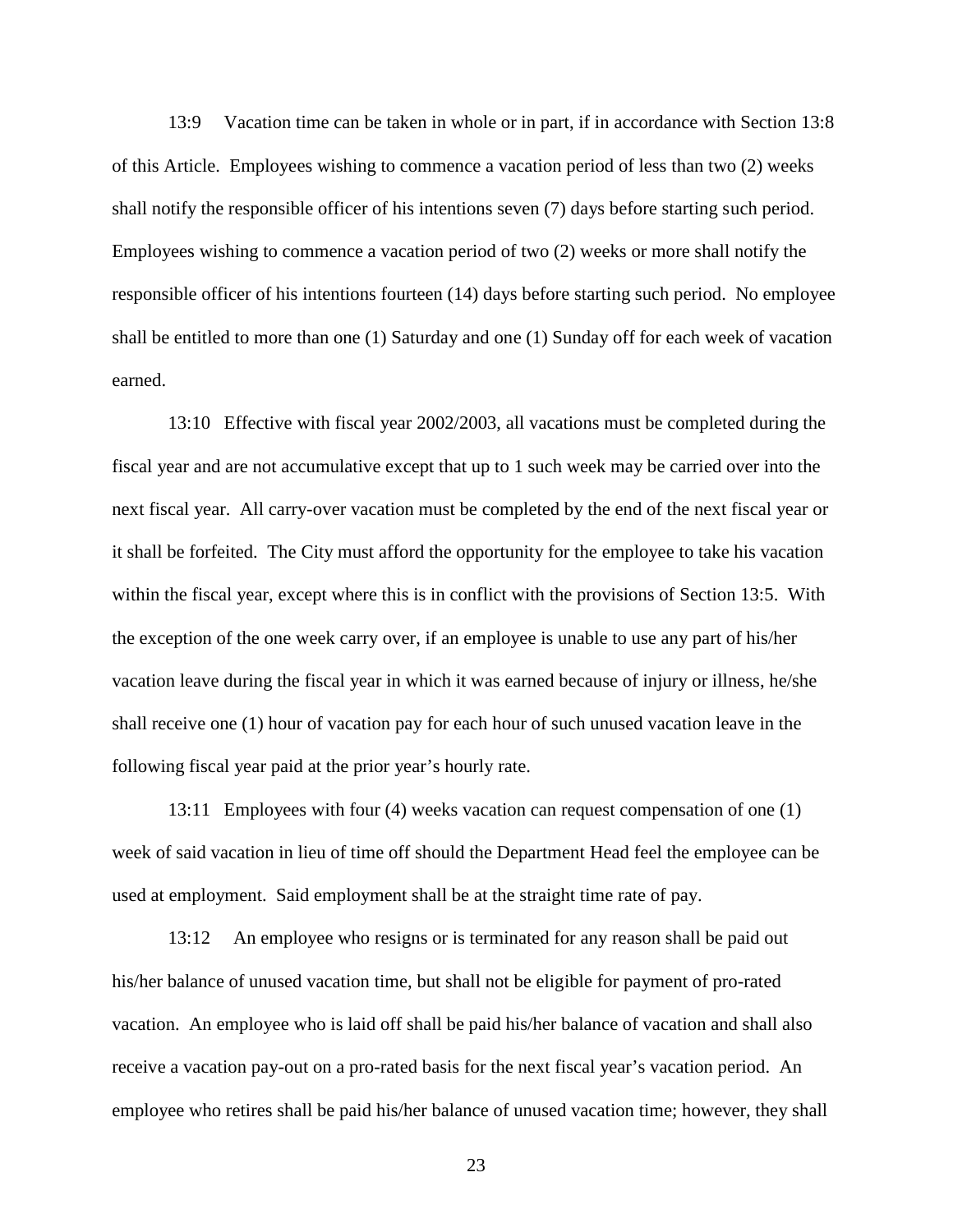only receive a vacation pay-out on a pro-rated basis for the next fiscal year's vacation period with at least four (4) weeks advance written notice of retirement. If an employee dies, pro-rated vacation and unused vacation time shall be paid to the employee's estate at the employee's rate as death benefits.

13:13 Employees who work four (4) hours or more overtime may elect to be compensated for such overtime in the form of extra vacation time, unless filling a vacancy created by the use of earned extra vacation time, and subject to the following:

13:13.1 Extra vacation time will be computed on the basis of one and one-half (1 - 1/2) hours of extra vacation time for each hour of overtime worked.

13:13.2 A maximum of ten (10) days per year shall be allowed in any fiscal year and all credited time shall be taken by the conclusion of each fiscal year. A maximum of ten (10) days per year shall be allowed in any fiscal year unless otherwise mutually agreed for Lieutenants in divisions other than Patrol and all credited time shall be taken by the conclusion of each fiscal year.

13:13.3 Employees can accumulate a maximum of five (5) days at one-time before being required to take said credited time unless otherwise mutually agreed for Lieutenants in divisions other than Patrol.

13:13.4 Extra vacation time shall be returned to employees when sufficient notice is given and it does not interfere with the efficient operation of the Department.

13:14 One (1) day off duty requests based upon days earned by the employee (i.e., vacation, personal leave, extra vacation time), may be granted provided the request is submitted no later than three (3) days prior to the day desired. Such request shall be in writing and shall be granted subject to the demands of the Department. All requests that are received seven (7) days or more in advance of date desired, when granted, shall be given in order of adherence to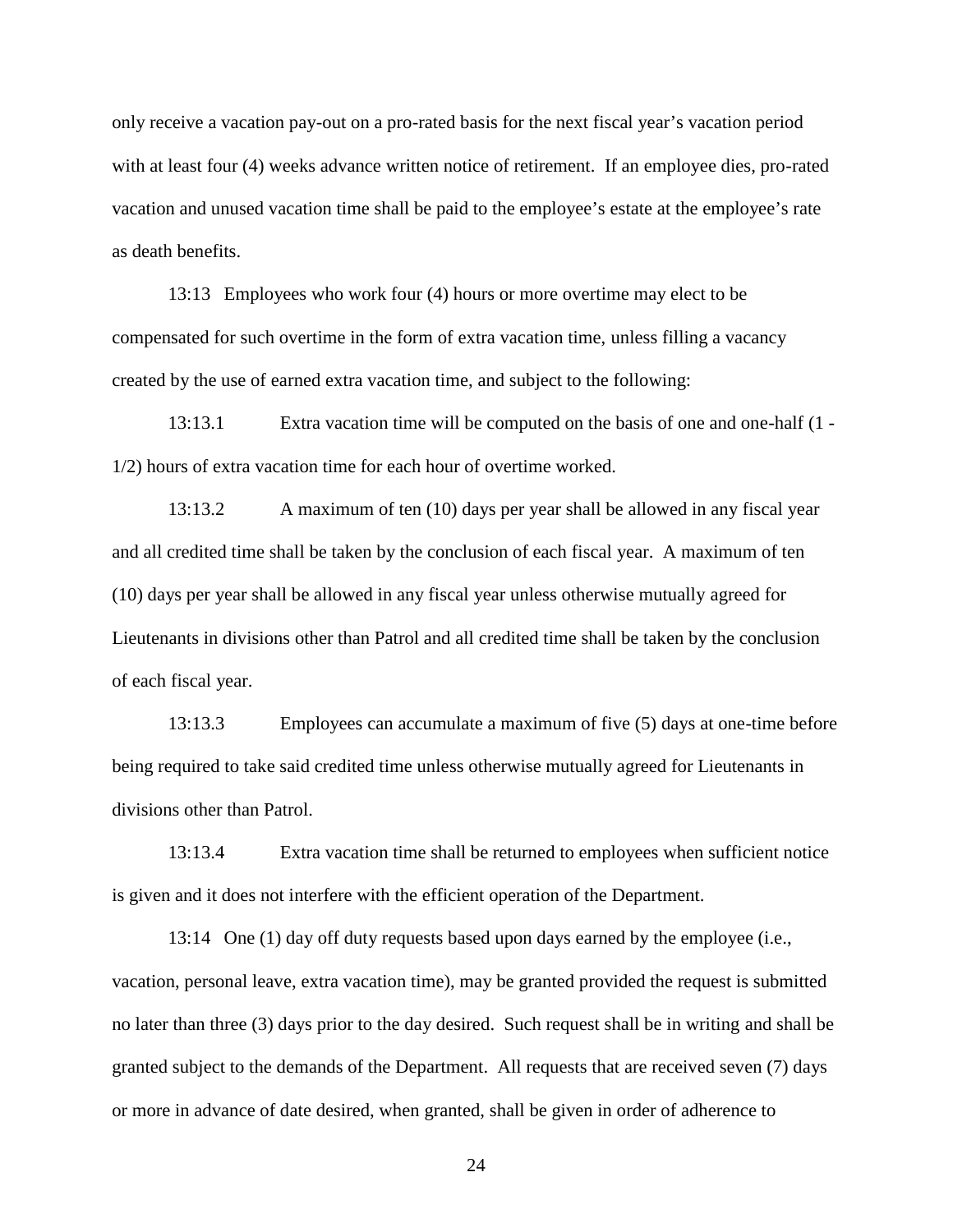seniority. All requests that are received less than seven (7) days in advance of date desired, when granted, shall be given in order of date and time submitted.

## **ARTICLE XIV**

#### **SICK LEAVE**

14:1 Sick leave shall be considered as absence from duty with pay for the following reasons:

14:1.1 Illness or injury, except when directly traceable to employment by an employer other than the City of Bristol.

14:1.2 When the employee is required to undergo medical, optical, or dental treatment and only when this cannot be accomplished on off duty hours.

14:1.3 To attend to the birth or adoption of an employee's child, a maximum of four (4) days of sick leave may be used either immediately prior to or immediately after the birth or adoption. Such use of sick leave shall not break continuity for purposes of perfect attendance time. Proper documentation must be submitted to the Personnel Department.

14:2 Eligibility for sick leave payments shall be computed from the date an employee is appointed a full time employee. Employees shall call in at least one-half (1/2) hour before their assigned starting time or they shall not receive sick leave credit for said day unless the reason for tardy notification is deemed satisfactory by the Chief of Police. The accumulation and payment of sick leave shall be made as covered in this Article.

14:3 An employee who has been on the payroll for less than six (6) months will receive no sick leave.

14:4 An employee who has been on the payroll for six (6) months but less than one (1) year shall be paid for absence of not more than five (5) working days.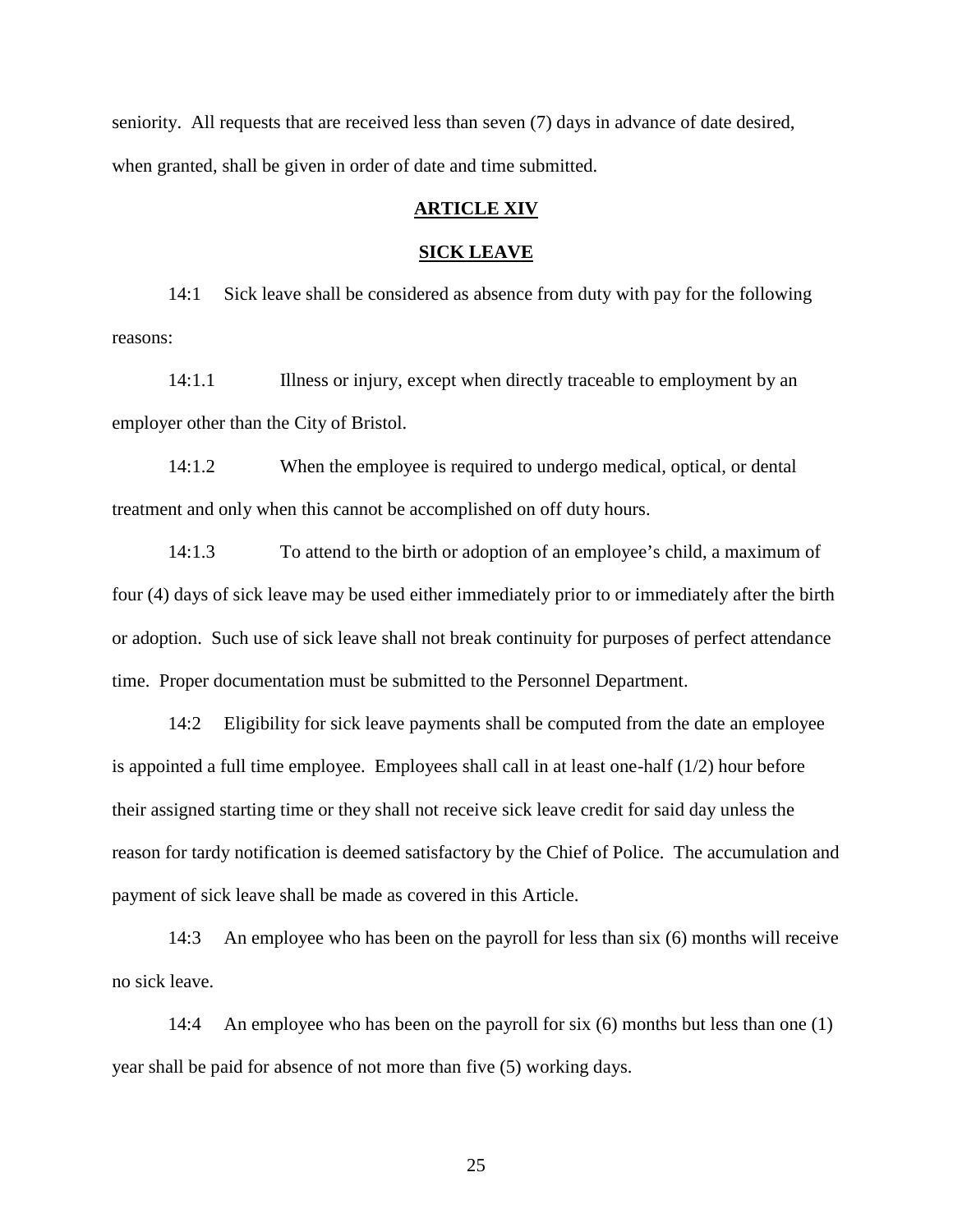14:5 An employee who has been on the payroll continuously for more than one (1) year but less than five (5) years shall receive twelve (12) working days sick leave credit each year on the anniversary date of his employment, subject to the provisions of Section 14:8.

14:6 An employee who has been on the payroll continuously for five (5) years but less than ten (10) years shall receive eighteen (18) working days sick leave credit each year on the anniversary date of his employment, subject to the provisions of Section 14:8.

14:7 An employee who has been on the payroll continuously for ten (10) years or more shall receive twenty-five (25) working days sick leave credit each year on the anniversary date of his employment subject to the provisions of Section 14:8.

14:8 Sick days shall begin to accumulate at said anniversary date of employment and continue until such time as two hundred (200) working days are achieved which shall be the maximum credits allowable for any employee.

14:9 After the expiration of sick leave days, employees will receive Short Term Disability benefits under the terms of the approved policy for thirteen (13) weeks.

14:10 A medical certificate shall be required for an absence consisting of four (4) consecutive working days at the employee's expense. Should a medical certificate be required by the City for absences of three (3) consecutive days or less, it shall be paid for by the City.

14:10.1 Sick leave benefits shall commence with the second consecutive day of each sick absence starting with the fifth  $(5<sup>th</sup>)$  individual illness in the employee's anniversary year. Individual illness is defined as a total of eight (8) hours accumulated time, i.e. employee is scheduled to work eight (8) hour shift works first four (4) hours and is required to book off sick for the remaining four (4) hours shall have only four (4) hours accumulated time as booked off on sick leave.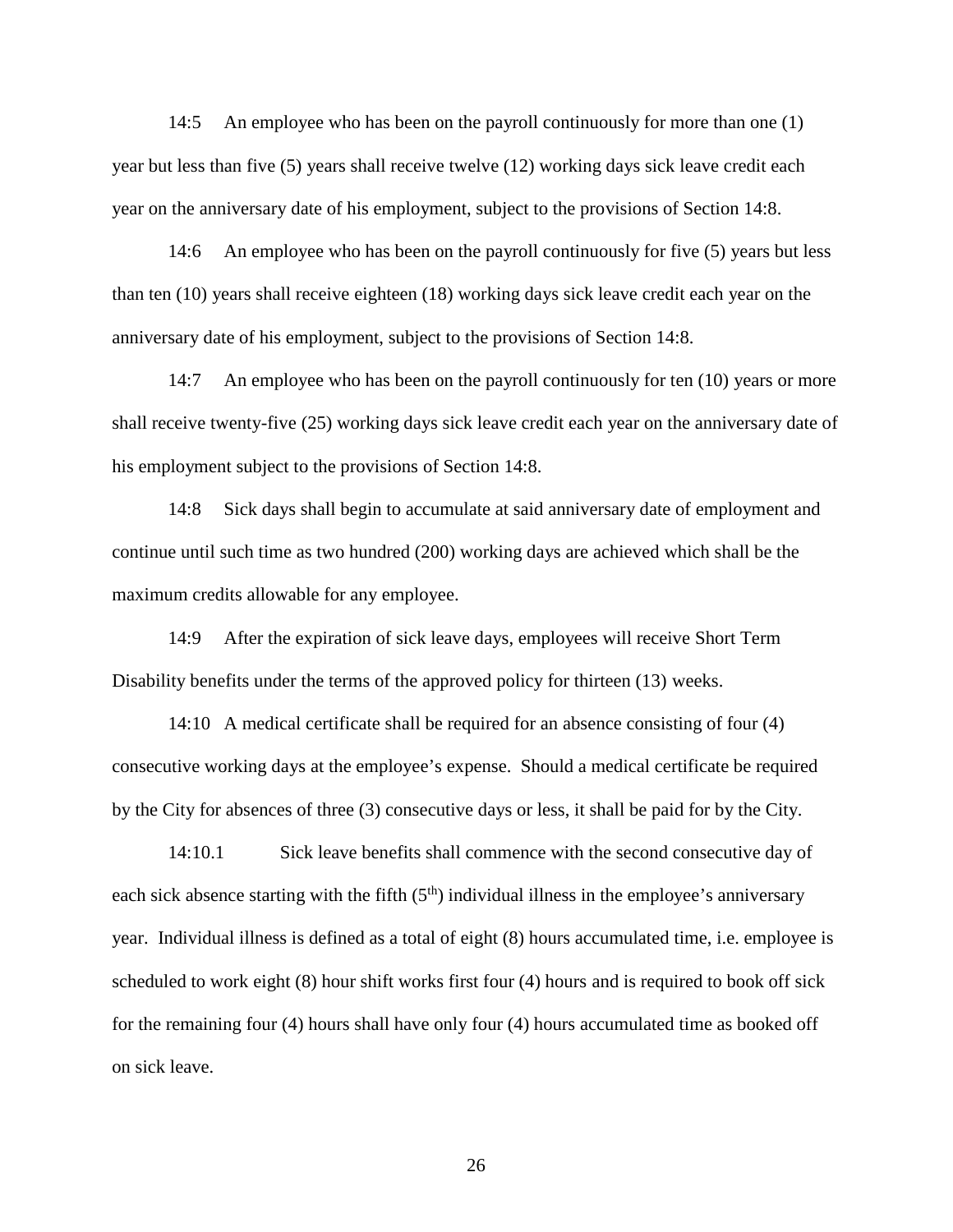14:11 If an employee is approved for return to work without a physician's certificate, he shall return to work immediately if scheduled. Should an employee require a physician's approval, he shall not return to work until approval is given by said physician and it is received by the responsible officer in charge.

14:12 It shall be the right of the City through the Chief of Police and/or Director of Personnel to indicate existing abuses of sick leave. In such case, the Chief of Police and/or Director of Personnel shall produce records and proof of sick leave abuse to the Union, and the City will notify the Union the manner in which the abuse is to be handled. The City may request a medical evaluation by a physician of its choice at its expense, and if the employee's physician and the City's physician disagree on the employee's ability to work, those two physicians shall select a third physician whose opinion shall be binding on the parties. The cost of the third physician shall be shared by the City and the employee.

For purposes of this article, patterns of use may constitute abuse of sick leave and may be grounds for disciplinary action.

14:13 An employee who has called in sick for his regular shift shall be considered on sick leave for that shift and shall be considered unavailable for any hours during the shift immediately thereafter except at cycle change which requires officer to work two consecutive regularly scheduled shifts. He/she shall be listed as unavailable.

14:14 Effective July 1, 2004, upon retirement or death of an employee, forty-five percent (45%) of all unused sick leave shall be paid to the employee or next of kin, whichever is applicable.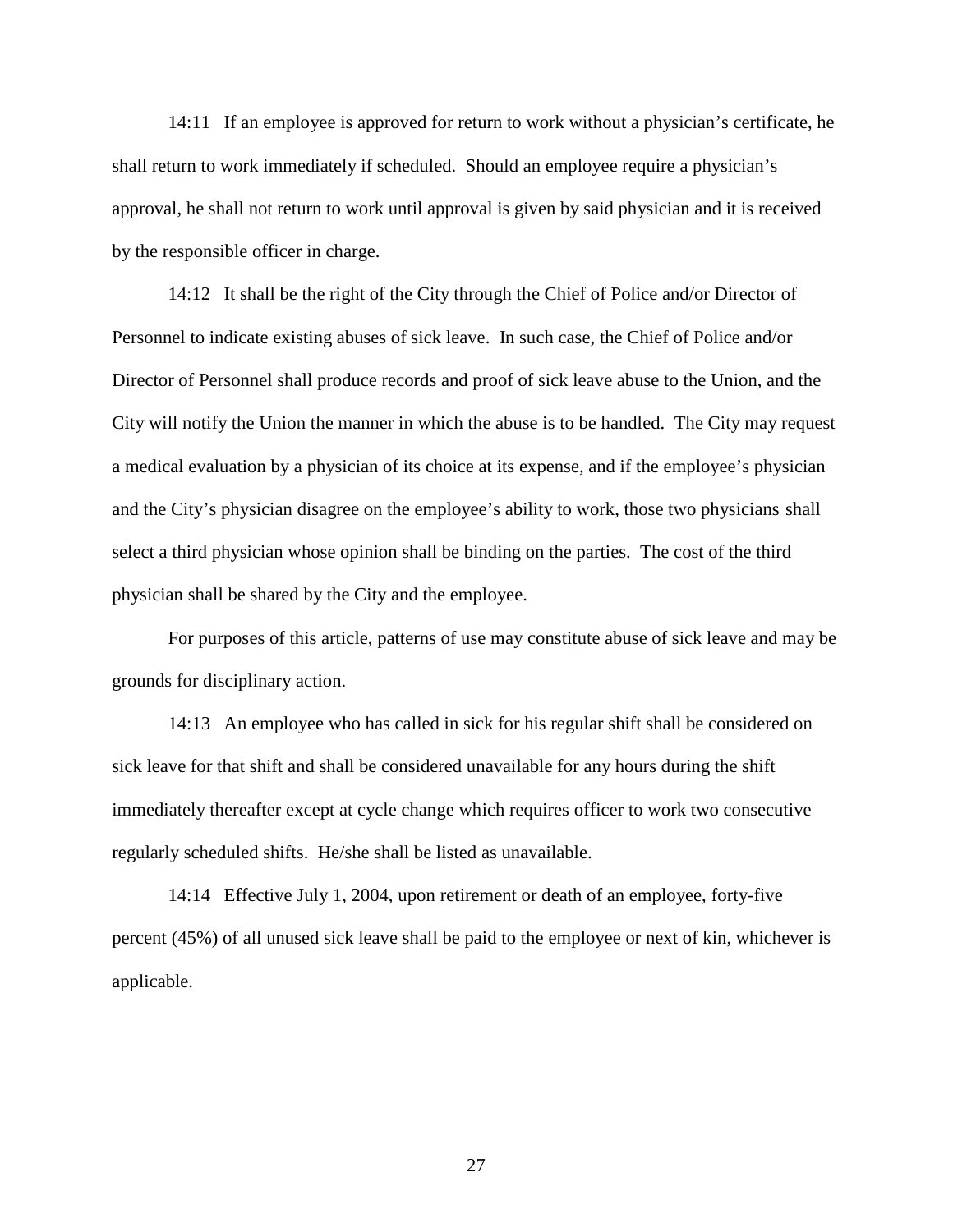#### **ARTICLE XV**

## **GRIEVANCE PROCEDURE**

15:0.1 PURPOSE. The purpose of the grievance procedure shall be to settle employee grievances on as low an administrative level as possible so as to insure efficiency and employee morale.

15:0.2 DEFINITION. A grievance for purposes of this procedure shall be considered to be an employee or Police Union complaint concerned with:

15:0.2.1 Discharge, suspension or other disciplinary action. 15:0.2.2 Charge of favoritism or discrimination. 15:0.2.3 Interpretation and application of rules and regulations of the Police

Department.

15:0.2.4 Matters relating to the interpretation and application of the Articles and Sections of this Agreement.

15:1 PROCEDURE. The following grievance procedure shall be used by an employee or the Police Union to settle all departmental grievances. The only grievances that will be recognized are those that are initiated within twenty (20) calendar days of the alleged infraction. It is also understood that either the employee, the Union, or the City can represent themselves and/or have representation of their choice.

15:1.1 STEP ONE. The aggrieved shall submit his written grievance to the Chief of Police or his designee, setting forth the applicable Article and Section of the Agreement which is alleged to have been violated. The grievance must be answered in writing within eleven (11) calendar days after receipt.

15:1.2 STEP TWO. Should the grievance not be settled to the satisfaction of the aggrieved, it shall be submitted within fourteen (14) calendar days to the Director of Personnel.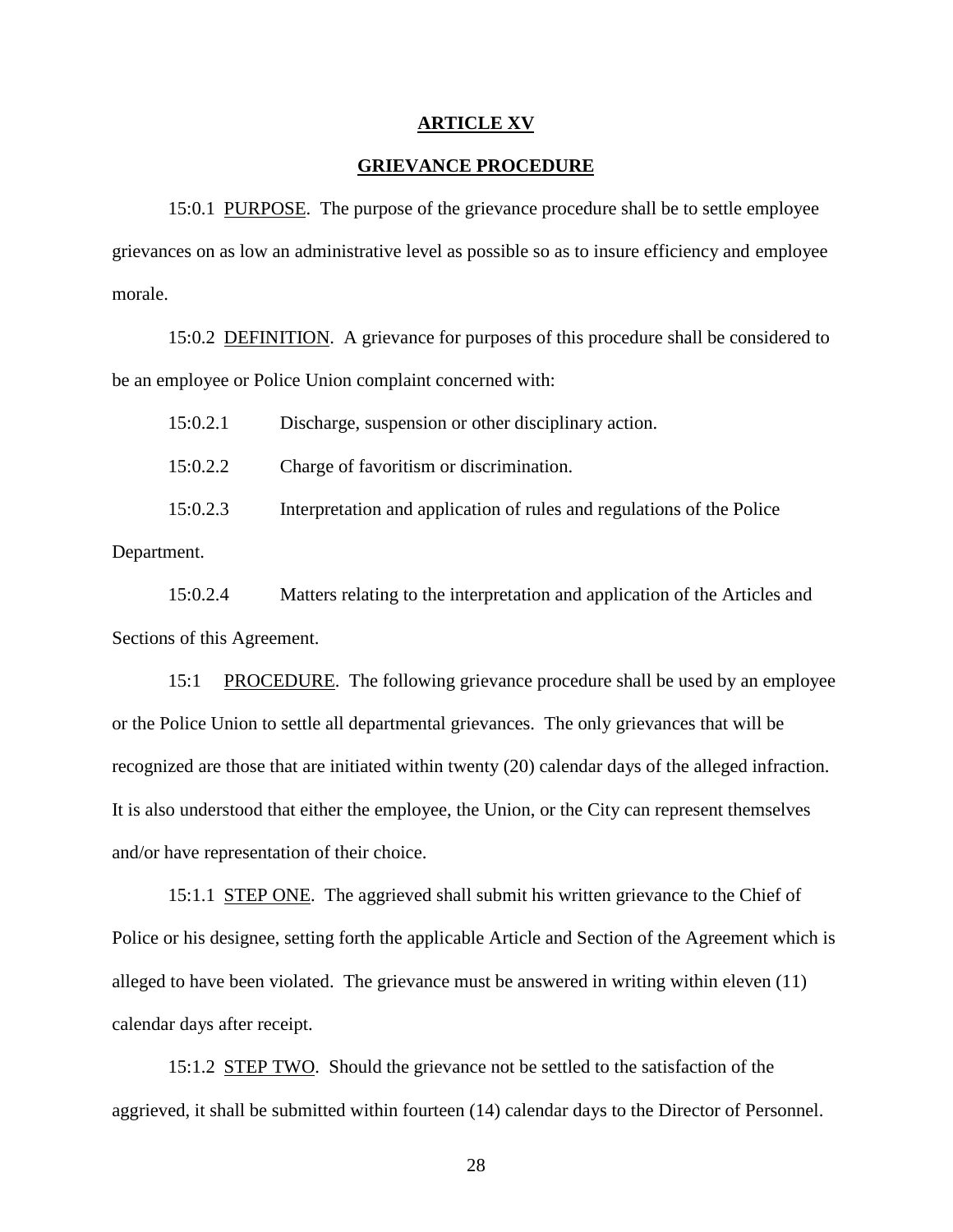The decision of the Director of Personnel shall be rendered in writing to all parties involved within fifteen (15) calendar days after receipt.

15:1.3 STEP THREE. Should the grievance not be settled to the satisfaction of the Union, it may within twenty (20) calendar days after receipt of the decision rendered in Step Two submit the grievance to arbitration, with a copy to the Director of Personnel. Arbitration shall be conducted by the Connecticut State Board of Mediation and Arbitration in accordance with its rules and regulations; provided, however, discharge cases shall only be arbitrated by the American Arbitration Association. Regardless of whether the case is heard by the American Arbitration Association or the State Board of Mediation and Arbitration, the arbitrators shall hear and decide only one (1) grievance in each case; they shall be bound by and must comply with the specific terms of this Agreement; and they shall have no power to add to, delete from, or modify in any way any of the provisions in this Agreement.

15:1.4 Grievances involving employee discharge shall be processed through the American Arbitration Association. The Union and the City will each be responsible for 50% of the total cost of processing a discharge case filed with the American Arbitration Association. The cost of the stenographer will be equally divided between the City and the Union.

15:2 MEETINGS. If either party related to the grievance procedure desires to meet for the purpose of oral discussion, a meeting shall be requested and scheduled not later than five (5) days after receipt of the request.

15:3 MEDIATION. The mediation services of the State Board of Mediation and Arbitration may be used prior to Step Three provided both parties mutually agree on the desirability of this service.

15:4 TIME EXTENSIONS. Reasonable extension of time after initiation of the grievance procedure shall be agreed between the City and the Union if such request is made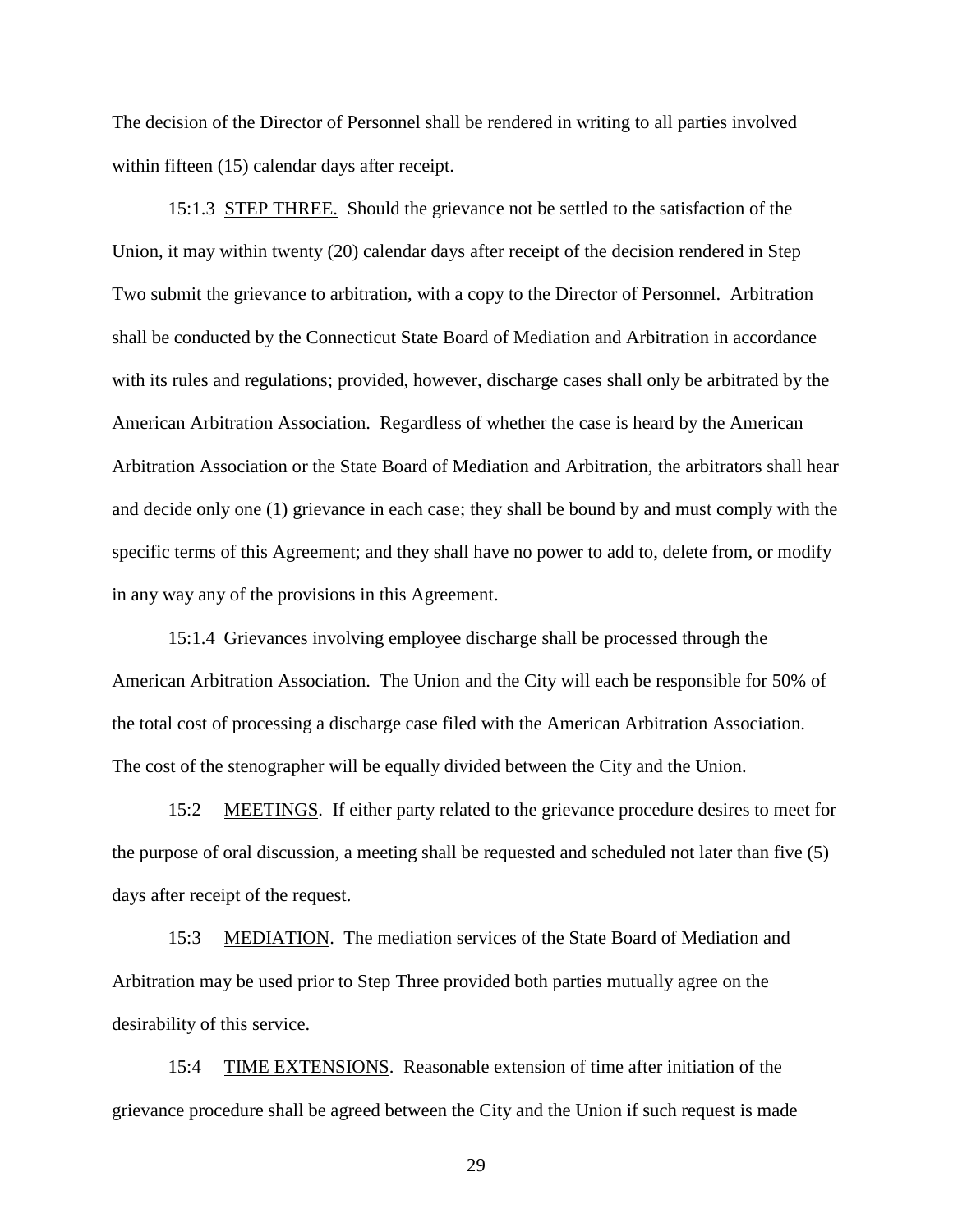before the expiration of the time limit set forth in steps and provided such request is made in writing.

15:5 RECORDING OF TESTIMONY. All parties concerned shall have the right to record the proceedings at any or all steps of the grievance procedure.

15:6 In order to avoid the necessity of processing numerous grievances originating with the same event or occurrence, the Union shall file a single grievance beginning at Step One, and shall identify those employees affected by the grievance. The final outcome of the grievance shall be binding upon all affected employees, as well as the City and the Union.

## **ARTICLE XVI**

## **DISCIPLINE AND DISCHARGE**

16:1 The power of suspension and discharge shall rest with the Board of Police Commissioners except that the power of suspension may be delegated to the Chief of Police or his/her designee. The Chief of Police may impose punitive suspensions for periods not to exceed two (2) calendar weeks. Superior officers, so designated, shall have the authority to relieve from duty for cause only, any member of the Department. Such action shall immediately be reported to the Chief of Police for such action as the Chief may deem necessary.

16:2 Further disciplinary action by the Chief or his designee will take place after the employee has been given the opportunity to appear before the Chief of Police to answer charges, with or without Union representation as he/she may so desire, within a period of twenty-four (24) hours from the time the Chief decides to take action, excluding Saturdays, Sundays, and holidays.

16:3 The Chief of Police shall attempt to notify the employee of the charges involved and of the hearing; and, if unable, shall notify an official of the Union. If, for good reason, either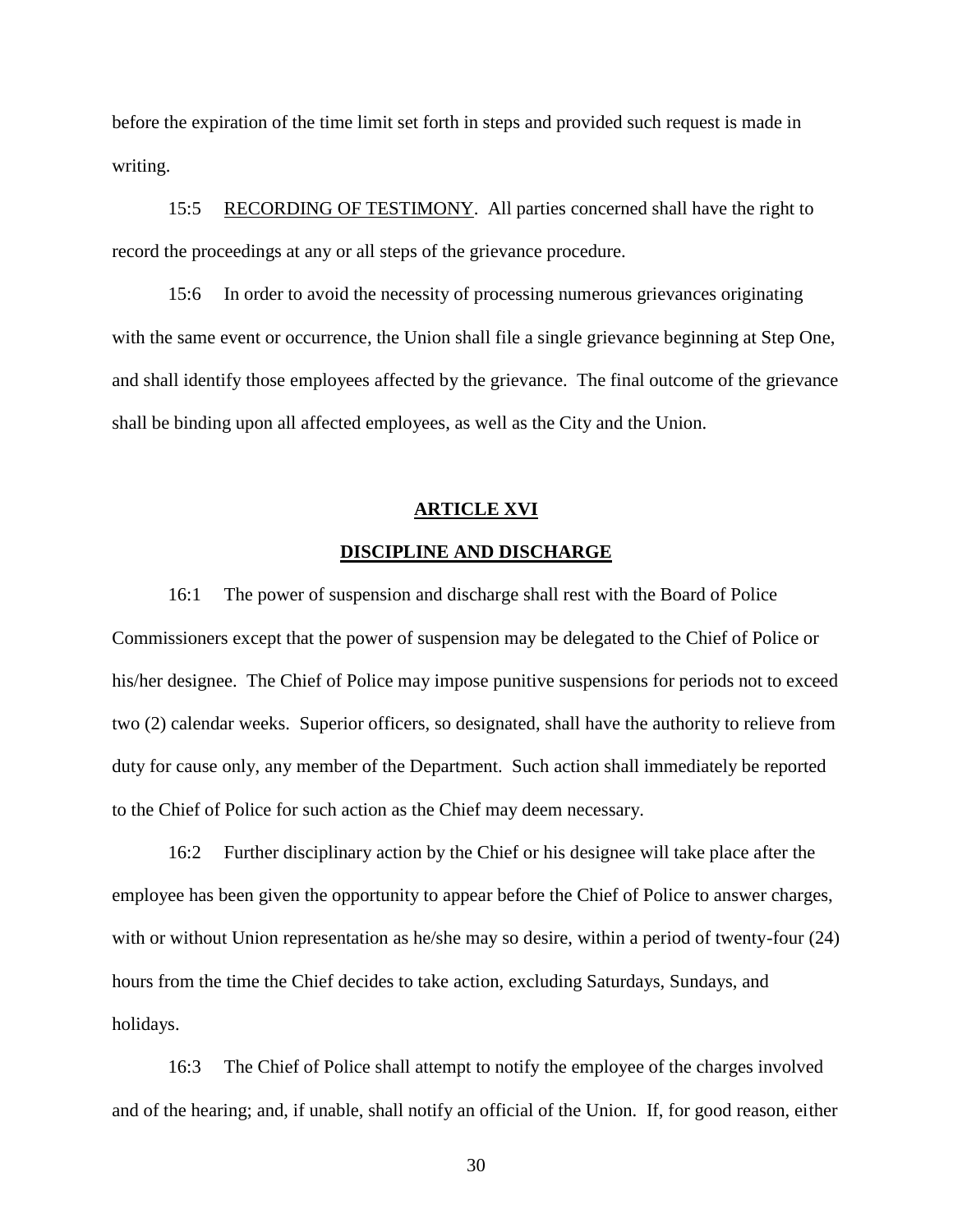side cannot meet within the twenty-four (24) hour period, such hearing shall be rescheduled as soon as possible. In severe cases warranting immediate reference to the Board of Police Commissioners for disciplinary action beyond the powers of the Chief or his/her designee, the Chief may suspend immediately pending Board hearing which shall take place within fourteen (14) days from date of suspension.

16:4 Any member who may be suspended by the Chief of Police has the right of appeal to the Board of Police Commissioners. In the event of such appeal, which must be made in writing to the Board with a copy to the Chief within forty-eight (48) hours, the suspension shall be held in abeyance except as noted in Section 16:3 until the hearing and decision of the Board of Police Commissioners shall have been made.

16:5 In the event of such appeal to the Board of Police Commissioners, the Board shall act not later than its next regular meeting after receipt of said appeal. The Board of Police Commissioners shall be responsible for all disciplinary hearings outside of the grievance procedure should the disciplined employee feel said discipline was given without just cause. All witnesses shall be sworn, mechanical recording equipment may be used to record the testimony, and all persons concerned shall have the right and choice of representation. Such hearings shall be closed to the public unless an open hearing is requested by the employee. The conclusions of the hearing shall be reduced to writing with copies distributed to all concerned within fourteen (14) calendar days after the hearing. An employee or the Union may request and have a stenographic report or tape recording of said meeting at their own expense.

16:6 In acting upon such appeal, the Board of Police Commissioners shall have the right to rescind, modify, affirm, or increase the suspension and other penalties ordered by the Chief.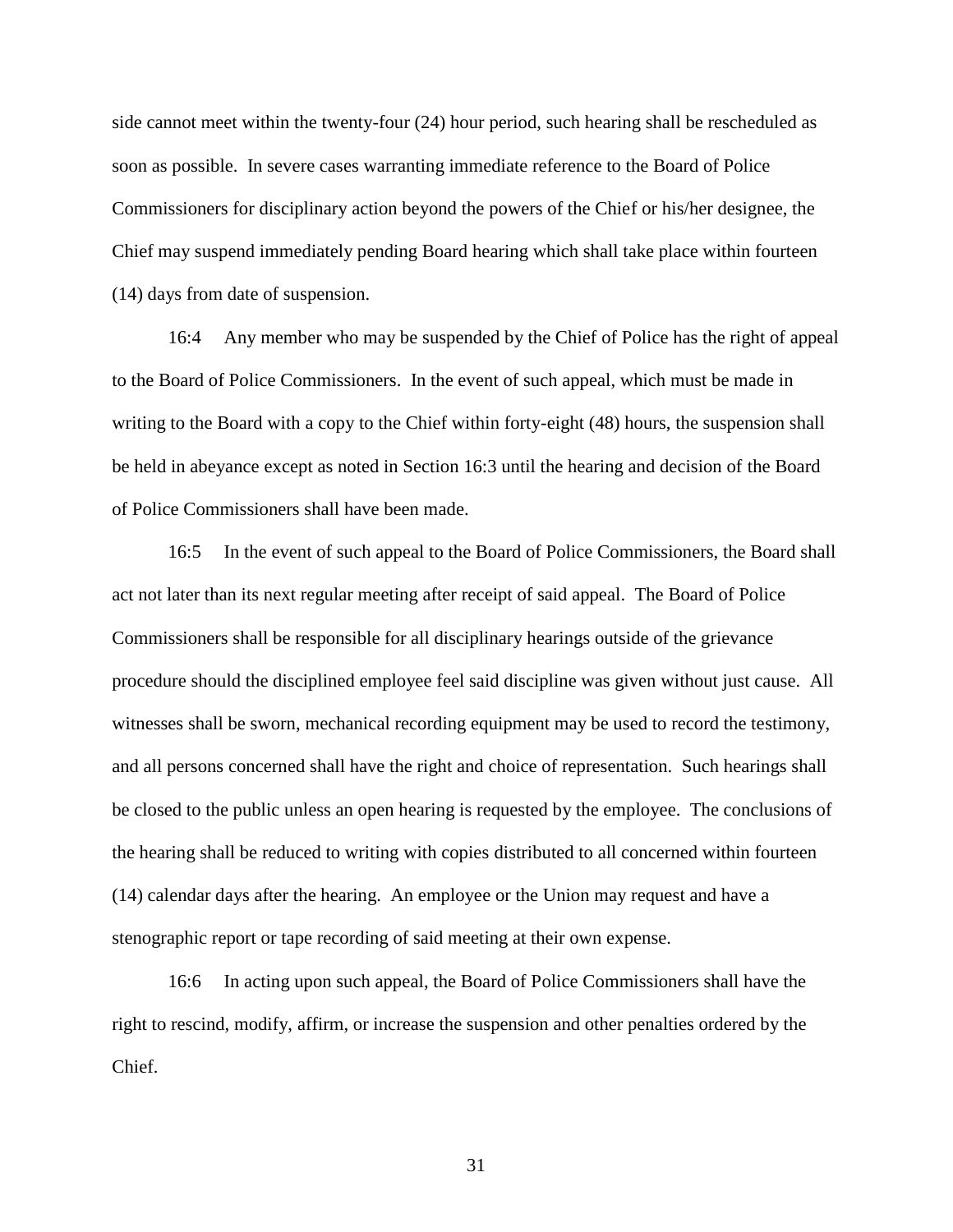16:7 Any employee who has been disciplined or discharged, and who is subsequently exonerated, shall be reinstated without prejudice or loss of seniority, and shall accept the monetary compensation that is judged fair by the Committee engaged in the decision.

16:8 Any time limit set forth in this Article may be extended by mutual agreement between the City and the Union.

## **ARTICLE XVII**

#### **FUNERAL LEAVE**

17:1 The City will grant up to a maximum of three (3) regular working days with pay in the event of death in the immediate family. The funeral leave days granted shall only be from the date of death through the date of the funeral and the City may request proof of attendance. The immediate family shall include Mother, Father, Sister, Daughter, Brother, Husband, Wife, Son, Mother-in-Law, Father-in-Law, Step-parent, Step-child, or any relative who is an actual member of the household.

17:2 In the event of a death of a Grandchild, Grandparent, Brother-in-law, Sister-inlaw, Aunt, Uncle, Niece, or Nephew of the employee or employee's spouse, one (1) day will be allowed provided the employee attends the funeral.

17:3 The Chief of Police can allow up to an additional two (2) working days leave over the days allowed in Section 17:1 and 17:2 of this Article, should he deem the reason(s) unusual and worthy provided that it does not disrupt the efficient operation of the Department.

#### **ARTICLE XVIII**

## **UNION BUSINESS LEAVE**

18:1 Six (6) members of the Union Negotiating Committee shall be granted leave from duty, by their shift commander, with full pay for all meetings between the City and the Union for purposes of negotiating the terms of the Contract, when such members are scheduled to be on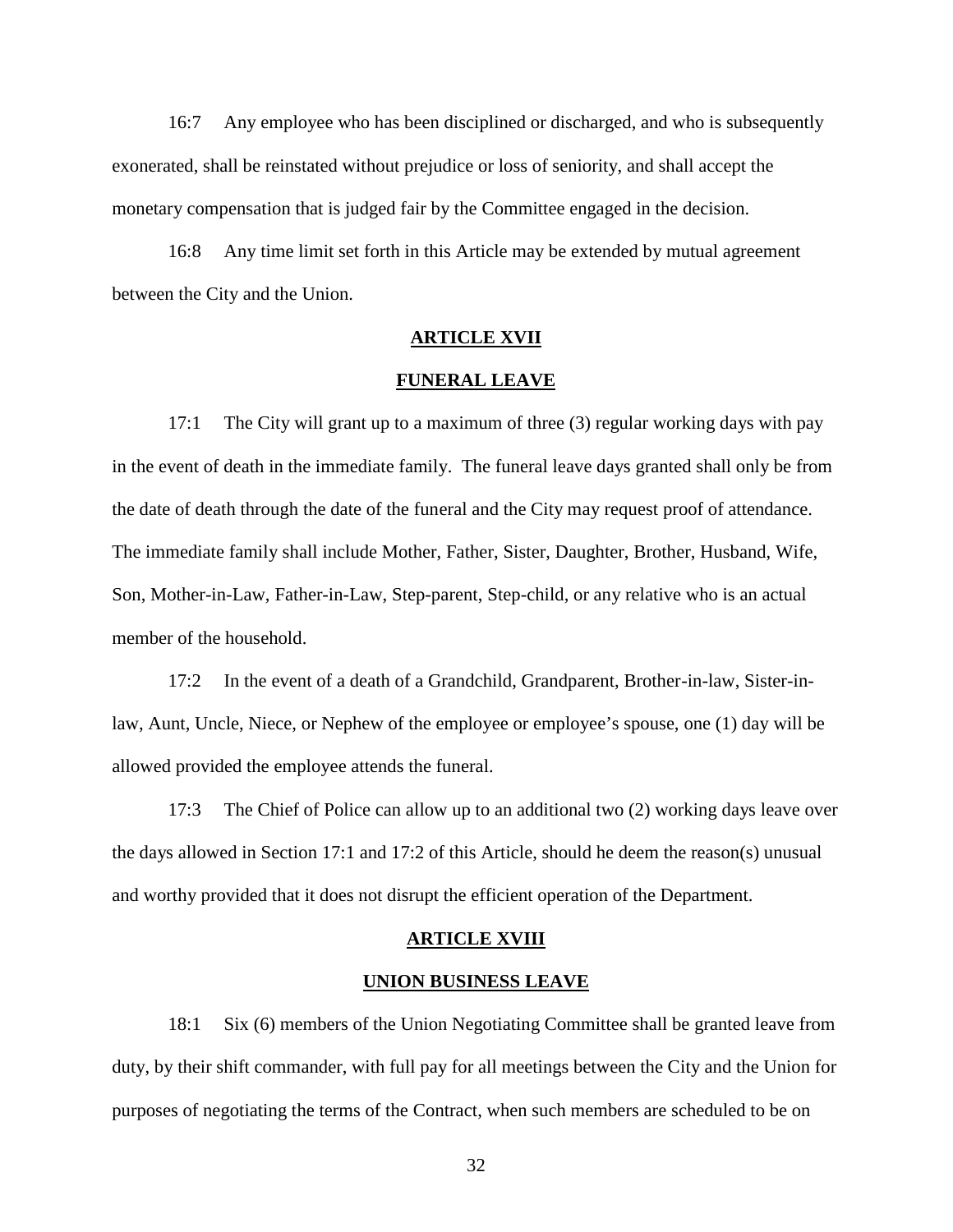duty. All requests for time off duty under this Section shall be made stating the approximate length of time, date, and location of the meetings.

18:2 Two (2) members of the Union's Grievance Committee and Grievant shall be granted leave from duty, by the Chief of Police, with full pay for all meetings between the City and the Union for purposes of processing grievances, arbitration hearings, administrative hearings, or judicial proceedings involving labor relations. Such time off will be granted provided that it does not interfere with the normal operation of the department. All requests for time off duty under this Section shall be made stating the approximate length of time, date, and location of the meetings.

18:3 Union Officials and delegates shall be given time off to attend conventions and/or meetings associated with their affiliation. At no individual meeting or conference will any more than a maximum of four (4) employees of the department with no more than two (2) employees from a shift be granted this privilege without loss of pay. One (1) additional employee for a total of three (3) employees shall be allowed off provided, however, that in allowing the one (1) additional employee off there is no additional cost to the City in filling such vacancy with overtime payment. There shall be a maximum of two hundred (200) paid hours per contract year for all employees covered by this Section. It is understood that hours paid shall be only during and for the employee's regularly scheduled work week. It is additionally understood that any time spent beyond four (4) hours per meeting by Union Officials shall be charged to the above stated hours except for negotiations and grievance and/or arbitration meetings with the City. Except in cases of emergency at least forty-eight (48) hours written notice must be given to the shift commander. In all cases, the Union shall provide a reason for time off under this section.

18:4 A maximum of fifty percent (50%) of all bargaining unit employees on duty including Union Officials shall be allowed to attend all local and/or special meetings during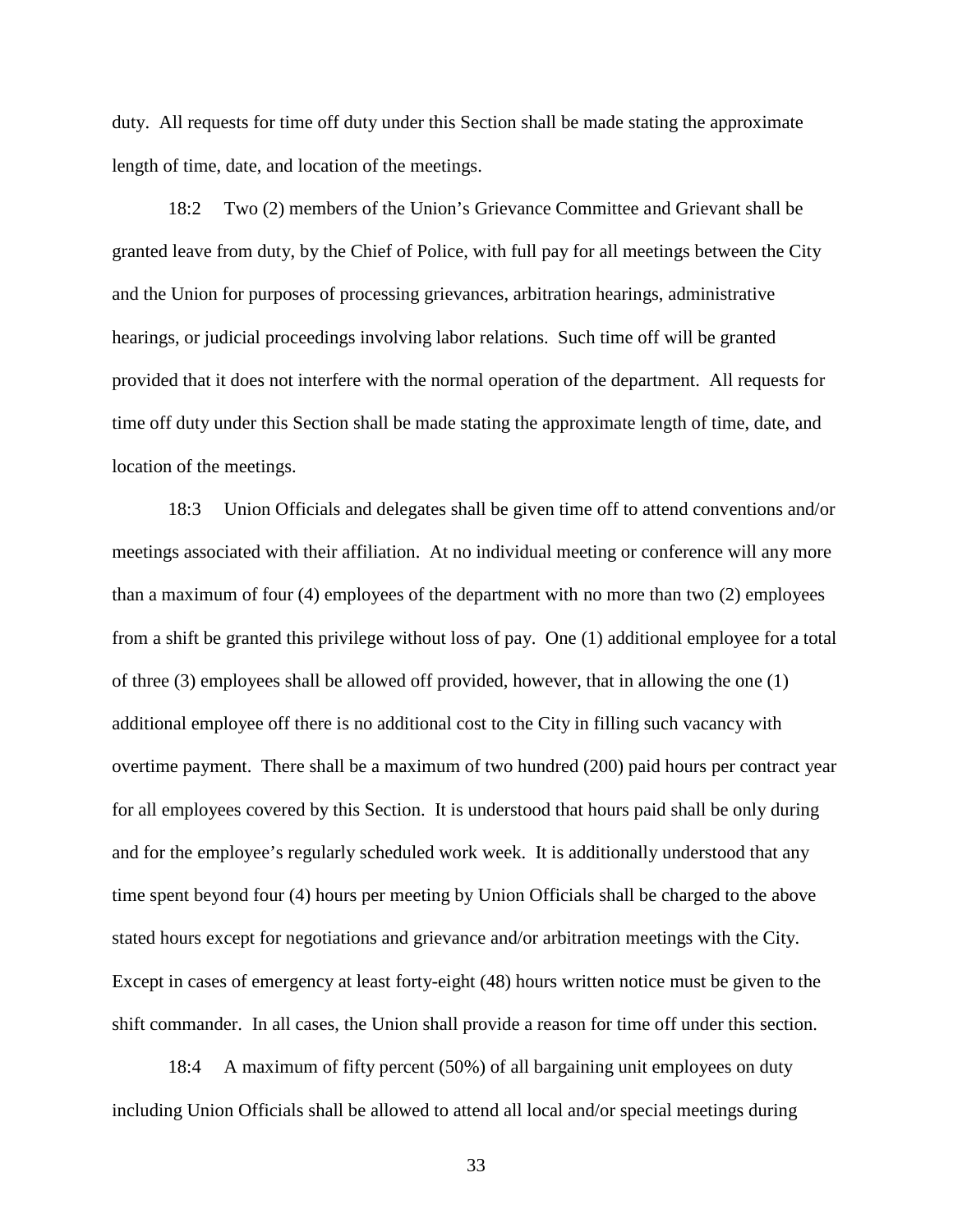regularly scheduled work day with pay, but is understood they must be available for immediate duty and must be cleared by the shift commander before being granted permission. Individual notice does not have to be in writing provided the Chief of Police receives a copy of the meeting call at least forty-eight (48) hours in advance of such meeting.

18:5 Union Officials and/or Stewards, up to a maximum of two (2) per shift, shall be allowed reasonable time off with pay on a regular work day to conduct business that concerns the Local Union, provided that such notice is in writing forty-eight (48) hours in advance of time needed, except in cases of emergency. Should time off duty exceed four (4) hours, all time off duty shall be charged against total hours outlined in Section 18:3 of this Article. It is understood that a Union official or Steward shall be allowed reasonable time off duty to discuss oral grievances with the grievant and the Department representative(s) without written notice. In all cases, the Union shall provide a reason for time off under this section.

18:6 The City shall permit the use of bulletin boards located in the Police Department Employees Lounge for the posting of Union notices concerning business and activities.

18:7 The City shall make available suitable quarters in which to conduct monthly and/or special meetings.

#### **ARTICLE XIX**

#### **UNIFORMS AND CLOTHING**

19:1 The Police Department will continue to furnish such equipment as it customarily furnished in the past and whenever possible shall furnish such additional equipment that will promote the safety and welfare of the Department members and aid in the efficient performance of their duties.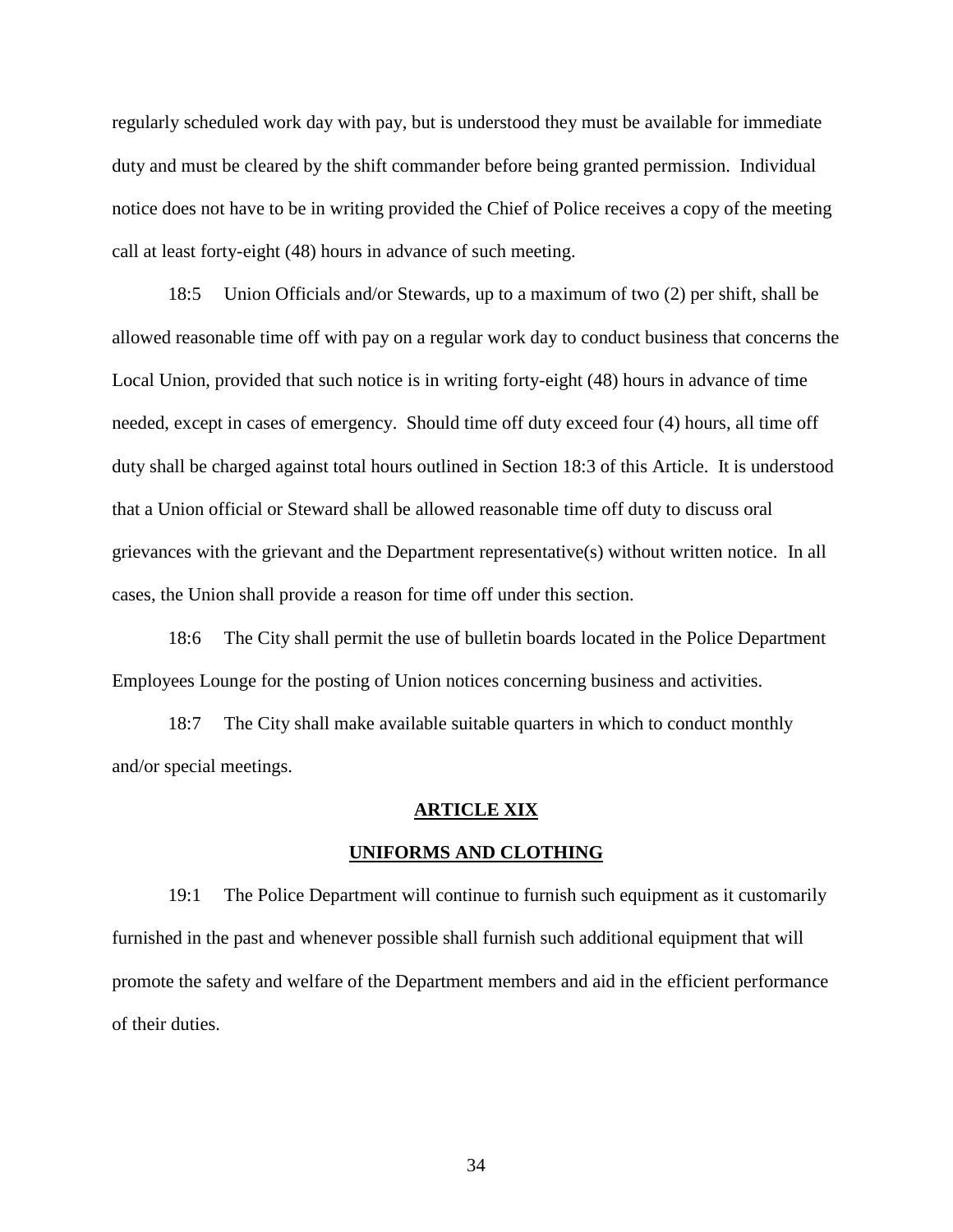19:2.1 The City shall annually provide uniforms for employees in accordance with Section 19:2.2 with the understanding that new employees shall receive the uniform allocation at the time of regular full time appointment.

19:2.2 The City shall provide, annually, for the first three (3) years of employment the following clothing allowance: four (4) uniform trousers, three (3) long sleeve shirts, three (3) short sleeve shirts, three (3) neckties. Employees have the option of electing the clothing allotment or clothing allowance of \$750 in the fourth (4th) year of employment After the fourth (4th) year of employment, employees shall receive \$1,000 clothing allowance for all clothing items.

The specifications agreement dated October 29, 1987 will no longer apply; however, the City will use a "union tailor".

19:3 Employees shall appear on duty, in a neat, clean and presentable manner at all times.

19:4 Gun belts, magazines and cases, flashlights, batons, collar pins and tabs, name tags, guns, holsters, pepper spray, handcuffs, and ammunition shall be replaced as needed provided the item to be replaced is returned if it was provided by the City.

19:5 Employees of any Plainclothes Division shall receive an annual clothing allowance of one thousand dollars (\$1,000) to include shoes. Criminal Investigation Division (CID) detectives are required to appear in a neat manner and will not wear jeans or sneakers unless the job assignment calls for them to be worn. Such attire must be approved by the Commander of the Criminal Investigation Division (CID). The dress code requirements in this Section shall not apply to Drug Enforcement Officers or Detectives assigned as Evidence Technicians.

19:6 The City shall be responsible for reasonable alterations of uniforms if the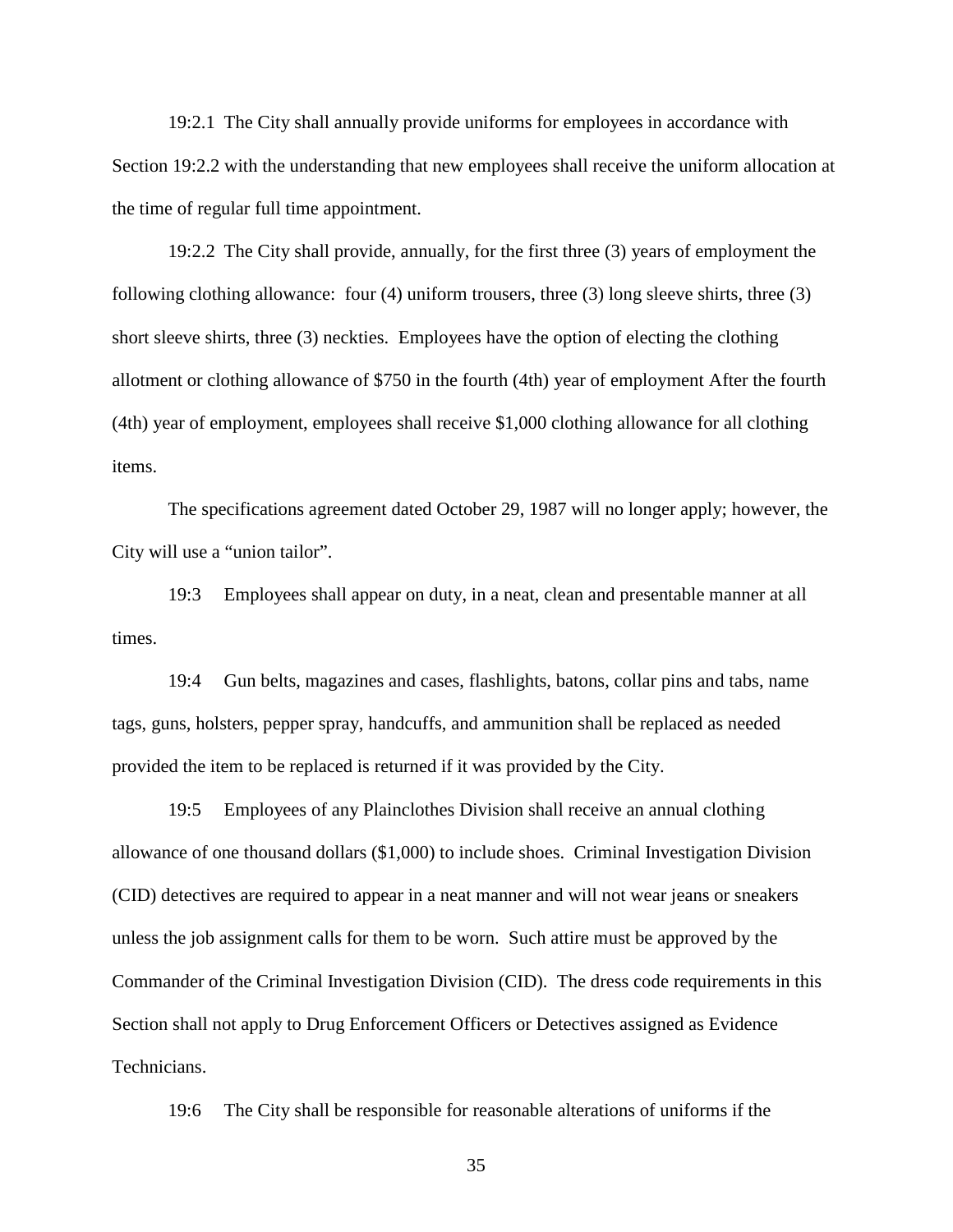employee loses weight, limited to one (1) alteration annually per item of uniform.

## **ARTICLE XX**

### **HOSPITALIZATION AND INSURANCE**

20:1 The City shall provide and pay for each employee a Term Life Insurance Policy in the amount of \$100,000.

20:2 The City of Bristol shall pay for all full time members of the bargaining unit and eligible enrolled dependents, including dependent children to age 25 (currently age 26 subject to Federal Affordable Health Care Act remaining in effect), the full cost of the medical insurance plan and prescription plan subject to Section 20:2.2. The summary of the medical plan is set forth in Appendices F, G and H.

20:2.1 Appendices F, G and H are for reference purposes only, with the group summary plan entitled being on file in the City's Personnel Office.

20:2.2

- a. Effective, and retroactive to, January 1, 2016 employees shall pay 18.25% of the cost for medical and dental coverage and that of any eligible enrolled dependents on a weekly basis through pre-tax payroll deductions in accordance with Section 125 of the IRS Code.
- b. Effective July 1, 2016, such employee cost share shall increase by one and one-half (1.5%) to 19.75% except that an employee's cost share shall be reduced by one and one-half percent (1.5%) if during the preceding fiscal year the employee and the employee's enrolled spouse participated in each of the following wellness components: 1) biometric screening; 2) health risk assessment; 3) age appropriate preventive screenings to include annual exam; 4) participation in disease management program for those with diabetes (Type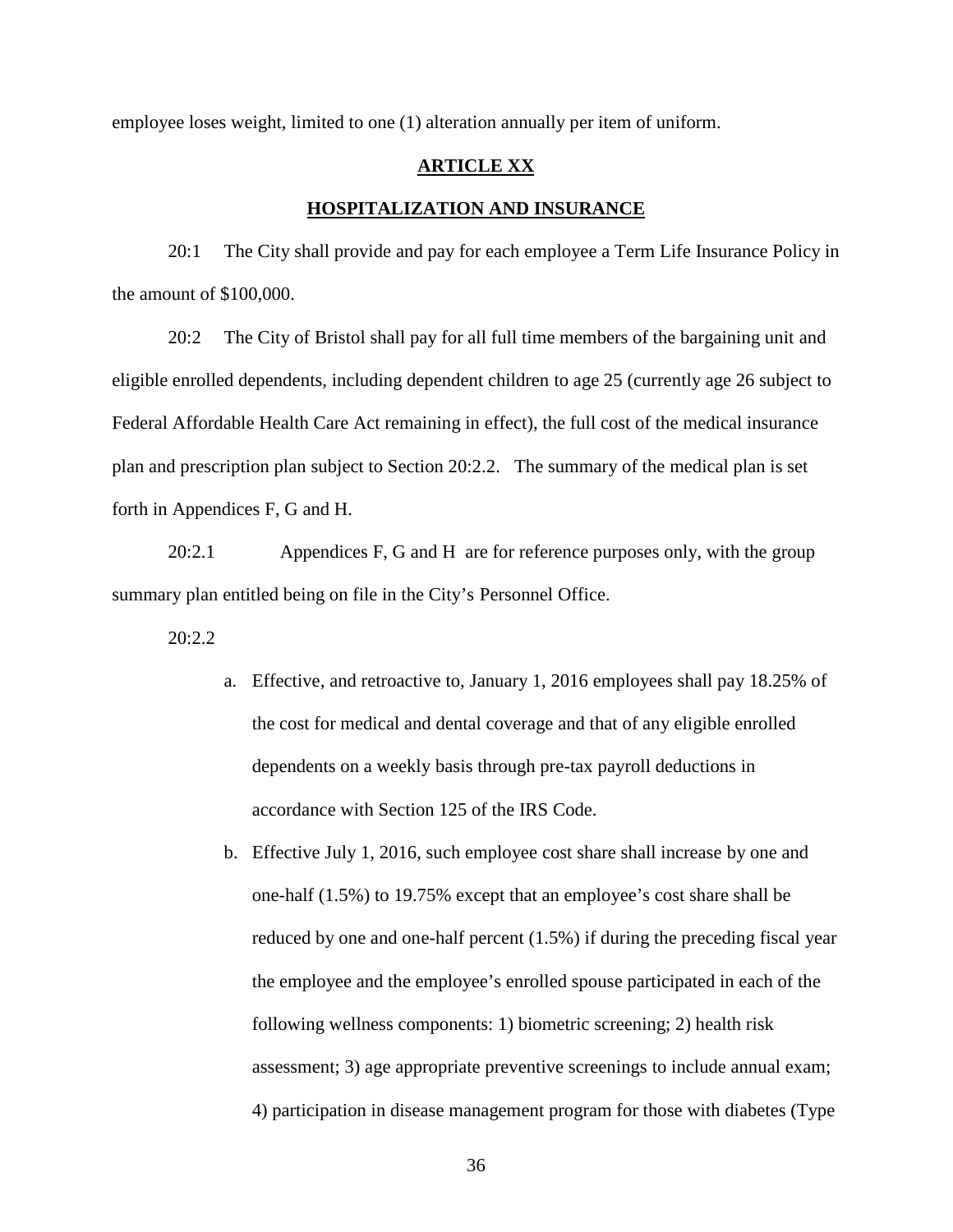1 and 2); asthma or COPD, heart disease/heart failure; hyperlipidemia (high cholesterol) or hypertension.

The union acknowledges that the wellness components may be delayed by the City, at its discretion, without retroactivity of the one and one-half percent increase, to provide sufficient time for employees to participate.

- c. Effective July 1, 2017, such employee cost share shall increase by one percent (1%) to 20.75% except that an employee's cost share shall be reduced by one and one half percent (1.5%) if during the preceding calendar year the employee and the employee's enrolled spouse participated in each of the following wellness components: 1) biometric screening; 2) health risk assessment; 3) age appropriate preventive screenings to include annual exam; 4) participation in disease management program for those with diabetes (Type 1 and 2); asthma or COPD, heart disease/heart failure; hyperlipidemia (high cholesterol) or hypertension.
- d. Effective July 1, 2018, such employee cost share shall increase by one percent (1%) to 21.75% except that an employee's cost share shall be reduced by one and one half percent (1.5%) if during the preceding calendar year the employee and the employee's enrolled spouse participated in each of the following wellness components: 1) biometric screening; 2) health risk assessment; 3) age appropriate preventive screenings to include annual exam; 4) participation in disease management program for those with diabetes (Type 1 and 2); asthma or COPD, heart disease/heart failure; hyperlipidemia (high cholesterol) or hypertension.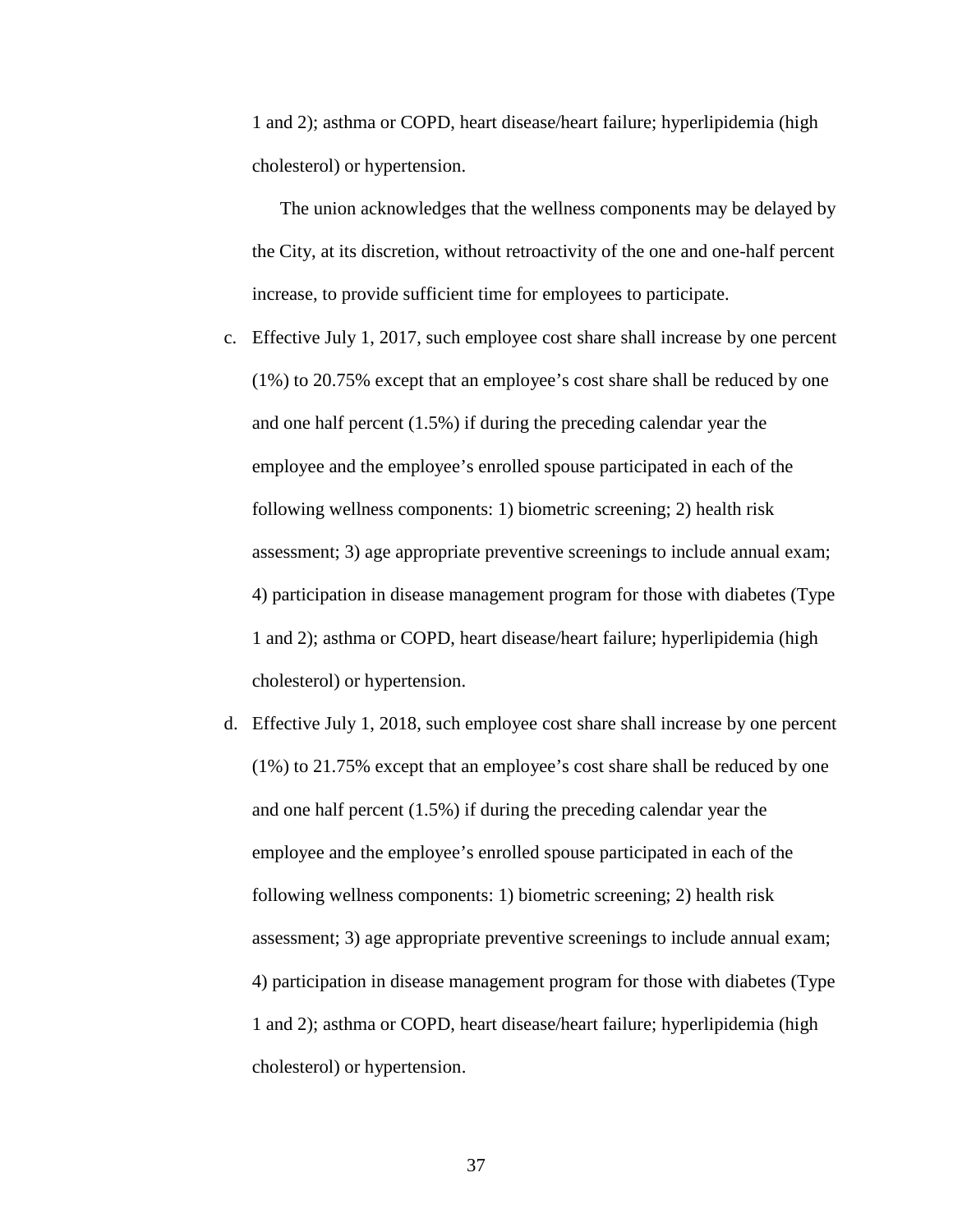20:2.3 Effective July 1, 2008, the Prescription Drug Benefit (which is a formulary plan) shall increase to a \$3,000 maximum with a \$10/\$20/\$30 co-pay. Effective September 1, 2016, the prescription drug benefit requires mandatory generic substitution, the annual retail maximum is eliminated, retail copay is at \$10/\$25/\$40 and mail order copay is at \$20/\$50/\$80.

20:3 The City shall provide for each employee and eligible enrolled dependents, the Blue Cross Co-Pay Dental Plan, with Riders A, B, C, and D and the Dependent Child Rider (to age 25) subject to Section 20:2.2 above.

20:4 The City reserves the right to substitute at any time during the term of this Contract any benefit plan which provides equal or better benefits than any existing plan.

20:5 For employees who retire on or after July 1, 1988, the City will pay the cost of health insurance coverage for retiree and spouse for the first ten (10) years after retirement, in all cases subject to Sections 20:5.1, 20:5.2, 20:5.3 and 20:5.4 below. The City will pay the cost of an additional 5 years of health insurance coverage (for a total of the first 15 years after retirement) for union members (and their spouse, if applicable) hired prior to April 1, 1986 and who have not paid Medicare deductions through the City subject to Sections 20:5.1, 20:5.2, 20:5.3 and 20:5.4 below.

20:5.1 For employees who retire on or after April 1, 1997, coverage shall consist of the medical insurance plan and prescription plan as described in section 20:2.

20:5.2 Any retiree who wishes to enroll additional dependents, and any retiree (or spouse or dependent of a deceased retiree) who wishes to remain enrolled beyond the period specified in Section 20:5 following the date of retirement, may do so at their own expense, carrier permitting.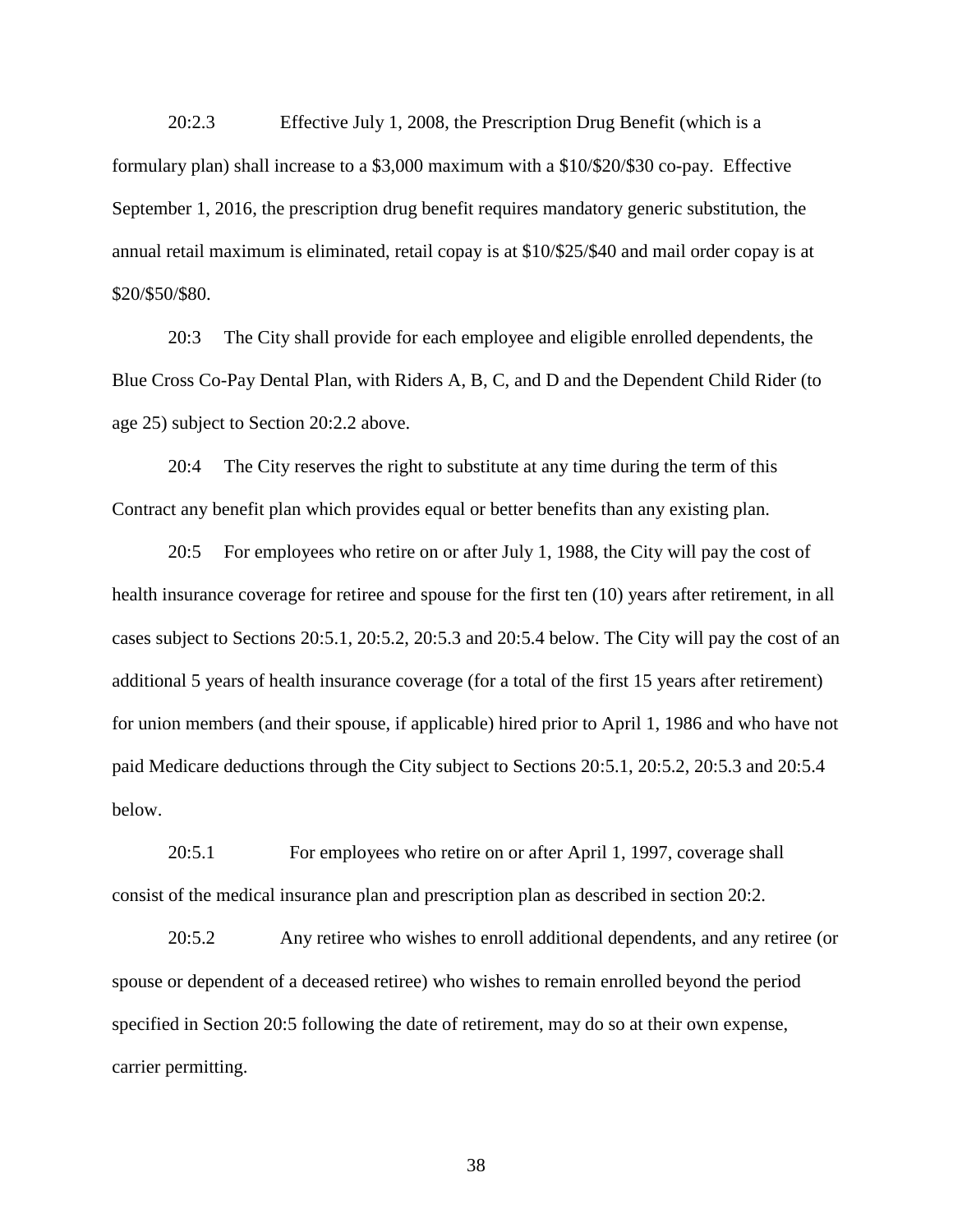20:5.3 The City shall not be obligated to provide coverage for any retiree or spouse who is eligible for health insurance coverage through another employer; provided that if an employee or spouse is eligible for lesser coverage, or coverage at less than full payment, the City may elect to provide appropriate supplementary coverage or may reimburse the employee's payment in lieu of the above coverage.

20:5.4 The benefits described in this section shall only apply in cases of full normal retirement after twenty-five (25) years of service, or disability retirement which is the result of an injury sustained in the line of duty, as determined under the Police Pension Plan.

20:5.5 The City's plan shall be supplemental to Medicare for any retiree (and spouse) age sixty-five (65) or older who is eligible for and enrolled in Medicare Parts A & B.

### **ARTICLE XXI**

#### **WORKERS' COMPENSATION**

21:1 Any City employee who shall suffer personal injury or illness in the performance of his duty and who shall be eligible for payment under the Workers' Compensation Act shall be paid by the City of Bristol, the monetary difference between said City employee's weekly straight time salary and the benefits payable to him under Workers' Compensation Act for a period not to exceed seventy-eight (78) weeks.

#### **ARTICLE XXII**

#### **PERFECT ATTENDANCE**

22:1 Personal leave time shall be granted for perfect attendance under the following conditions:

22:2 Each calendar quarter of perfect attendance shall earn any employee one (1) day leave with pay to be taken within six (6) months from the time earned. The calendar quarters shall begin January 1, April 1, July 1, and October 1, of each year.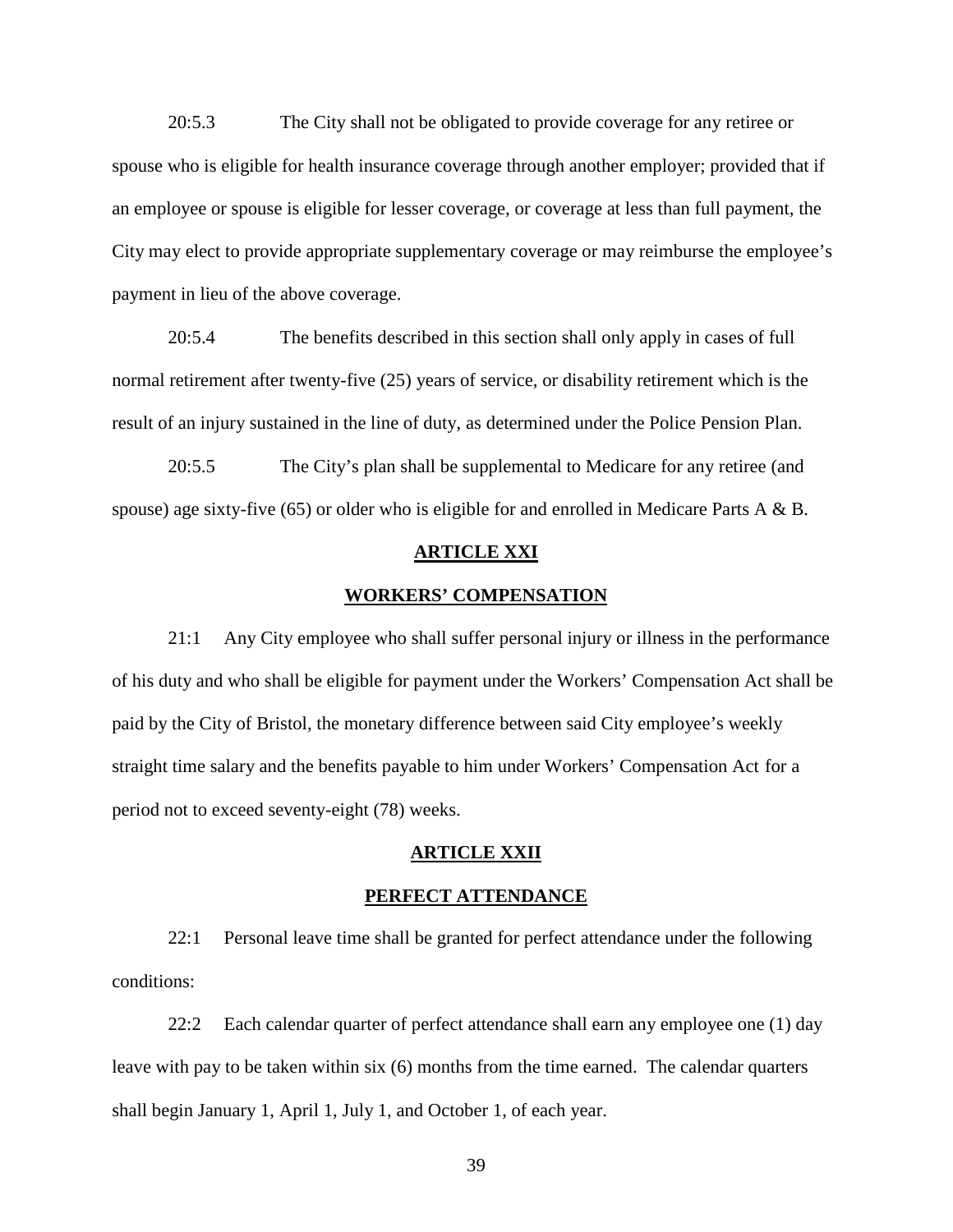22:3 Any employee who has four (4) consecutive quarters of perfect attendance shall receive two (2) additional days leave with pay to be taken within six (6) months from the time earned.

22:4 Any accumulated lost time shall constitute a break in continuity of perfect attendance unless it is allowable time off as covered in Section 22:5.

22:5 The following leave time shall be considered earned toward perfect attendance:

| 22:5.1                                    | <b>Earned Vacation</b>                                               |  |
|-------------------------------------------|----------------------------------------------------------------------|--|
| 22:5.2                                    | Earned Extra Vacation Time                                           |  |
| 22:5.3                                    | Perfect Attendance Leave                                             |  |
| 22:5.4                                    | Allowable Union Business Leave                                       |  |
| 22:5.5                                    | Injury on Duty (for initial period of absence only, and subject to a |  |
| limitation of thirty (30) calendar days). |                                                                      |  |

| 22:5.6 | <b>Funeral Leave</b>                                  |
|--------|-------------------------------------------------------|
| 22:5.7 | Sick leave taken in accordance with Article 14:1.3    |
| 22:5.8 | Military leave taken in accordance with Article 24:3. |

#### **ARTICLE XXIII**

#### **LEAVE OF ABSENCE**

23:1 A leave of absence without pay for good cause may be granted not to exceed one (1) year. A request for leave of absence must be made in writing by the employee with the explanation of reasons therefore and showing dates from and to on the request and presented to the Department Head. If approved, the Department Head will so indicate by signing the employee's request. The request for leave shall then be sent for final approval to the Department's Board of Commissioners, or the Mayor, who shall indicate such approval by signing and returning the request for leave to the Department Head who originally approved it;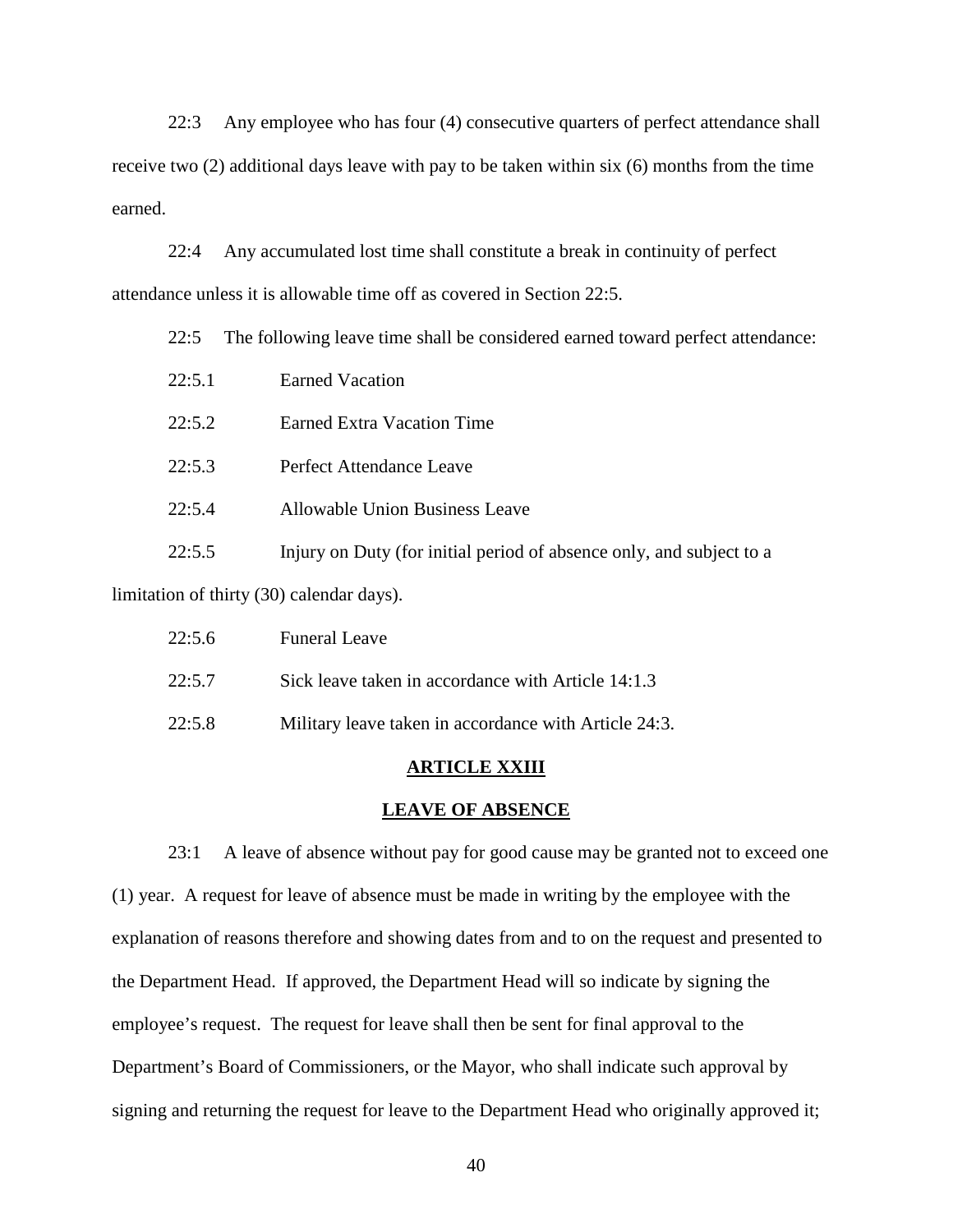he, in turn, will grant permission and send the request to the Personnel Department who will then process such leave properly. It is understood that leaves of absence will not be granted to specifically pursue other full time paid employment except as provided for under State Statute.

23:2 A properly authorized leave of absence shall have no effect on the employee's length of service. However, employees must pay pension costs into the Retirement Program at the rate of pay at the time of such authorized leave throughout the entire period of time, payable one (1) month in advance. Any employee who wishes to retain health insurance coverage after thirty (30) days of such leave must do so at his/her own expense. Upon the return to work of the employee, the Department Head shall notify the Personnel Department giving all necessary information to effectuate the employee's return to work.

### **ARTICLE XXIV**

#### **MILITARY LEAVE**

24:1 An employee departing for military service shall receive any vacation time accrued to his credit and such employee's seniority rights shall not be impaired during his period of military duty.

24:2 An employee who reports to the City within ninety (90) days after his honorable release from military service, shall be immediately returned to the position he held formerly, or to one of like rank and compensation at the time of his return, provided such position still exists. This provision shall apply only to the initial enlistment period, unless otherwise provided by law. Employees returning from active duty shall be required to successfully pass a physical examination.

24:3 Military leave for members actively participating in military reserve activities, including the National Guard, shall be granted an amount specified by Connecticut Statute. Pay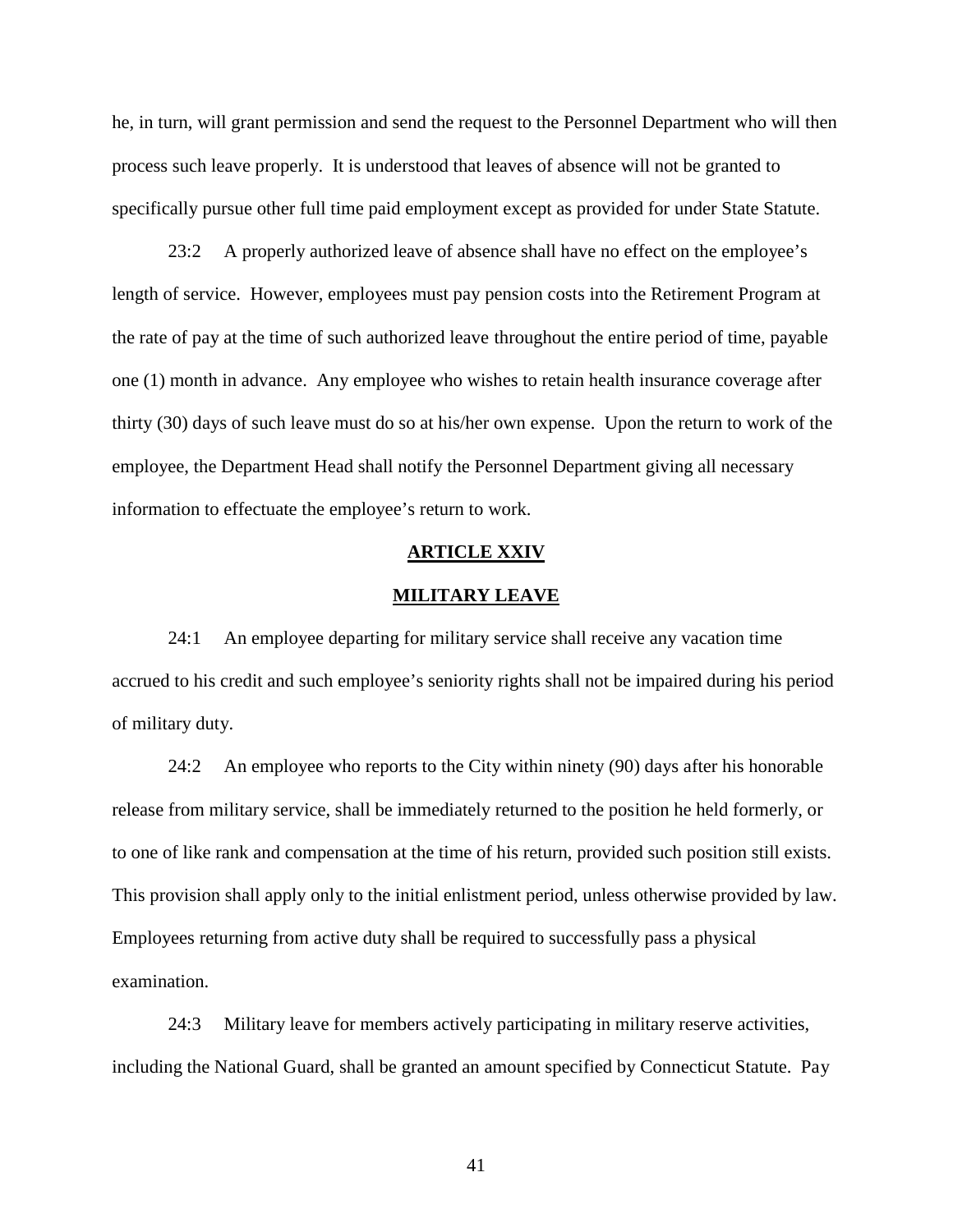for these weeks shall be the difference between their current military pay for that training period and their normal straight time City pay, if any. Proof of the above must be furnished.

24:4 It is understood that any employee working elsewhere prior to claiming his pre service position, can be denied reemployment.

## **ARTICLE XXV**

## **TIME CLOCKS - GENERAL RULES**

25:1 The following rules for time clocks shall pertain in general to the Department during the time the City may deem it necessary to have time clocks. Should there be any Department variation from time to time as it deals with time clocks, said variations shall be posted in a conspicuous place near the time clock.

25:2 Each employee shall only punch his own time card or be subject to dismissal.

25:3 Employees can only punch in within the fifteen (15) minutes preceding the start of his shift.

25:4 Employees can only punch out within the last three (3) minutes of the shift unless otherwise excused.

25:5 A maximum of three (3) minutes at the beginning of an employee's shift shall be allowed without loss of pay. However, continued tardiness can be handled by disciplinary action as deemed necessary.

25:6 Time shall be computed in ten (10) equal periods of time per hour of employment.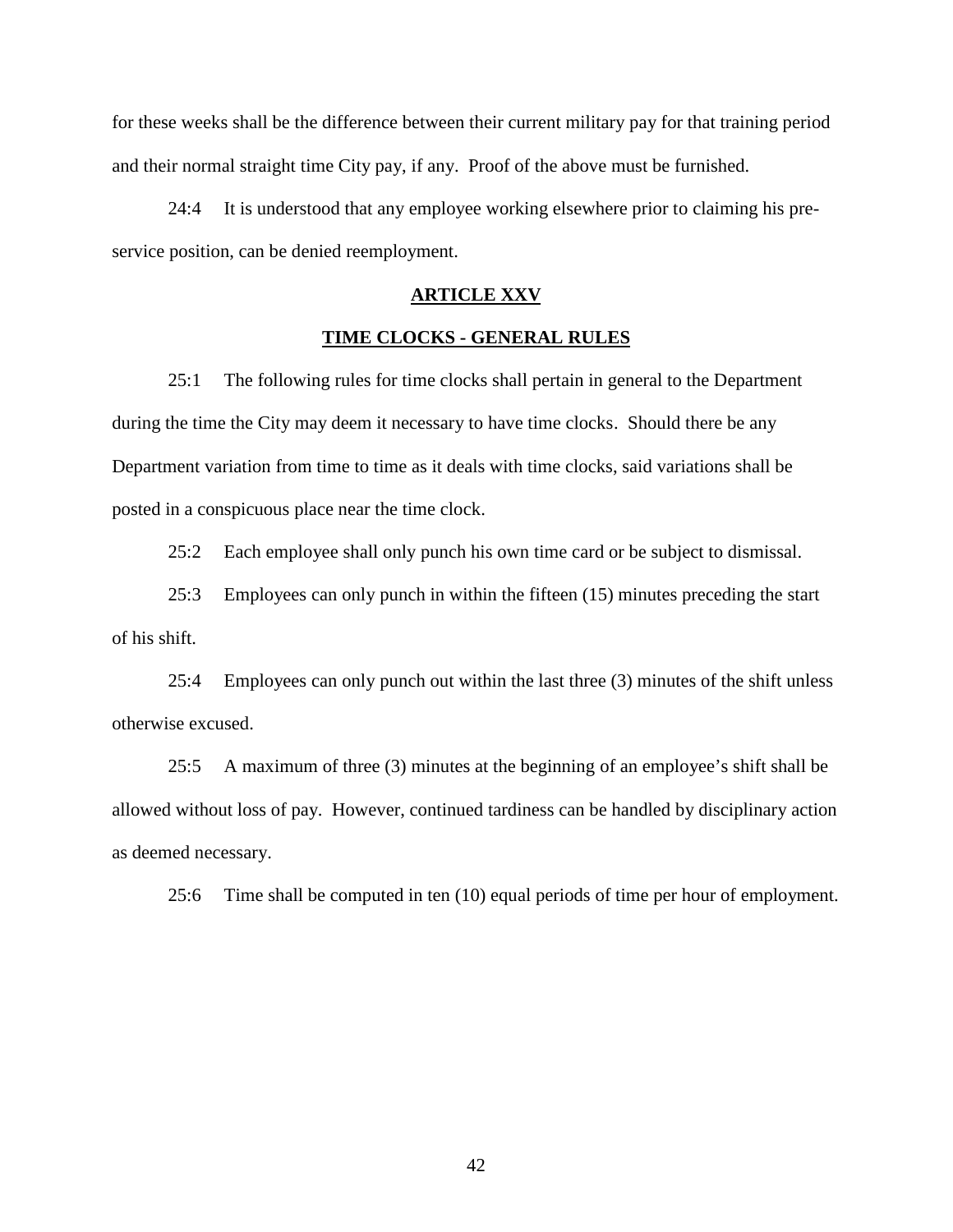#### **ARTICLE XXVI**

### **GENERAL PROVISIONS**

26:1 On or before May  $15<sup>th</sup>$  of each calendar year, the City shall furnish the Union with a copy of the seniority list. The City and the Union will have thirty (30) days in which to make corrections and signify their approval thereof.

26:2 The City shall be responsible for an employee's personal items such as dentures, watches, and prescription eyeglasses which are damaged or lost in the performance of his duties, provided the loss or damage is reported in writing when possible to the officer on duty before the termination of his shift. Watches and jewelry valued in excess of two hundred dollars (\$200) will not be covered unless worn with prior written approval of the Chief. The City shall not be responsible for replacing such items if damage or loss is caused by the employee's intentional negligence, horseplay, or carelessness. It is understood that an employee shall assist the City in the necessary steps for possible private repayment of such items and should such repayment be made the City shall be reimbursed.

26:3 Each employee shall be granted a thirty (30) minute lunch period as near as practical to normal eating hours and shall be granted a ten (10) minute coffee break twice in each eight (8) hour shift. During such lunch periods and coffee breaks, the employee shall be available in case of call.

26:4 The Chief of Police shall have the right to assign Police Officers who are on the Criminal Investigation Division's eligibility list to the Criminal Investigation Division for a training period of not less than one cycle and not more than two cycles. Such right of assignment shall not be used in lieu of filling a vacancy. During this training period the Police Officer assigned to the Criminal Investigation Division will receive the rate of pay of a Police Officer. The hours of work during this training period shall be the same hours as those worked by the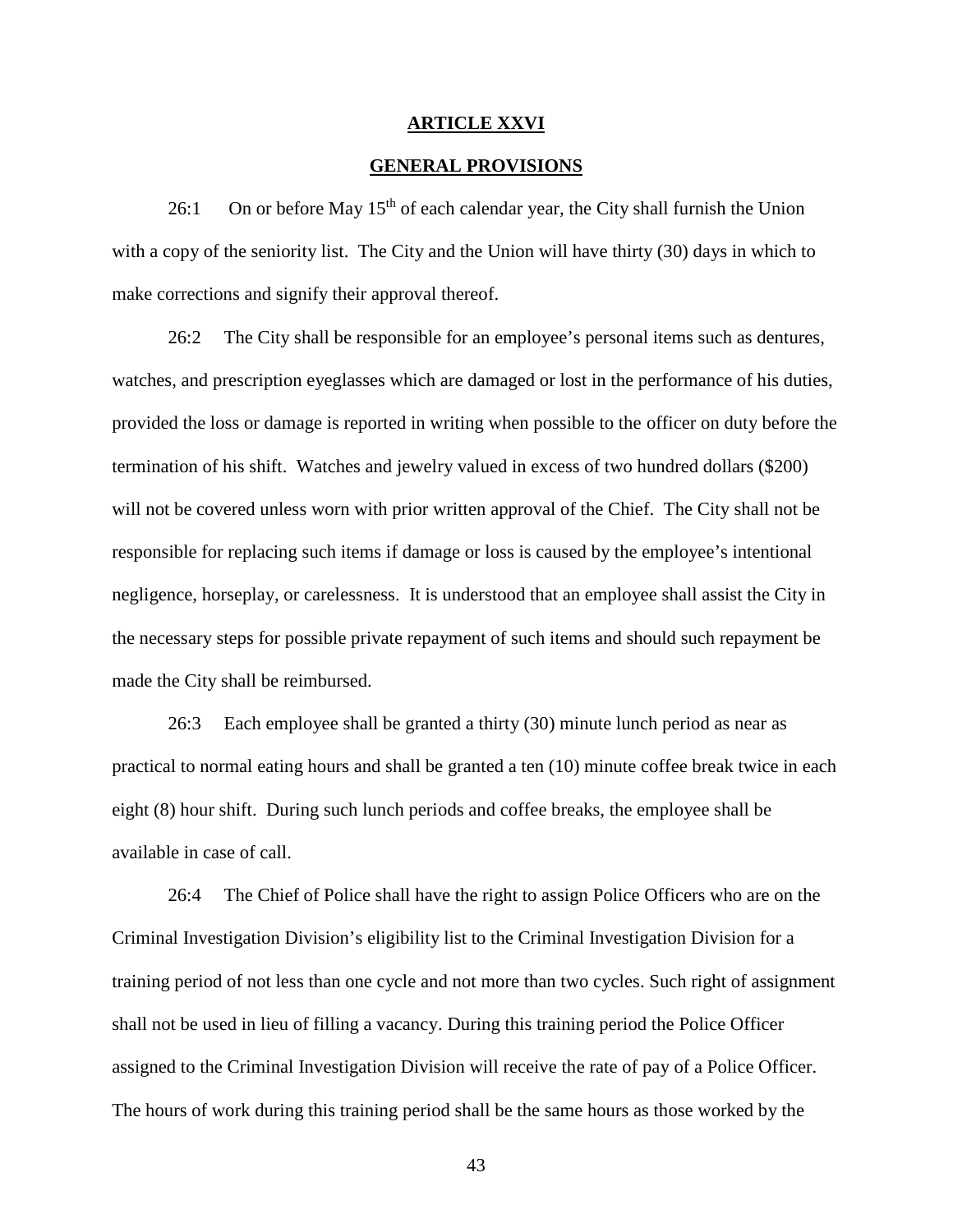Criminal Investigation Division. Any officer assigned to the Criminal Investigation Division will, however, be eligible to work overtime assignments within the Patrol Division during this training period.

26:5 Any position normally filled by a particular rank in the department shall be filled by an officer of that particular rank whenever possible.

26:6 All employees shall have the right every six (6) months to review their personnel files within two (2) working days upon written request to the Director of Personnel, and at such time that the request will not interfere with the orderly operation of the Personnel Department.

26:7 If any Article or Section of this Contract is declared invalid or unconstitutional for any reason, such declaration of invalidity or unconstitutionality shall not affect the other Articles and Sections or portions thereof which shall be valid.

26:8 Line-ups in patrol shall start at precisely ten (10) minutes before the hour, or precisely twenty (20) minutes after the hour.

26:9 The City recognizes that the Union may adopt an official charitable organization of its choice, and will allow two (2) members of the Union to attend its functions while on duty without any loss of pay. It is further agreed that these two (2) members will not have to be replaced on their work assignments by overtime personnel. It will be the Union's responsibility to notify the Chief, in writing, forty-eight (48) hours in advance of the function of the officers involved, location, and length of time of the function provided that it does not disrupt the efficient operation of the department.

26:10 It is understood that the City shall continue to utilize a performance appraisal system which use and contents shall not be grievable under the terms of this Agreement.

26:11 The City reserves the right to implement bi-weekly pay periods and will provide ninety (90) days notice prior to implementation.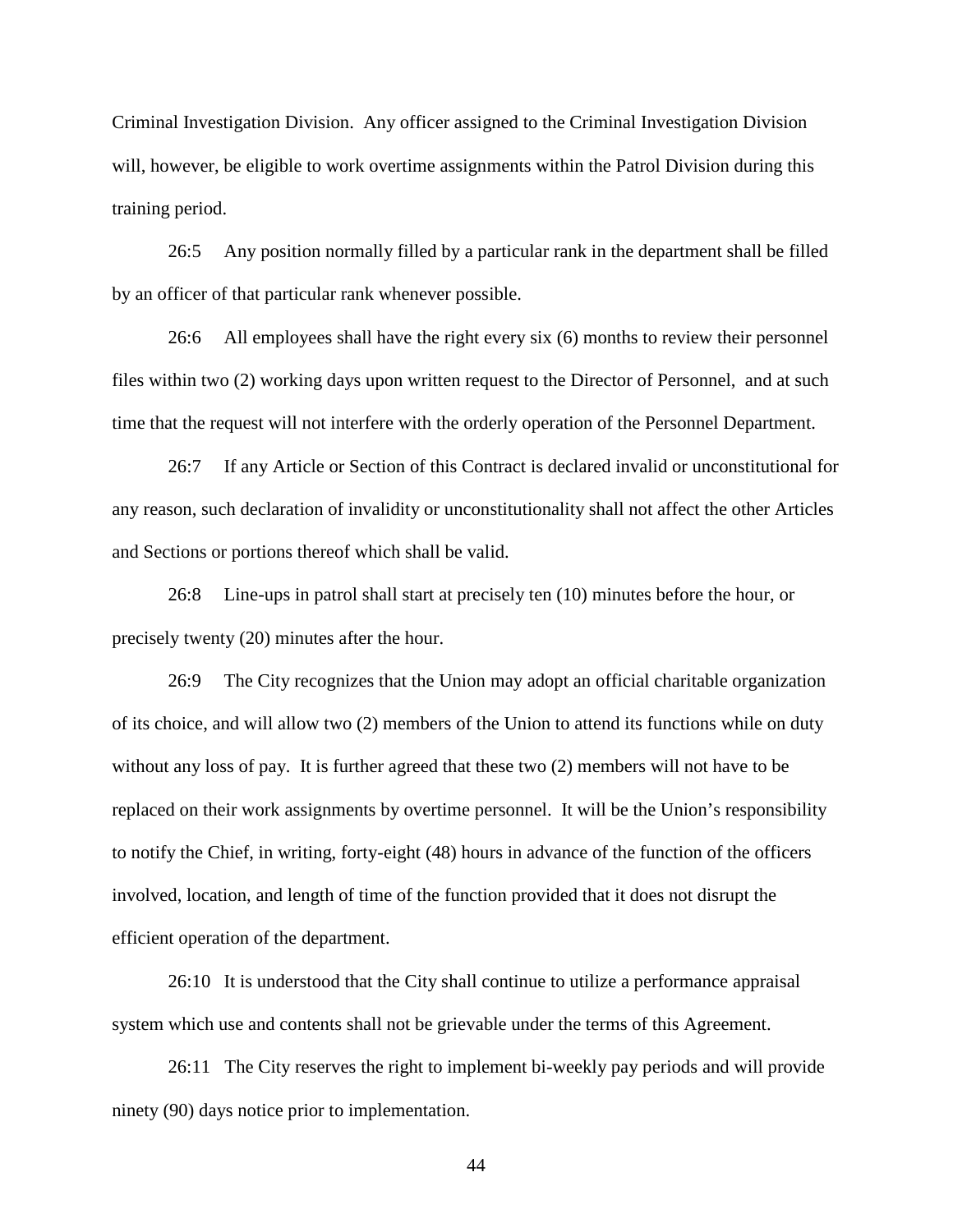#### **ARTICLE XXVII**

#### **PENSIONS**

27:1 The pension system for all regular members of the Bristol Police Department shall remain in effect as set forth in Section 2-90 through 2-97.6 of the Code of Ordinances.

27:2 All regular members of the Department, whether or not on the payroll as of January 1, 1972, will be covered by the escalator clause.

27:3 The term "half pay" or "one-half pay" shall represent a variable sum in each fiscal year as described in this Section (c) as follows: The pension benefit formula shall be seventy (70) per cent of a member's compensation (base pay). Base pay shall include ¼ of an employee's unused sick leave paid out at the time of retirement if applicable. The pension benefit shall be increased to reflect any salary increases provided to the active bargaining members at the same rank and step as the retiree held at the time of retirement to a maximum of 2.25% per year (the escalator shall be capped at 2.25% in any given year).

- (a) Whether for computing employee contributions or retirement benefits, the term "compensation" shall be defined to mean the annual rate of base salary for the employee's rank and step, as set forth in the applicable collective bargaining agreement (if any).
- (b) The employee contributions shall be six percent (6%) of compensation and shall commence upon hire. Such pension contribution payroll deductions will be made in accordance with IRS Code Section 414 (h) (2) on a pretax benefit basis.
- (c) Employees shall be fully vested after ten (10) years of continuous service in the department as a regular police officer. The term "fully vested" shall mean that upon separation from employment with the Bristol Police Department, such employee may elect not to withdraw the assessments paid into the fund by him,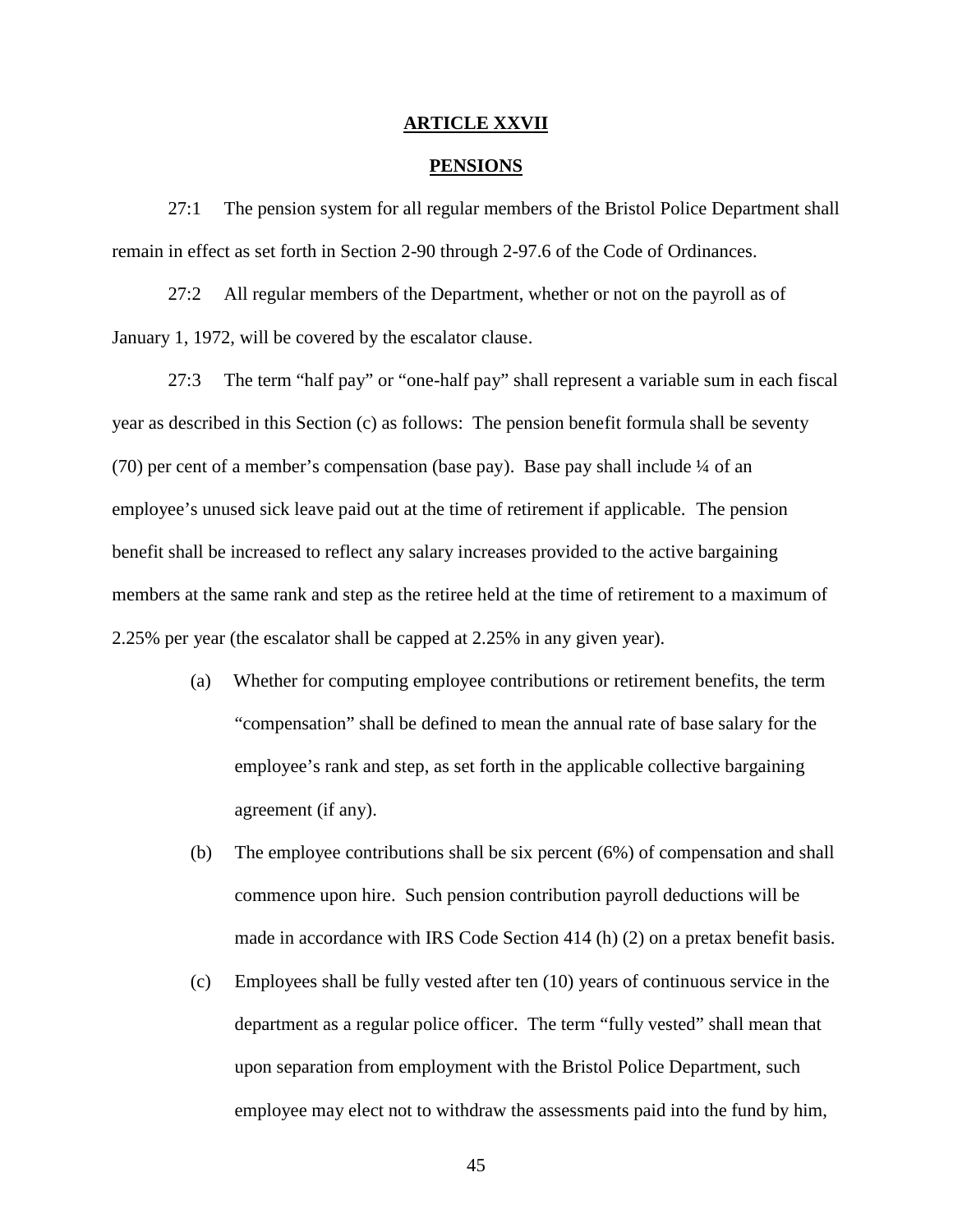and instead to collect, upon reaching the age when he would have been eligible for a normal pension, a retirement allowance based on two and eight-tenths percent (2.8%) of compensation per year of continuous service completed prior to separation from employment. Such percentage shall be applied against his rate of compensation at the time of his separation from employment, and the resulting retirement allowance shall not be increased thereafter for any reason. This Section shall not apply in the case of a discharge for just cause which is not reversed upon appeal or a resignation by an employee who has been informed he is under investigation for an offense which constitutes just cause for discharge, and from which he is not exonerated. For purposes of this section, compensation excludes sick leave payout as it is not applicable.

- (d) If a member of the bargaining unit has been in service of the Bristol Police Department for a period of ten (10) years or more, and has been certified by a physician or physicians appointed by the City to be unable to perform the duties of his position, and such injury is not determined to have occurred while in the performance of his duties, such employee may receive a retirement allowance based on two and eight-tenths percent (2.8%) of pay for each year of service as a regular member of the Department, subject to a minimum of twenty-eight percent (28%) of pay and a maximum of seventy percent (70%) of pay. For purposes of this section, compensation excludes sick leave payout as it is not applicable.
- (e) After twenty-five (25) years of service during which an employee has contributed to the police pension fund as a regular member of the Department,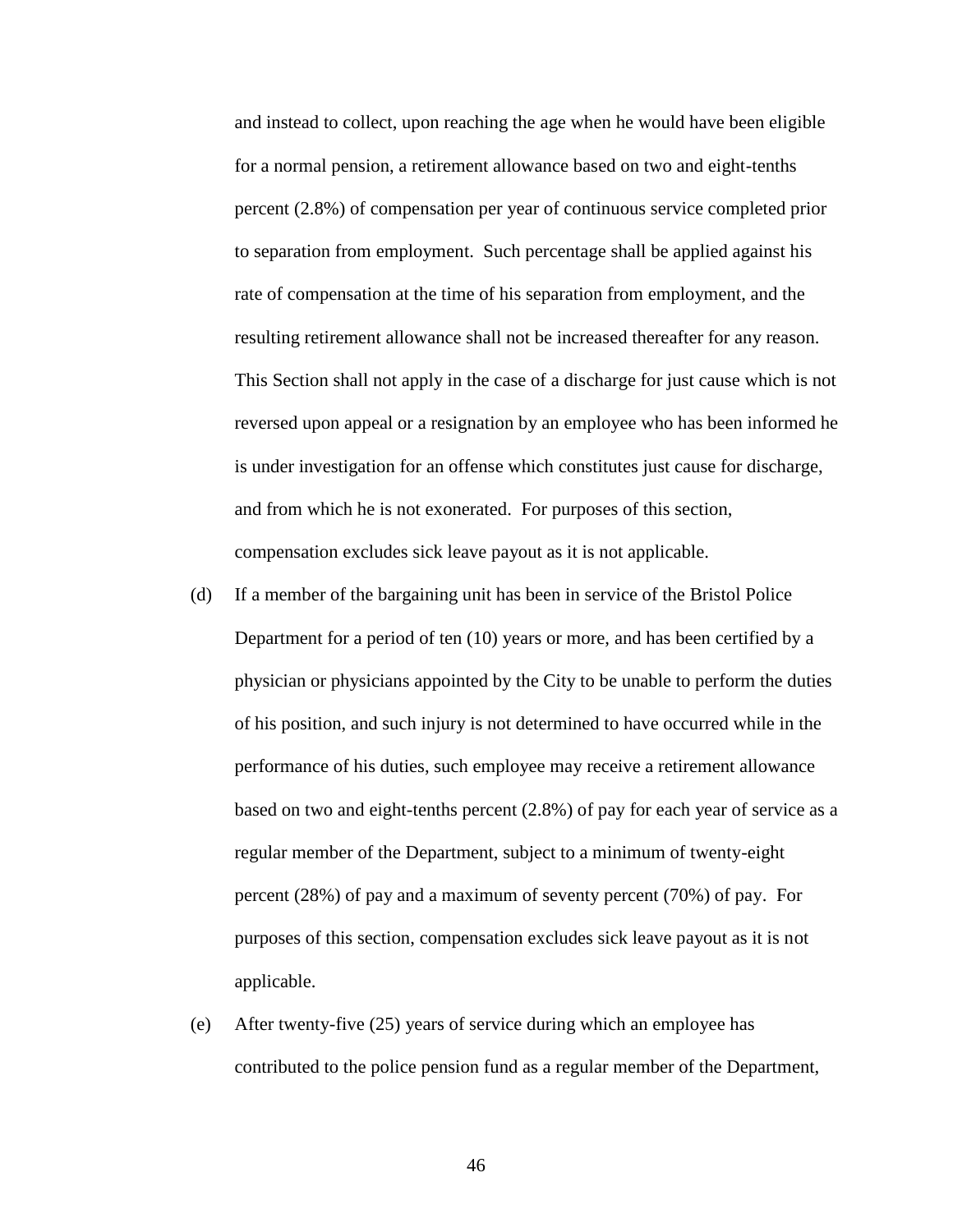no further contributions shall be required of the employee and the employee shall be eligible for normal retirement.

- (f) The Animal Control Officer and/or Assistant Animal Control Officer (s) shall become and remain a member of the Police Pension Plan. The years of service which the incumbents have contributed towards the General City Plan shall be considered as years of service in the police pension plan, and they shall have no rights in the General City Pension Plan.
- (g) The following language shall be null and void, "The board of finance, in its annual appropriation, shall appropriate for such benefit fund a sum at least equal to the total of annual assessments of the members of the police force."
- (h) The City will make contributions to the Police benefit fund when recommended by the City's actuary in the annual report.
- (i) The line of duty death benefit shall be amended to provide benefits to minor children when applicable until age 18 (rather than age 16).

## **ARTICLE XXVIII**

#### **LEGAL COUNSEL**

28:1 Whenever a civilian complaint is made against an employee or a group of employees of the Department, and no charges are brought against the employee(s) by the City, and said complaint results in court action, said employee(s) shall be entitled to be represented by the City's Legal Department or, at the City's option, another attorney of the City's choice whose fees shall be paid by the City.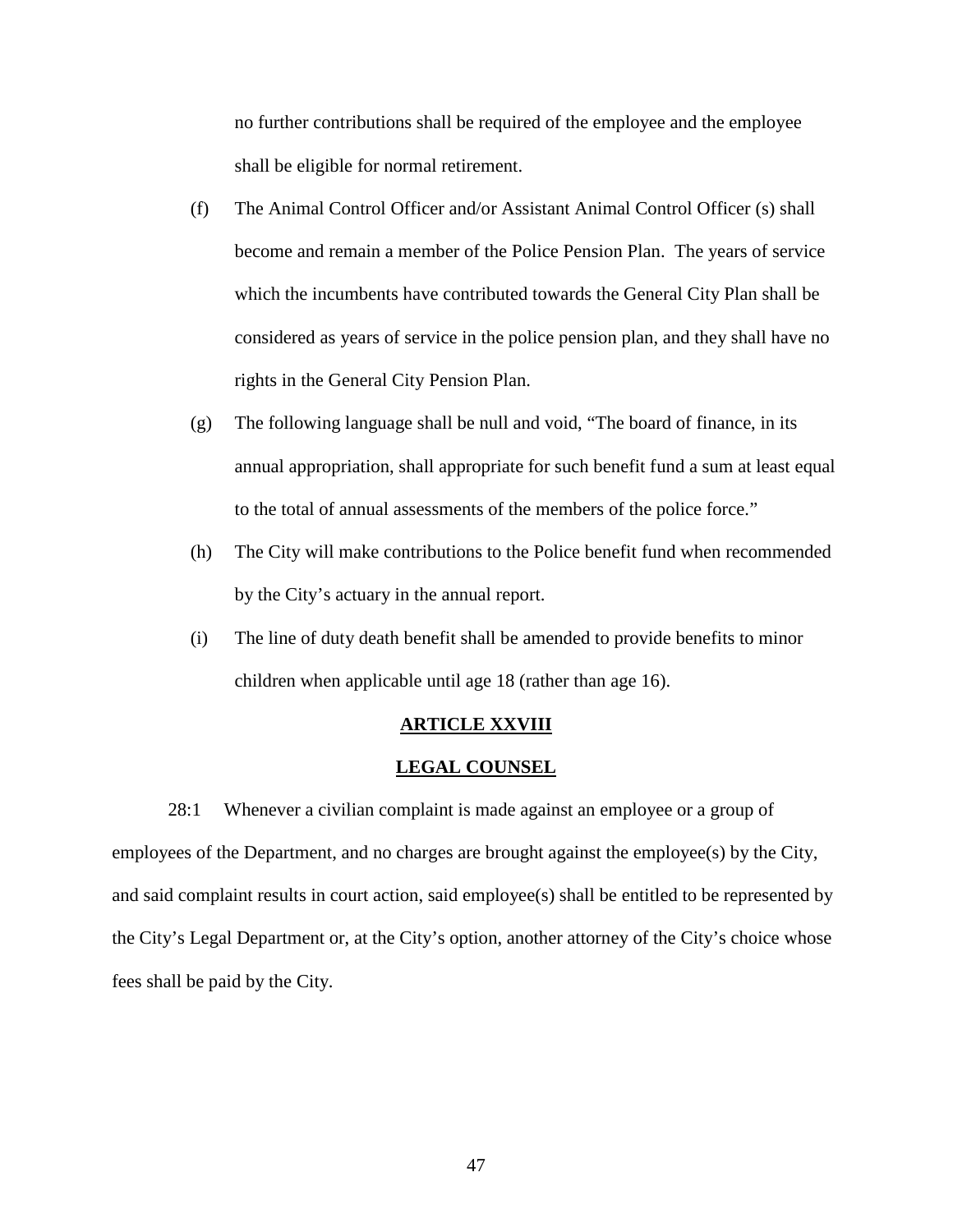### **ARTICLE XXIX**

## **PHYSICAL FITNESS**

29:1 The City and the Union agree it is the responsibility of each employee to achieve and maintain a reasonable level of physical fitness and general good health.

29:2 There shall be no restrictions on the right of the City to impose physical or psychological testing requirements on new recruits.

29:3 Nothing herein shall diminish the rights of the City with respect to employees who are demonstrably unfit to perform the duties of their position.

29:4 Employees hired after July 1, 1985 shall be required to maintain the maximum acceptable weight standards as set forth in Section 29:15 which is the official weight chart for all new employees within the Bristol Police Bargaining Unit.

29:5 The chart specifies the maximum acceptable weight by height.

29:6 The maximum acceptable weight shall represent the maximum permissible weight for any employee within the Police Bargaining Unit hired after July 1, 1985.

29:7 Notwithstanding Section 29:6 above, any employee who believes his/her body structure is such that his/her normal weight exceeds that which is required by the height and weight chart in Section 29:16, (as established by a requested weigh-in prior to, and conducted in the same manner as, the July weigh-in) he/she may request to be examined by a health care provider as determined by the City, for percentage of body fat. Failure by the employee to make such request will result in the height and weight chart standard being used for that employee. To successfully pass the body fat exam, the employee must not exceed the percent body fat standards as set forth below:

Male employees 23% Female employees 29%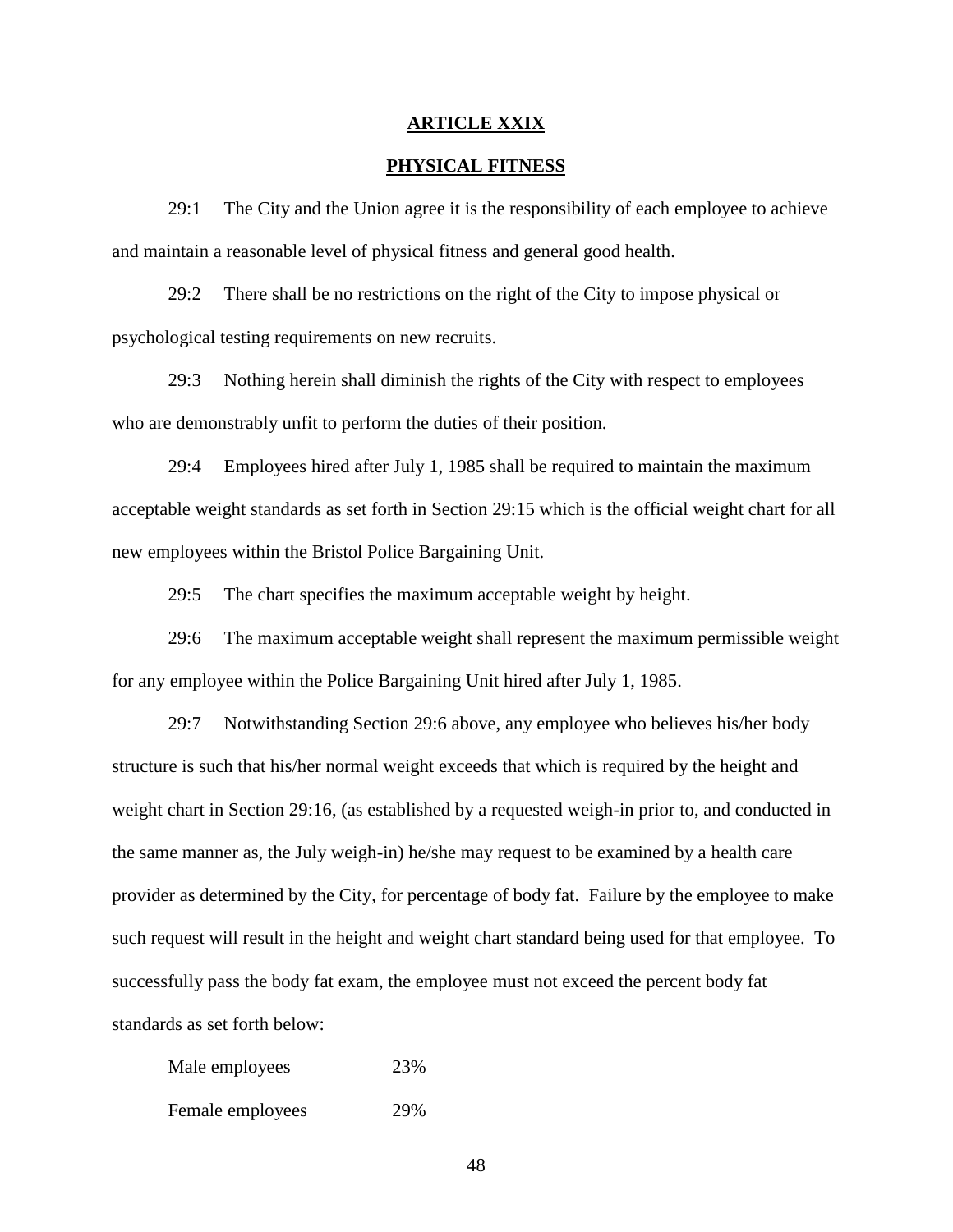29:8 Employees hired after July 1, 1985 shall be weighed once per year: during the month of July.

29:9 The scale to be utilized for measuring height and weight shall be located in the Police Department Training Complex.

29:10 All employees to be weighed shall be allowed to wear customary underwear, trousers and shirt. The Maximum Weight includes an additional four (4) pounds to compensate for the clothing referred to herein.

29:11 Height is to be measured without shoes.

29:12 All employees of the Bargaining Unit hired after July 1, 1985 are not to exceed the level of maximum permissible weight or body fat percentage standard. Failure on the part of any new employee to remain within the maximum acceptable standard shall be cause for appropriate disciplinary action by the Chief of Police.

29:13 Any employee of the Bargaining Unit who receives a letter of reprimand or a suspension in accordance with Section 29:12 herein above, shall have such reprimand or suspension removed from his personnel file provided such employee reaches the level of maximum permissible weight or body fat percentage standard at the next July weigh-in. Any employee who fails to remain within the allowable weight or body fat percentage standard for more than three (3) consecutive July weigh-ins, may be subject to appropriate disciplinary action.

29:14 The Chief will enforce the disciplinary action set forth in 29:12 and 29:13 for those employees hired after July 1, 1985 who do not meet either the weight chart or the body fat percentage standard. An overweight employee who does not meet the height/weight standards shall be expected to show a minimum one-third improvement relative to loss of weight within twelve months after any July weigh-in. Thereafter, the employee shall be expected to show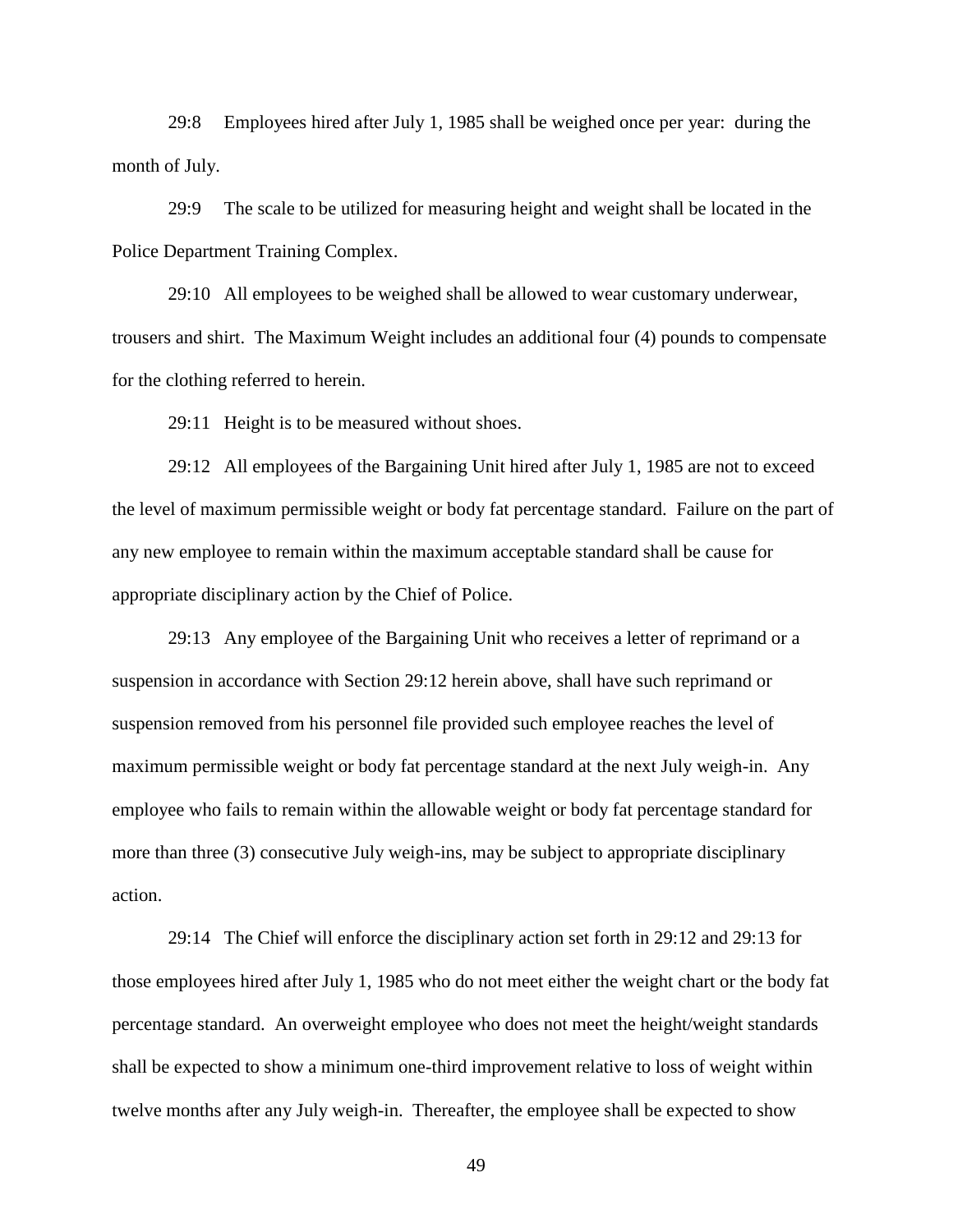similar progress until such time as he/she is in full compliance with the requirements. (For example, if an employee is 30 lbs overweight, said employee must lose a minimum of ten lbs during each succeeding twelve month period until he/she is in full compliance.) Failure to meet a minimum one-third improvement at each subsequent weigh-in shall be considered non compliant and may result in appropriate disciplinary action.

29:15 All such weigh-ins may be conducted by the Chief or any designated subordinate and shall occur immediately prior to or immediately subsequent to a work shift. Weigh-ins shall be conducted so as to cause a minimum of inconvenience to the individual employee and to the operation of the Police Department. During weigh-ins one (1) Union Official shall be allowed to be present.

|                  |    | <b>MALE</b> |               |                  | <b>FEMALE</b> |
|------------------|----|-------------|---------------|------------------|---------------|
|                  |    | Maximum     |               |                  | Maximum       |
|                  |    | Acceptable  |               |                  | Acceptable    |
|                  |    | Weight      |               |                  | Weight        |
| <b>Height</b>    |    |             | <b>Height</b> |                  |               |
| 5 ft 0 in.       |    | 158         |               | 4 ft. 8 in.      | 140           |
| $\mathbf{1}$     |    | 162         |               | 9                | 143           |
| $\mathbf{2}$     |    | 166         |               | 10               | 145           |
| 3                |    | 170         |               | 11               | 147           |
| $\overline{4}$   |    | 174         | 5 ft 0 in.    |                  | 151           |
| 5                |    | 178         |               | 1                | 155           |
| 6                |    | 183         |               | $\mathfrak{2}$   | 158           |
| $\boldsymbol{7}$ |    | 189         |               | $\overline{3}$   | 162           |
| 8                |    | 193         |               | $\overline{4}$   | 165           |
| 9                |    | 197         |               | 5                | 169           |
|                  | 10 | 203         |               | 6                | 174           |
|                  | 11 | 207         |               | $\boldsymbol{7}$ | 177           |
| 6 ft. 0 in.      |    | 222         |               | $8\,$            | 182           |
| $\mathbf{1}$     |    | 226         |               | 9                | 187           |
| $\mathbf{2}$     |    | 232         |               | 10               | 192           |
| 3                |    | 238         |               | 11               | 198           |
| $\overline{4}$   |    | 245         |               | 6 ft. 0 in.      | 204           |
| 5                |    | 251         |               |                  |               |
| 6                |    | 258         |               |                  |               |

29:16 The following is the Bristol Police Department official Weight Chart: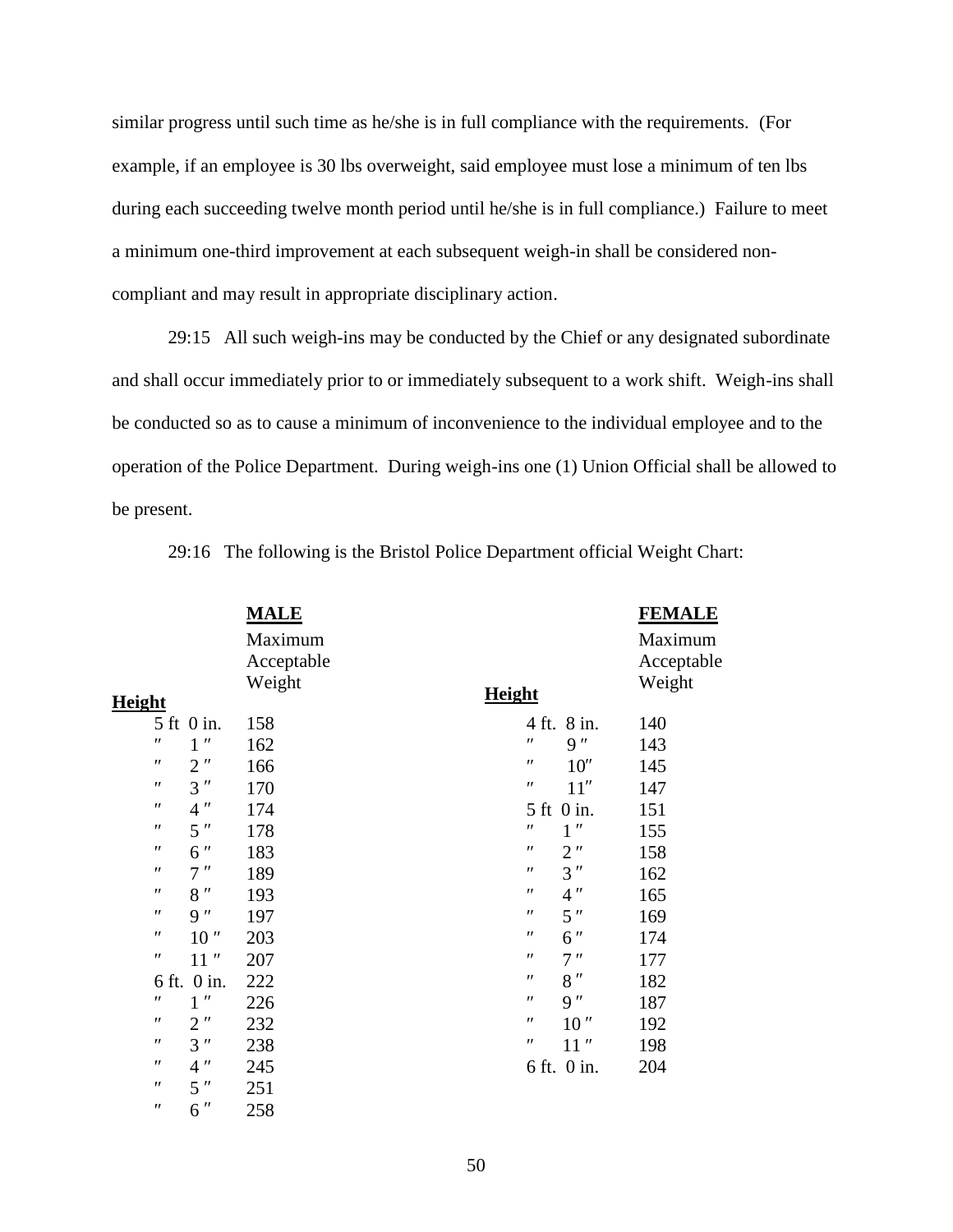29:17 All employees not exceeding the maximum acceptable weight as set forth in Section 29:16 or the body fat percentage standard as set forth in Section 29:7 shall receive yearly during the month of July:

| 10 years of service as of July $1st$                 | $\sim$ | \$100 |
|------------------------------------------------------|--------|-------|
| 15 years of service as of July $1st$                 | $\sim$ | \$150 |
| 20 or more years of service as of July $1st$ - \$200 |        |       |

## **ARTICLE XXX**

### **EDUCATION**

30:1 The City shall pay for the complete cost of tuition (which is understood to include other per credit fees) at state college rates for accredited courses in undergraduate degree programs as outlined in Section 30:1.1 for each employee participating in such courses, upon prior approval of the Chief of Police and upon satisfactory completion, at a grade C or better, of each such course and under the conditions as set forth in Section 30:3 below. For Master Degree courses, the City shall pay the complete cost of tuition (which is understood to include other per credit fees) at state college rates for graduate courses with prior approval by the Chief upon completion at a grade B or better and under the conditions as set forth in Section 30:3 below. Accredited programs must be in the field of Police Science & Administration or Public Administration or Business Administration.

| 30:1.1 |  | Accredited programs in the following areas: |  |
|--------|--|---------------------------------------------|--|
|        |  |                                             |  |

| a           | Police Science                                           |
|-------------|----------------------------------------------------------|
| b           | Police Administration                                    |
| $\mathbf c$ | Criminal Justice                                         |
| d           | Psychology                                               |
| e           | Sociology                                                |
|             | <b>Business Administration</b>                           |
| g           | Municipal Government and Administration                  |
| h           | <b>Public Administration</b>                             |
|             | <b>Homeland Security</b>                                 |
|             | <b>Emergency Management</b>                              |
|             | General Studies w/concentration in a, b, c, i or j above |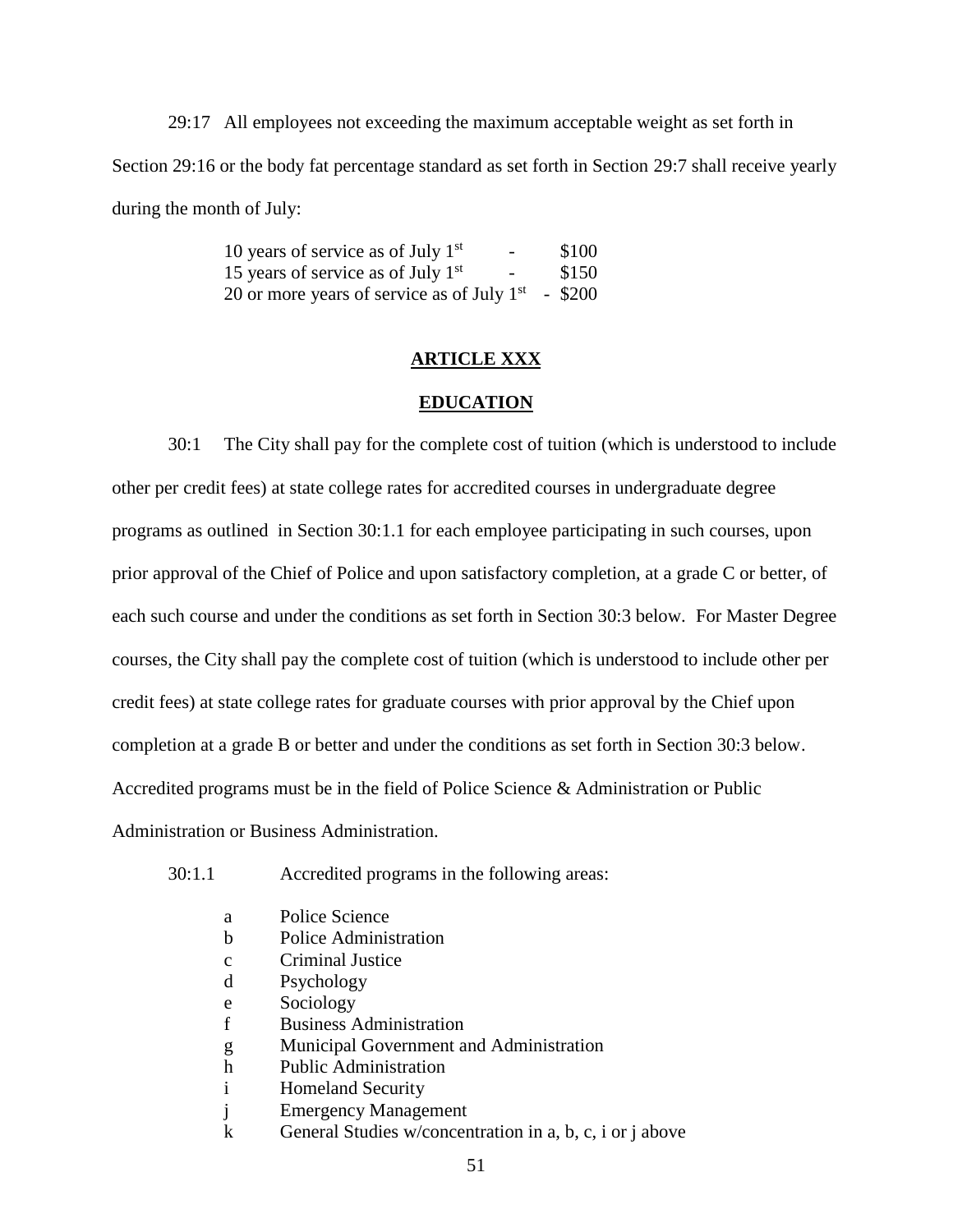30:2 Employees in the Bargaining Unit shall receive additional compensation for education attainments in accordance with the following schedule. Such additional compensation shall not be processed until the required documentation for the degree is received by the Chief. The City will not process any retroactive compensation under this article.

30:2.1 For satisfactory completion in an approved Associate's Degree program at a grade of C or better and an attainment of an Associate's Degree at an accredited college or university in the subjects approved by the Chief of Police, shall receive an additional fourteen dollars (\$14) per week over the employee's earned wages.

30:2.2 For satisfactory completion in an approved Bachelor's Degree program at a grade C or better and an attainment of a Bachelor's Degree at an accredited college or university in the subjects approved by the Chief of Police, shall receive an additional twenty dollars (\$20) per week over the employee's earned wages.

30:2.3 For satisfactory completion in an approved Master's Degree program at a grade C or better and an attainment of a Master's Degree at an accredited college or university in the subjects approved by the Chief of Police, shall receive an additional twenty-two dollars (\$22) per week over the employee's earned wages.

30:2.4 It is understood that the City shall pay for courses towards one associate's degree, one bachelor's degree and one master's degree per employee. If an employee has already obtained a degree in a field of study as determined by this Article, the City is not obligated to pay for another degree.

30:3 Employees who receive tuition reimbursement from the City shall remain in employment with the City for each calendar year that the City provides the cost of tuition. Any employee who terminates their employment shall reimburse the City for cost of tuition for each calendar year they have received such tuition.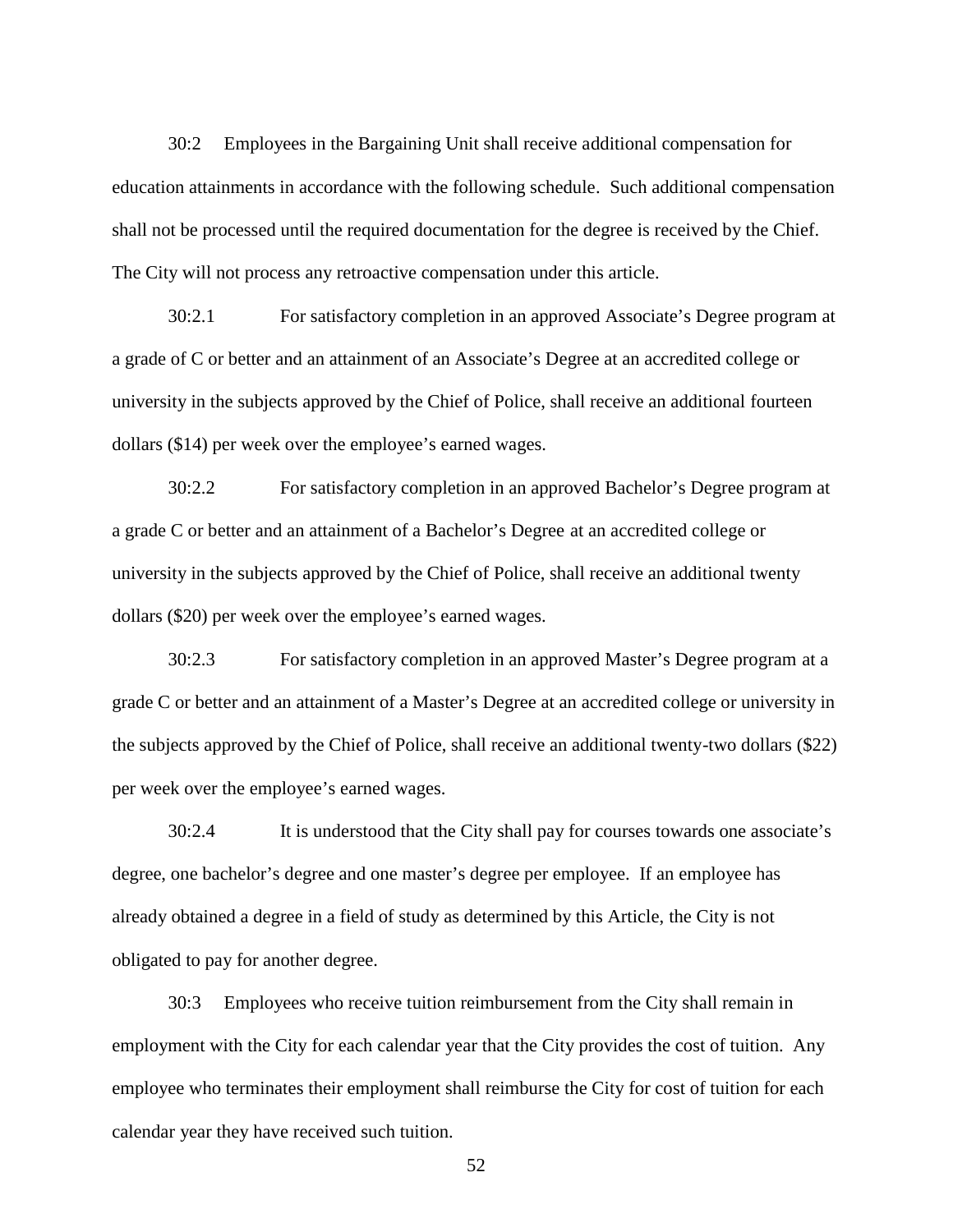#### **ARTICLE XXXI**

## **COMMUNICATIONS DIVISION**

31:1 The Police Department for the City of Bristol shall have a division known as Communications, which will come under the direction of the designated Captain of Staff Services.

31:2 The Communications Division shall consist of one (1) Lieutenant who will maintain direct supervision of all personnel assigned as dispatchers. Indirect supervision of dispatch personnel will be the responsibility of the Shift Commander during his respective shift.

31:3 The City will have the responsibility for all training needed to maintain this division. Sworn police officers assigned to train non-police personnel for dispatch will be considered Field Training Officers and will be compensated as provided by Section 7:2 of this agreement. The Communications Lieutenant shall be compensated with 7.5% of his respective base pay only during any period of time while personally engaged in the initial training of a new employee during the CTO program.

31:4 The City reserves the right to assign on-duty qualified sworn officers to Communications for meal and coffee breaks, and partial shift relief of a duration less than 4 hours. The Department shall maintain a list of qualified sworn officers to fill these needs.

31:5 It is agreed by the parties that the Chief continues to reserve the right to make assignments to Communications under Section 6:5 of this agreement. Officers shall fall into regular overtime rotation within the Division.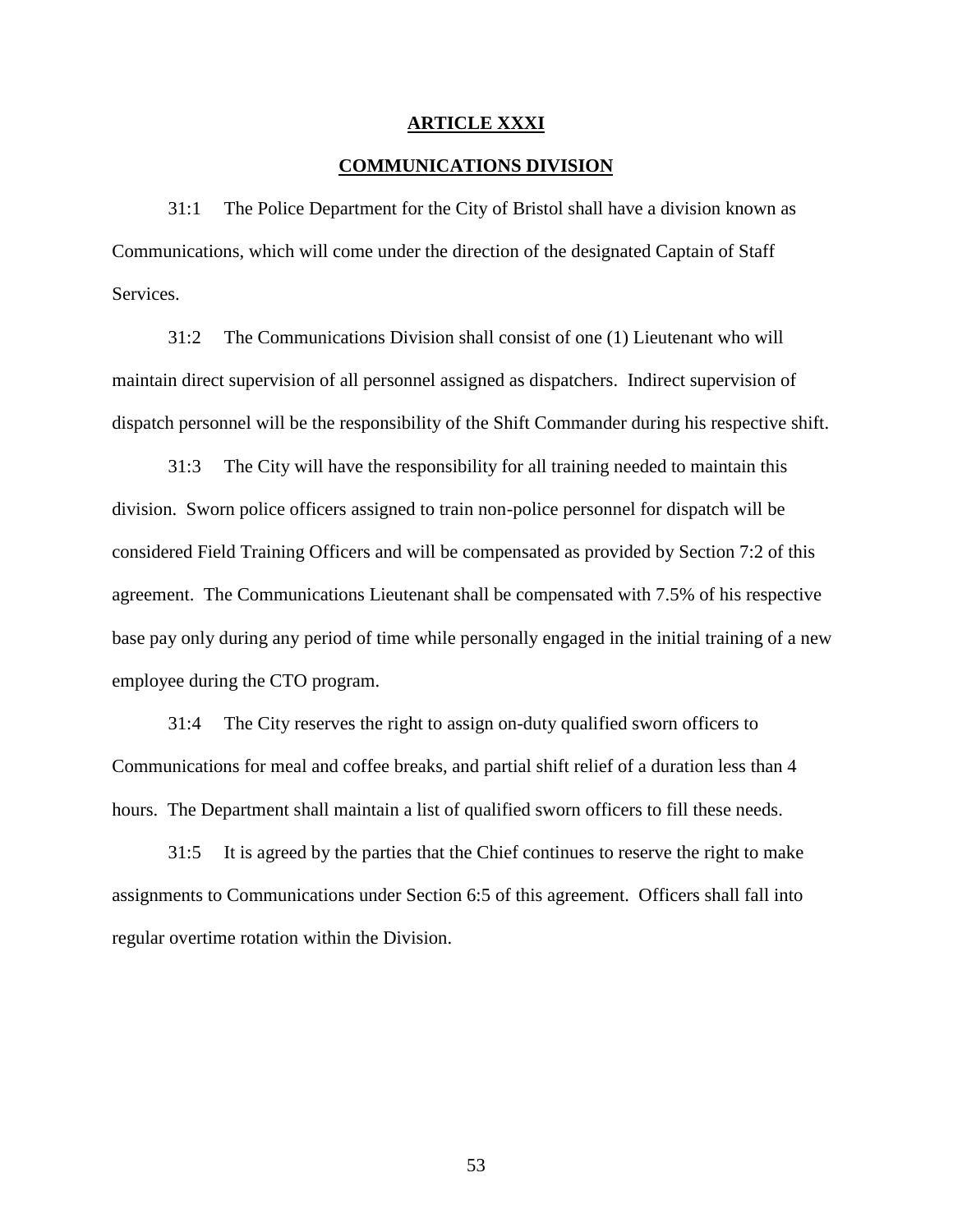#### **ARTICLE XXXII**

### **YOUTH DIVISION**

32:1 The Police Department shall have a division known as the Youth Division, with three Patrol Officers assigned to it. Officers assigned to Youth are under the direction of the Commander of the Detective Division and the indirect supervision of the Shift Commander.

32:2 Officers assigned to Youth are volunteers of the Chief's choice. Each officer assigned to Youth shall be assigned to the Division for a time period of 36 months, the end of which the Chief shall review their assignment. Upon said review, the Chief may reassign said officer or may assign another officer to replace him. At any time, the Chief shall have the right to reassign any officer during the 36 month period for any reason so long as it is not arbitrary or capricious.

32:3 The Chief may temporarily assign Officers assigned to Youth to the Patrol Division to help alleviate shortage of manpower.

32:4 Officers assigned to the Youth Division shall be patrol officers with sufficient seniority to work day shift.

32:5 Officers assigned to the Youth Division shall maintain their own overtime within the Division as prescribed in Article X of this agreement.

## **ARTICLE XXXIII**

#### **TRAFFIC DIVISION**

33:1 The Police Department shall have a division known as the Traffic Division comprising of one Traffic Lieutenant and two Patrol Officers.

33:2 The hours of work in the Traffic Division shall continue as mandated by Article 8 of this agreement. Any additional officers to be assigned to the Traffic Division may be assigned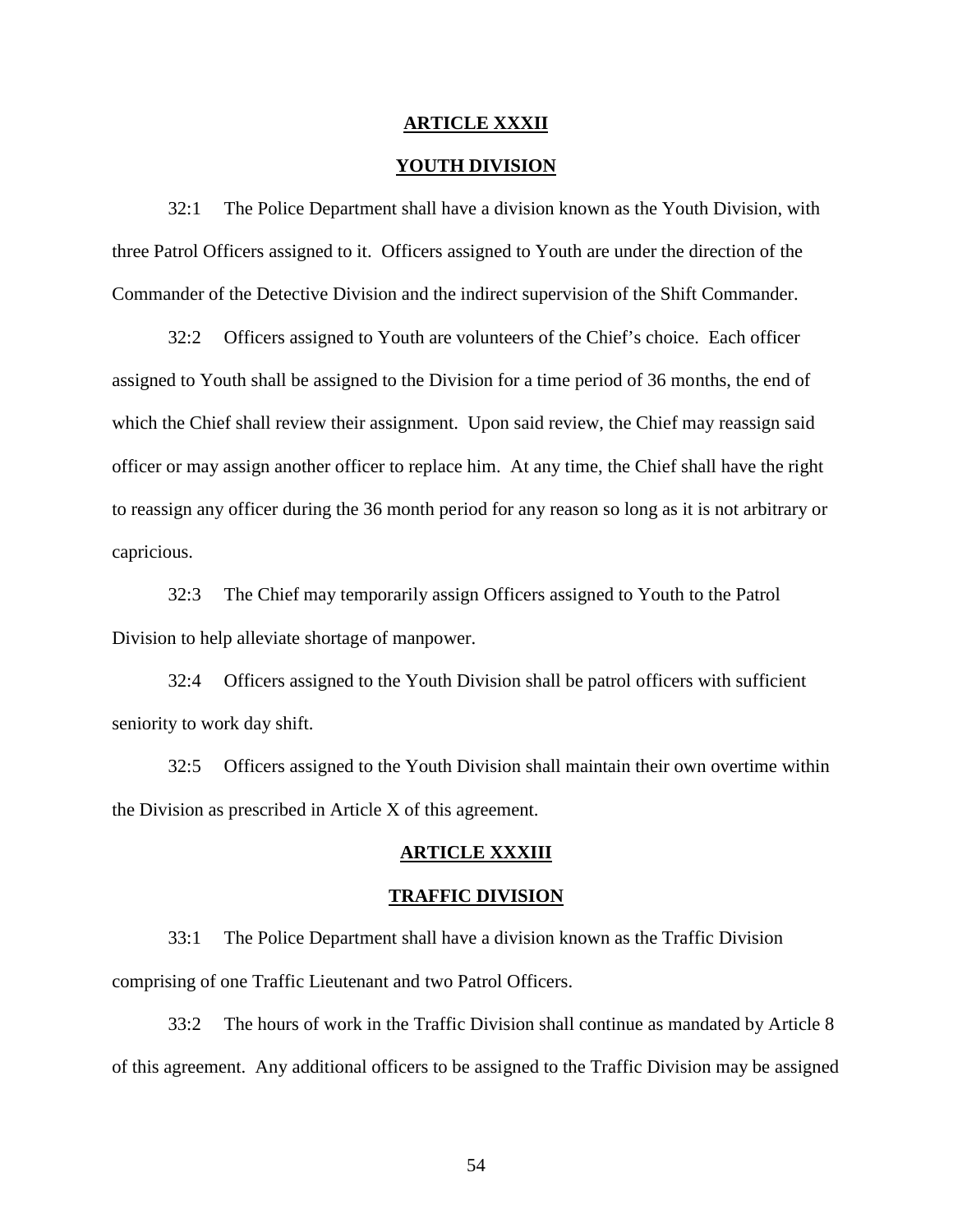to either the first or second shift as determined by the Chief of Police based on the needs of the Department.

33:3 Patrol Officers assigned to positions within Traffic Division shall be assigned to the Division for a time period of 36 months, the end of which the Chief shall review their assignment. Upon said review, the Chief may reassign said officer or may assign another officer to replace him. At any time, the Chief shall have the right to reassign any officer during the 36 month period for any reason so long as it is not arbitrary or capricious.

33:4 The Chief may temporarily assign any "additional officers" assigned to the Traffic Division to Patrol Division to help alleviate shortage of manpower.

33:5 Officers assigned to the Traffic Division shall maintain their own overtime within the Division as prescribed in Article X of this agreement.

#### **ARTICLE XXXIV**

#### **IDENTIFICATION DIVISION**

34:1 The Police Department for the City of Bristol shall have a division known as Identification Division which will come under the direction of Criminal Investigation Division commander.

34:2 It shall consist of no less than two (2) Detectives.

34:3 The City will have the responsibility for all training needed to maintain this Division.

34:4 The officers assigned to the Identification Division shall maintain their own overtime within the Identification Division. Shift assignments will be based on Rank Seniority.

34:5 Management of the property room may be civilianized at the City's discretion.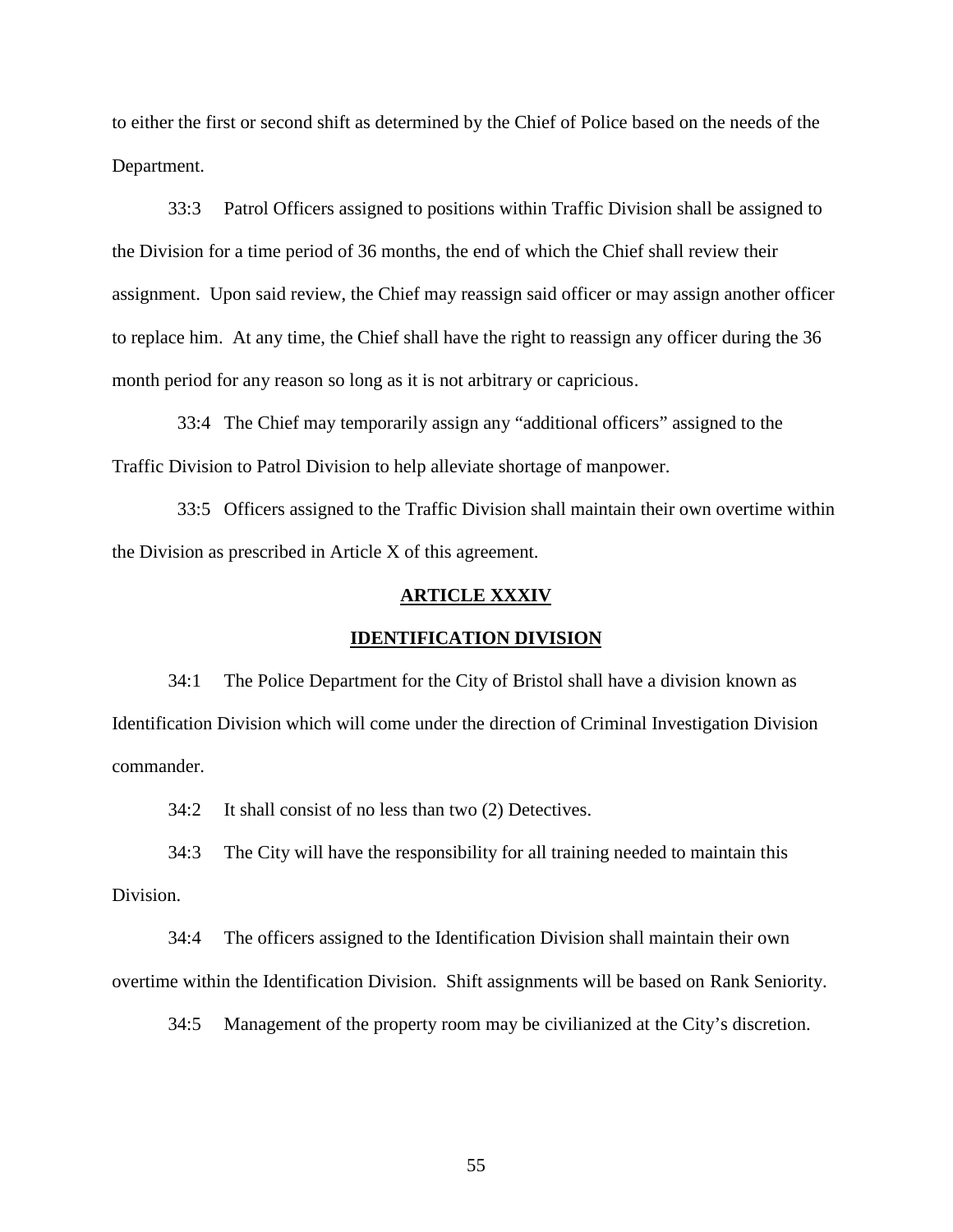#### **ARTICLE XXXV**

### **PROMOTIONS PROCESS – GENERAL**

35.1 In conformance with this working agreement, for testing processes beginning after May 26, 2016, Section 46A(4) of the City Charter shall read as follows: The director of personnel shall certify to the chief of police the names of all persons competing for a vacancy who have attained a grade of seventy percent or higher on both the written and oral examinations. The chief of police shall then make an independent evaluation of each candidate for the vacancy. The individual examination scores shall not be disclosed by the Personnel Department until the chief of police makes his individual evaluations of each candidate. The Personnel Department shall then prepare an eligibility list in order of the candidate(s)'s total score based upon the following factors and weights:

| (a) | Written Examination                                      | 40%   |
|-----|----------------------------------------------------------|-------|
| (b) | <b>Oral Examination</b>                                  | 40%   |
| (c) | Seniority $(\frac{1}{2}$ % for each full year up to 10%) | 10%   |
| (d) | Police Chief's Evaluation                                | 10%   |
|     | <b>Total Score</b>                                       | 100\% |

In the event that two (2) candidates have an identical final score, seniority, as determined by the collective Bargaining Agreement, shall determine rank order on the eligibility list. The Board of Police Commissioners shall then appoint to the vacancy that person with the highest total score.

35.2 The first sentence of Section 46A(6) of the Charter shall be read as follows: When an examination has been given and more than one person attains a grade of seventy percent or higher on the written and oral examinations, such persons attaining the grade of seventy percent or higher shall be placed on an eligibility list in order of their total score.

35.3 For testing processes beginning on or after July 1, 2014, all candidates for promotion to the rank of Sergeant and above shall require an associate's degree. For testing processes beginning on or after July 1, 2016, all candidates for promotion to the rank of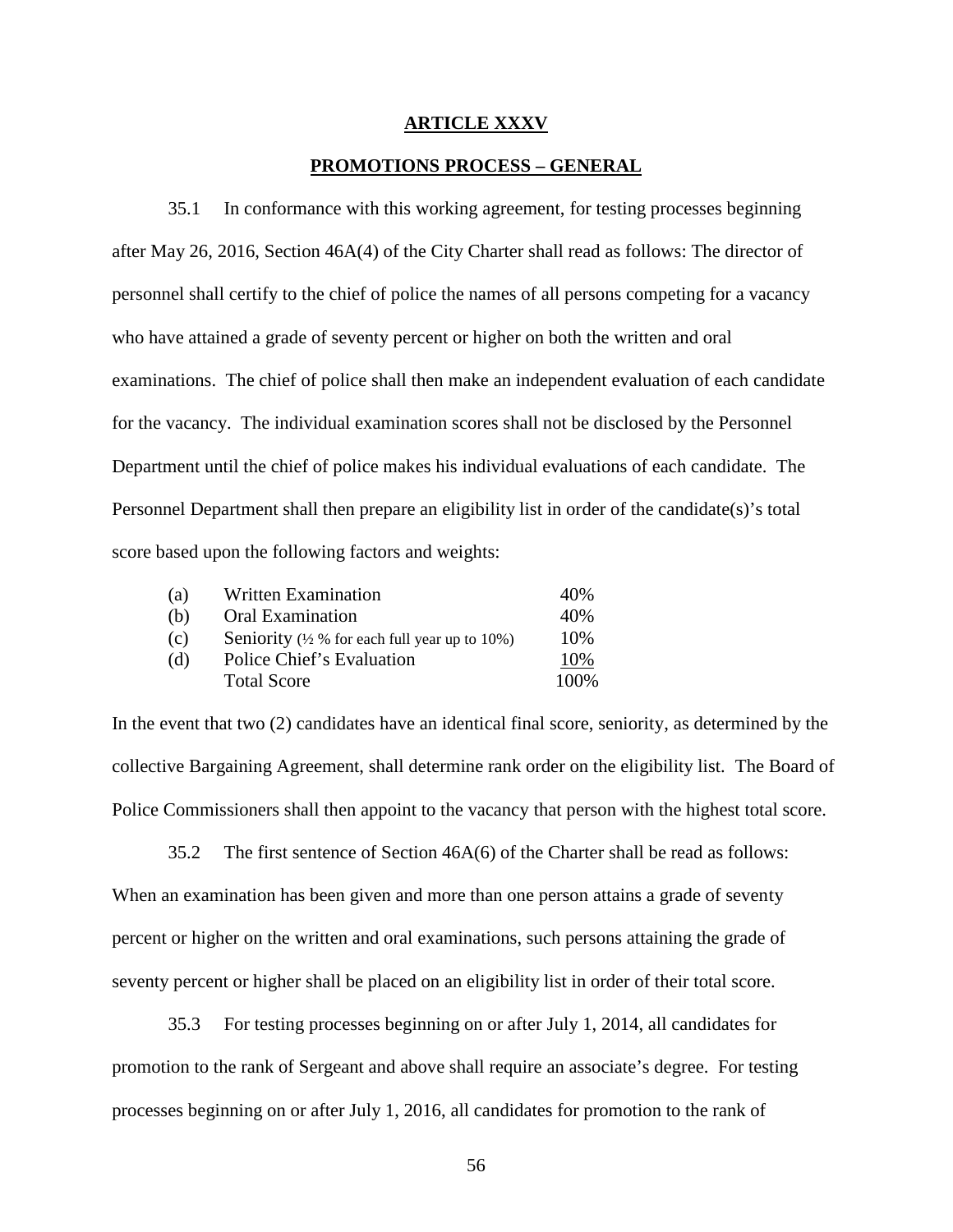Lieutenant and above shall require a bachelor's degree. Provision of appropriate documentation from the pertinent educational institution attesting to the eligibility of any candidate for the aforementioned educational degree(s) shall satisfy the requirements of this section.

#### **ARTICLE XXXVI**

## **PROMOTIONS FOR CRIMINAL INVESTIGATION DIVISION (DETECTIVE AND IDENTIFICATION DIVISIONS)**

36:1 All promotions to positions in the Police Department Criminal Investigation Division (Detective and Identification Divisions) shall be made as a direct result of examinations conducted under the supervision of the Director of Personnel of the City of Bristol

36:2 The Director of Personnel shall provide and supervise the examination(s) and certify the results thereof to the Bristol Board of Police Commissioners and Chief of Police.

36:3 The examinations for the rank of Detective, Detective Sergeant, and Detective Lieutenant shall consist of both written and oral, provided no candidate for promotion shall be entitled to take the oral examination unless and until the candidate has attained a minimum grade of seventy percent (70%) on the written examination. The written examination shall be obtained from a recognized testing authority in the law enforcement field. The oral examination shall be conducted by non-Bristol residents in the law enforcement field. Each candidate must attain a minimum grade of seventy percent (70%) on the oral examination.

36:4 The Director of Personnel shall provide the names of all candidates competing for a vacancy who have attained a grade of seventy percent (70%) or higher on both the written and oral examinations to the Police Chief for his evaluation. For testing processes beginning after June 16, 2008, the Personnel Department shall prepare an eligibility list in rank order utilizing the same factors and weights as listed in Section 35:1 above.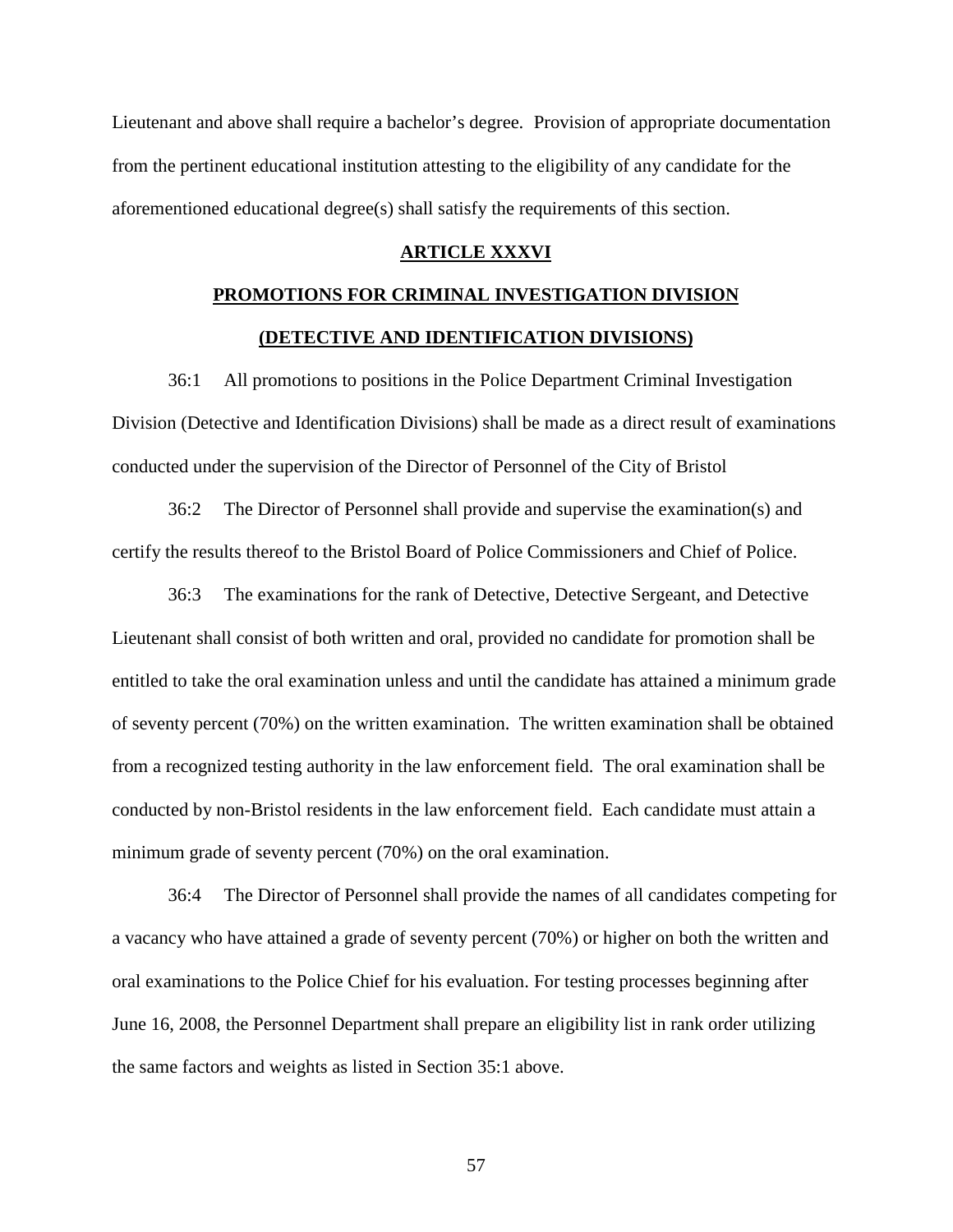The Board of Police Commissioners shall then appoint to the vacancy that candidate with the highest total score. In the event that two (2) candidates have an identical final score, seniority, as determined by the Collective Bargaining Agreement, shall determine rank order on the eligibility list.

36:5 For the rank of Detective Lieutenant only, the Chief of Police shall have the authority to choose any one (1) of the three (3) highest scoring candidates to fill such vacant position. The Board of Police Commissioners shall then appoint to the vacancy the candidate of the Chief's choice.

36:6 Regular members of the Bristol Police Department with three (3) or more years seniority as of the date the examination is to be held, shall be deemed eligible to take the examination for the rank of Detective. In order to be eligible to take the examination for Detective Sergeant or Detective Lieutenant, members of the Bristol Police Department must hold the rank of Sergeant or Lieutenant respectively for a period of at least one (1) year as of the date the examination is to be held.

36:7 The eligibility list(s) for all positions in the Criminal Investigation Division shall continue in force for two (2) years from the date such eligibility list was established as certified by Director of Personnel. New examinations shall be at more frequent intervals for Detective and Detective Sergeant if a vacancy occurs and the eligibility lists for those positions are exhausted. The Director of Personnel shall have the authority to commence the examination process in order to create a new eligibility list on or before the date of the expiration of the current eligibility list. Testing for the rank of Detective Lieutenant shall only be conducted when a vacancy is anticipated. Once an eligibility list for Detective Lieutenant is certified, such list shall continue in force for two years or until exhausted.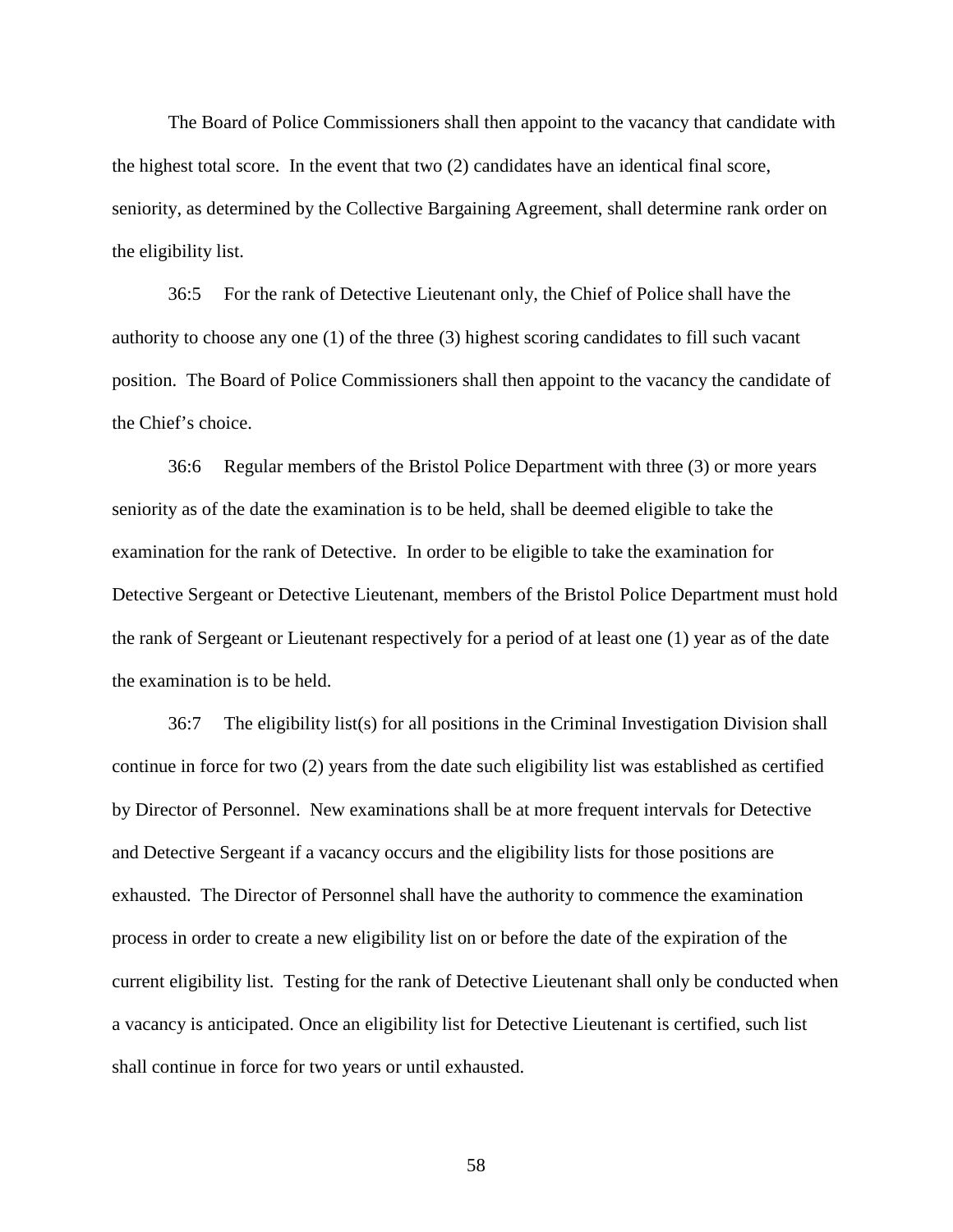36:8 At least two (2) weeks notice of each examination shall be given by posting on the Police Department Bulletin Board.

#### **ARTICLE XXXVII**

## **DRUG TESTING**

37:1 All employees shall be subject to testing for substance abuse, the process for which is described in Appendix E of this Agreement. The City shall take all reasonable steps to protect the privacy of the employee. Employees shall be paid for time involved in the testing process. The City reserves its existing rights to recognize and address issues of alcohol misuse or abuse. If an employee engages in drug related activity, as described in Sections 3.01 – 3.04 of the Code of Conduct, which results in that employee being subject to reasonable suspicion testing, such process and, if called for, discipline shall be governed by Appendix E of this Agreement.

#### **ARTICLE XXXVIII**

#### **MATERNITY LEAVE**

38:1 In the event an employee becomes pregnant while employed in the Bristol Police Department, she shall be entitled to the following benefits and should proceed as follows:

38:1.1 Notify the Chief or his designee of such pregnancy.

38:1.2 If unable to perform her normal duties and her physician has certified that if she continues working she or her baby's health could be jeopardized, she can:

- a. Take earned sick time or vacation time;
- b. When sick time is used up, apply at the Personnel Office of the City of Bristol for the thirteen (13) week disability insurance and leave (see Section 14:10). A doctor's certificate may be required.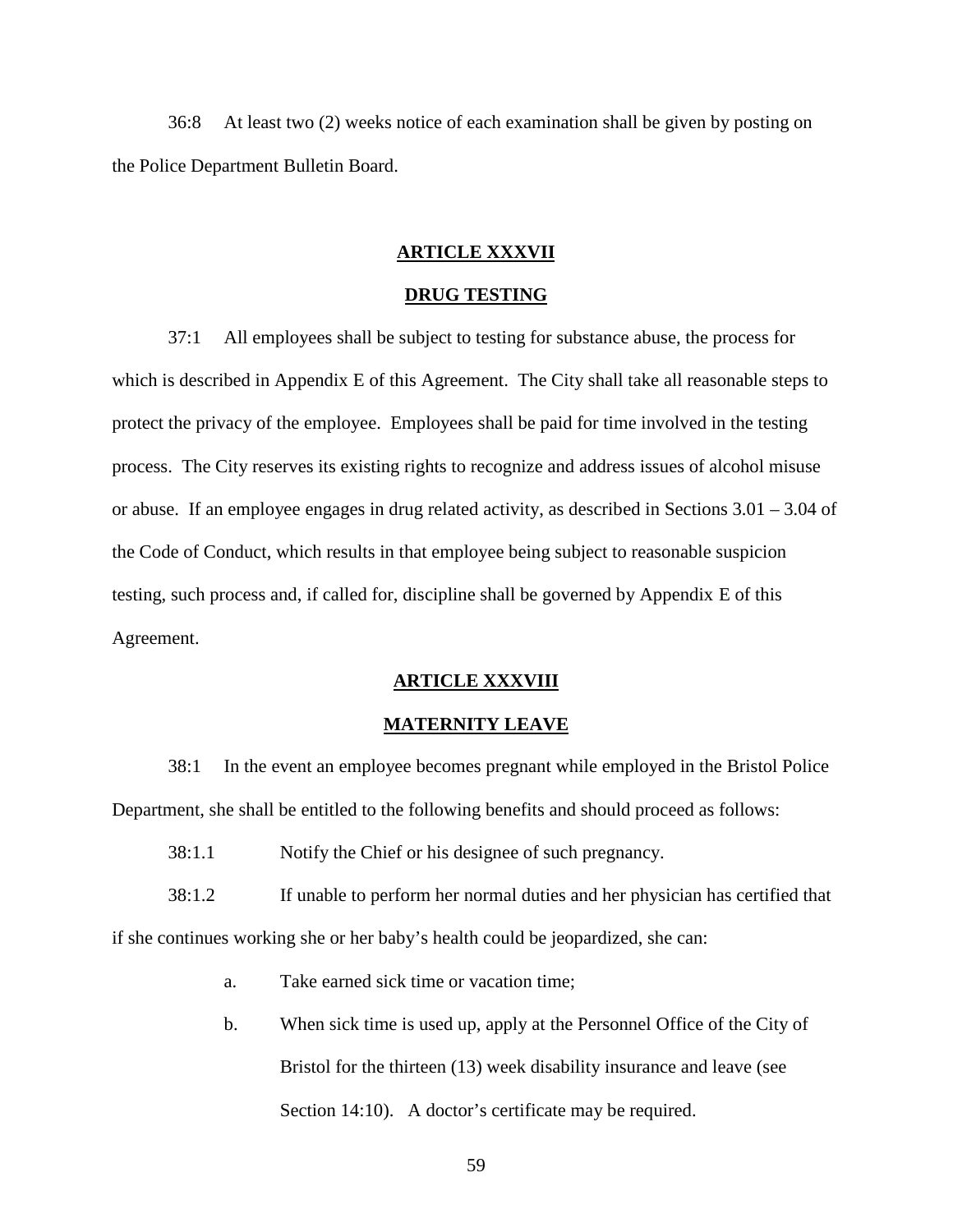c. If no sick time has been earned, she may apply for the disability insurance, but payment will not begin until the eighth (8th) day of leave.

38:1.3 The City and Union agree that if a state law is passed concerning this issue that changes this policy substantially, they will negotiate the impact on the employee.

#### **ARTICLE XXXIX**

### **DRESS AND GROOMING STANDARDS**

39:1 Officers shall be neat in appearance and well groomed while on duty. All articles of the uniform shall conform to the departmental uniform regulations. The uniform, or any part of issued equipment, will not be altered except by direction of the Chief of Police. The purpose of this rule does not apply to regular size alterations.

39:2 Wearing the Uniform: The uniform shall be kept clean and neat, well pressed and without need of repair at all times.

39:3 Manner of Dress: Normally, officers shall wear the uniform of the day. However, Commanding Officers may permit other clothing as required by the nature of the day the officer may be assigned.

39:4 Appearance:

39:4.1 Male officers will conform to the following standards:

39:4.1.1 Hair shall be evenly trimmed while on duty. The bulk and length of the hair shall not interfere with the proper and normal wear of any department headgear.

39:4.1.2 Mustache: If worn, the pattern shall be neatly trimmed and tidy. The mustache shall not extend over the edge of the upper lip, nor extend below the corner of the mouth more than one-half inch.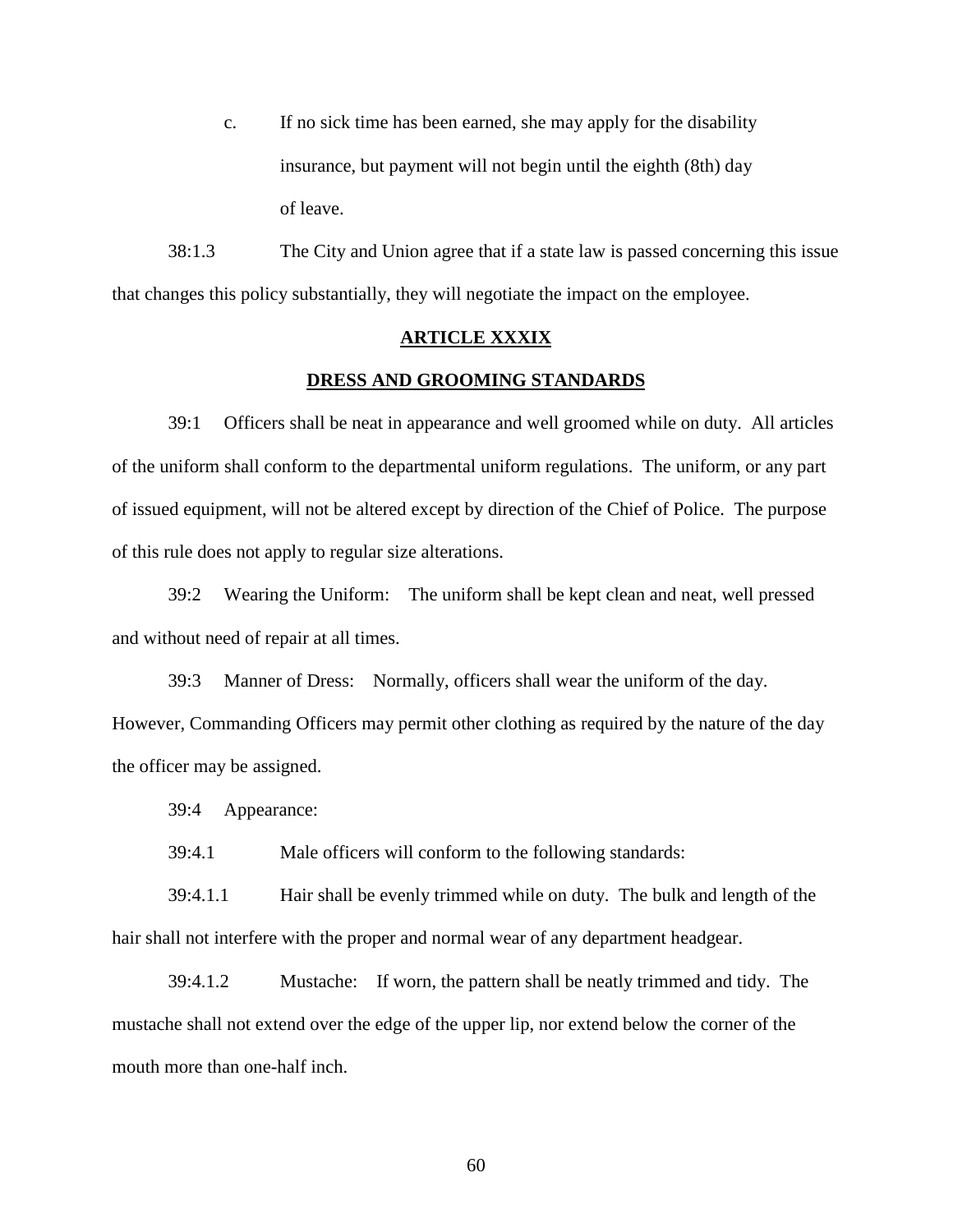39:4.1.3 Sideburns: If worn, the pattern shall be neatly trimmed and tidy. Sideburns shall not extend below the bottom of the ear and must not be more than one and one quarter inch in width. The sideburns must be vertical in shape and shall not angle forward in "pork chop" fashion.

39:4.1.4 Beards: Beards shall not be worn. However, employees hired prior to July 1, 1993 will be allowed to grow or maintain a beard as long as the beard is neat, clean, and presentable. Any bargaining unit member hired on or after July 1, 1993 who have a medical condition which precludes shaving shall be required to present a written statement signed by a medical doctor verifying such a condition.

39:4.2 Exceptions: Officers in specialized assignments where conforming to these standards may be detrimental to their safety or assignment may be exempted by the Chief of Police.

39:4.3 Female officers shall conform to the following when in uniform:

39:4.3.1 Hair: Officers shall keep their hair clean, neat and styled to present an attractive appearance consistent with the type of duty performed. When in uniform, they shall arrange their hair so that it does not extend over one-half (1/2) of the collar.

39:4.3.2 Hair Ornaments: No decoration shall be worn in the hair while in uniform. Items used to hold the hair in place shall be concealed as much as possible and shall be the color and style that blend with the hair.

39:4.3.3 Makeup: Makeup shall be subdued and natural looking.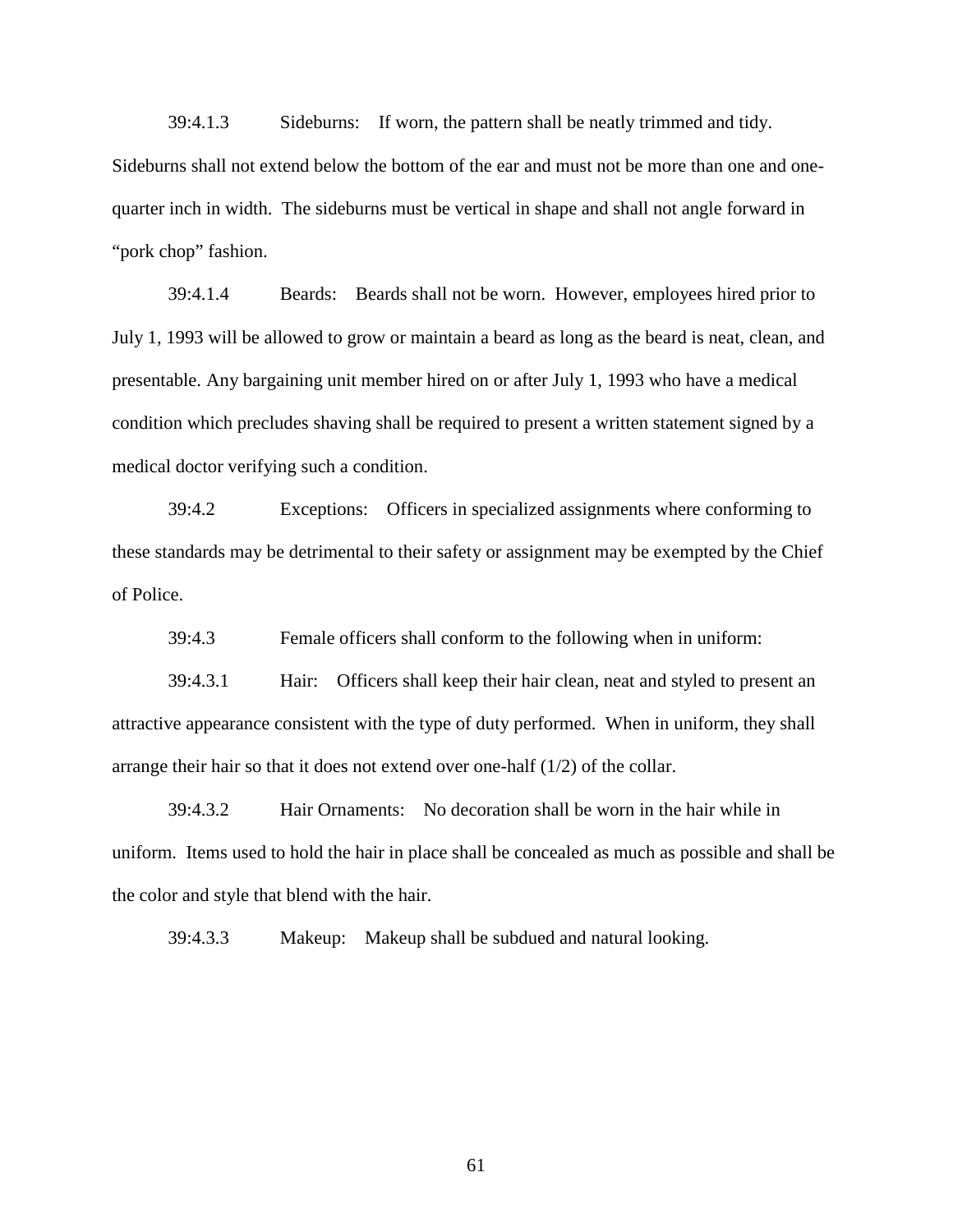## **ARTICLE XL**

## **DURATION**

40:1 In the event that any Article or Section of this Agreement is declared invalidated, all other Articles and Sections or portions thereof not so invalidated, shall remain in full force and effect.

40:2 This agreement is for a four (4) year contract effective July 1, 2015 through June 30, 2019.

40:3 Negotiations for a successor Agreement shall begin on or before March 1, 2019. If no successor Agreement is reached by such date, this Contract will hold over and remain in force until such new Agreement becomes effective.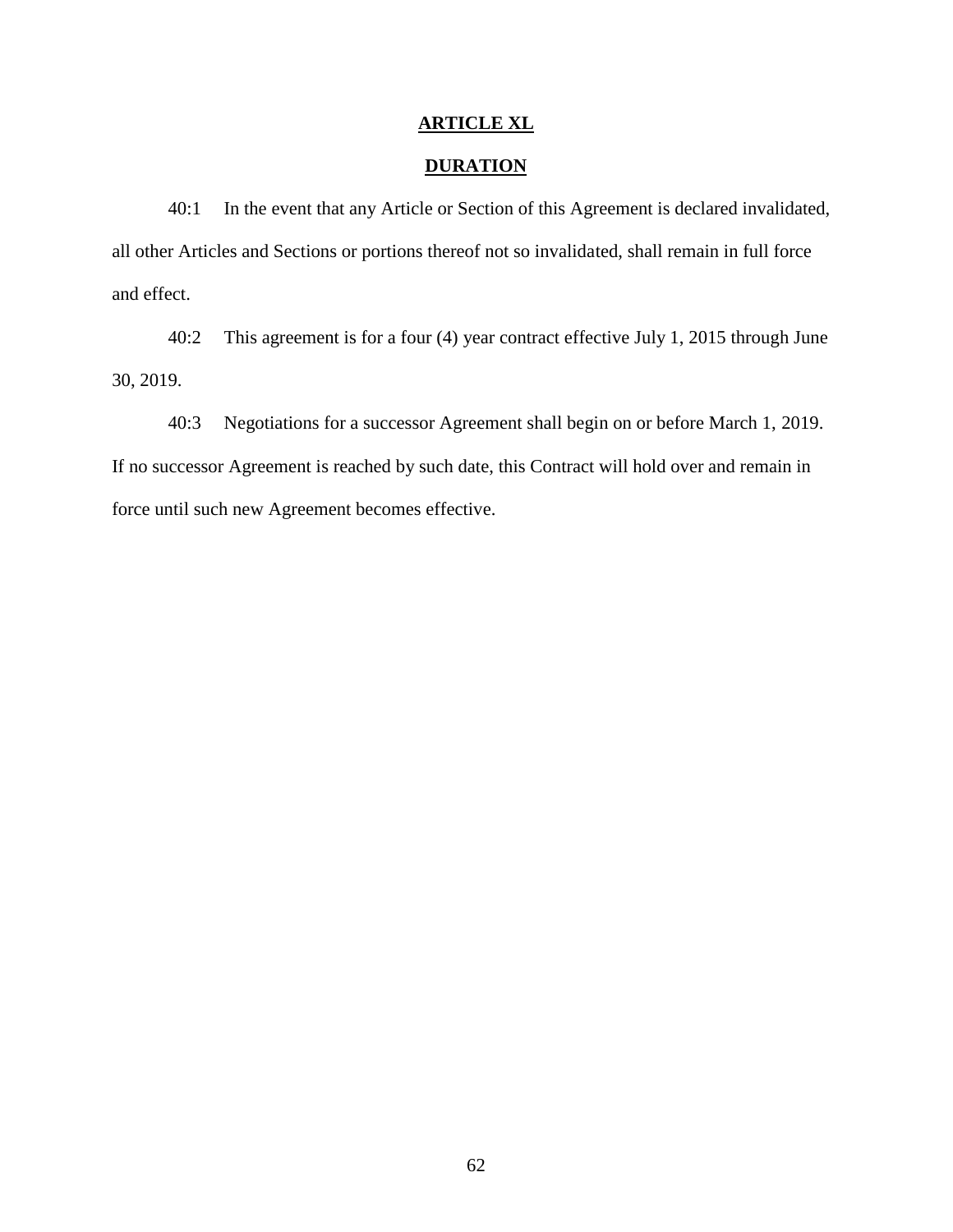## **ARTICLE XLI**

## **SIGNATURE PAGE**

\_\_\_\_\_\_\_\_\_\_\_\_\_\_\_\_\_\_\_\_\_\_\_\_\_\_\_ \_\_\_\_\_\_\_\_\_\_\_\_\_\_\_\_\_\_\_\_\_\_\_\_\_\_\_

\_\_\_\_\_\_\_\_\_\_\_\_\_\_\_\_\_\_\_\_\_\_\_\_\_\_\_ \_\_\_\_\_\_\_\_\_\_\_\_\_\_\_\_\_\_\_\_\_\_\_\_\_\_\_

\_\_\_\_\_\_\_\_\_\_\_\_\_\_\_\_\_\_\_\_\_\_\_\_\_\_\_ \_\_\_\_\_\_\_\_\_\_\_\_\_\_\_\_\_\_\_\_\_\_\_\_\_\_\_

**IN WITNESS WHEREOF**, the parties have hereunto set their hands and seal this \_\_\_\_\_\_ day of \_\_\_\_\_\_\_\_\_\_\_\_, 2016.

# **REPRESENTING REPRESENTING**

## **THE CITY OF BRISTOL THE BRISTOL POLICE UNION**

Kenneth B. Cockayne, Mayor James Pelletier, President

Diane Ferguson, Personnel Director Gregg Lattanzio, Vice President

Linda J. Milia, Asst. Personnel Director Peter Dauphinais, Negotiating Team

\_\_\_\_\_\_\_\_\_\_\_\_\_\_\_\_\_\_\_\_\_\_\_\_\_\_\_ \_\_\_\_\_\_\_\_\_\_\_\_\_\_\_\_\_\_\_\_\_\_\_\_\_\_\_

Brian J. Gould, Police Chief Kevin Morrell, Negotiating Team

\_\_\_\_\_\_\_\_\_\_\_\_\_\_\_\_\_\_\_\_\_\_\_\_\_\_\_

\_\_\_\_\_\_\_\_\_\_\_\_\_\_\_\_\_\_\_\_\_\_\_\_\_\_\_

Michael Duval, Negotiating Team

Scott Hayden, Negotiating Team

**ATTEST**:

Therese Pac, Town and City Clerk

As per vote of the City Council on May 26, 2016.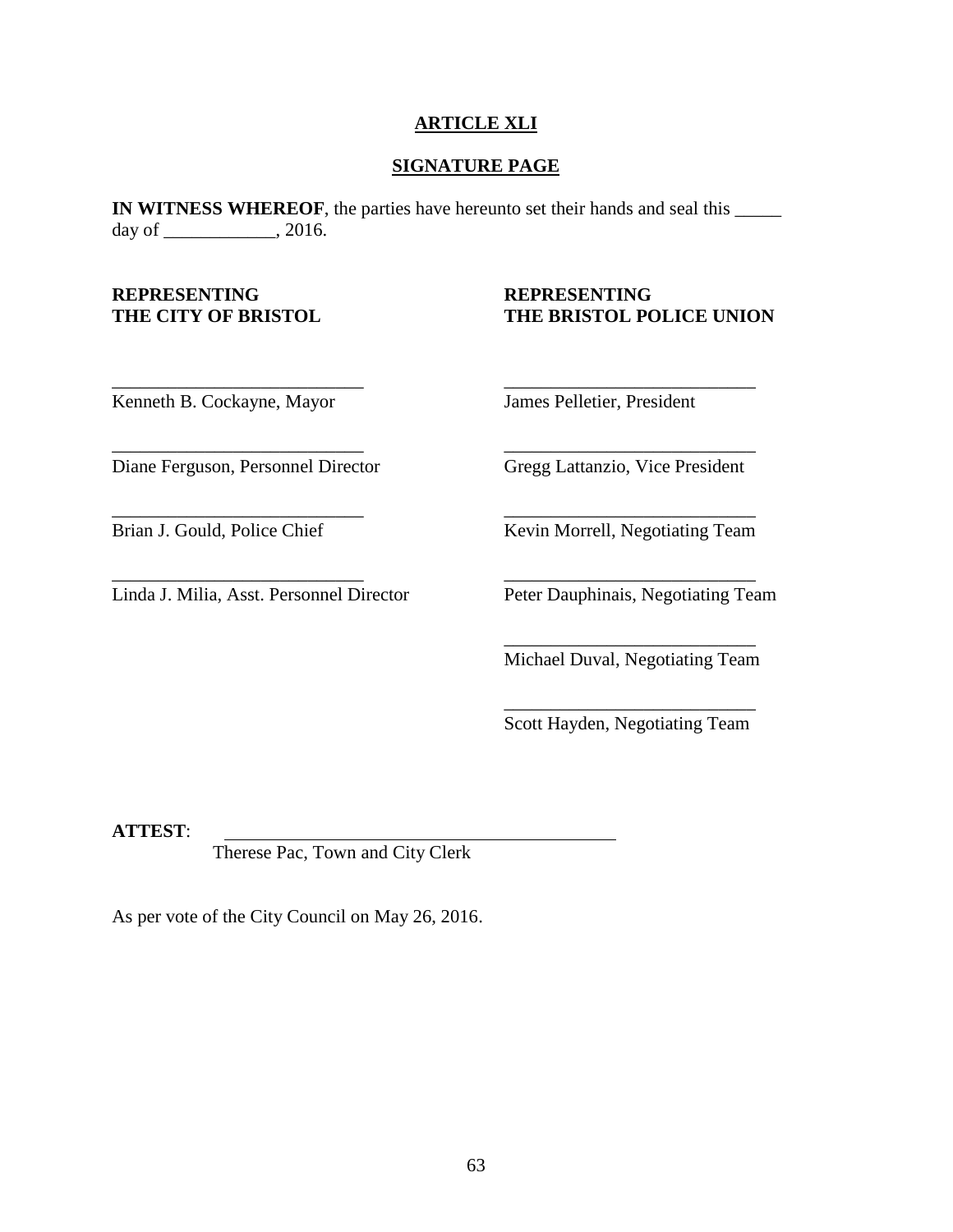## **APPENDIX A SALARY SCHEDULE EFFECTIVE JANUARY 1, 2016**

Effective January 1, 2016, increase the salary schedule effective June 30, 2015 by 2.9%.

## POLICE OFFICER

| Step 2 | \$58,806 |
|--------|----------|
| Step 3 | \$61,151 |
| Step 4 | \$63,602 |
| Step 5 | \$66,140 |
| Step 6 | \$68,793 |
| Step 7 | \$71,540 |

SERGEANT \$82,637

## LIEUTENANT \$95,441

## CRIMINAL INVESTIGATION DIVISION (DETECTIVE AND IDENTIFICATION DIVISIONS)

| <b>DETECTIVE</b>     | \$75,116  |
|----------------------|-----------|
| DETECTIVE SERGEANT   | \$86,759  |
| DETECTIVE LIEUTENANT | \$100,209 |

## ANIMAL CONTROL OFFICER

STARTING RATE AFTER FIRST YEAR AFTER SECOND YEAR \$56,256 \$58,578 \$60,262

## ASSISTANT ANIMAL CONTROL OFFICER

STARTING RATE AFTER FIRST YEAR AFTER SECOND YEAR \$45,005 \$46,864 \$48,209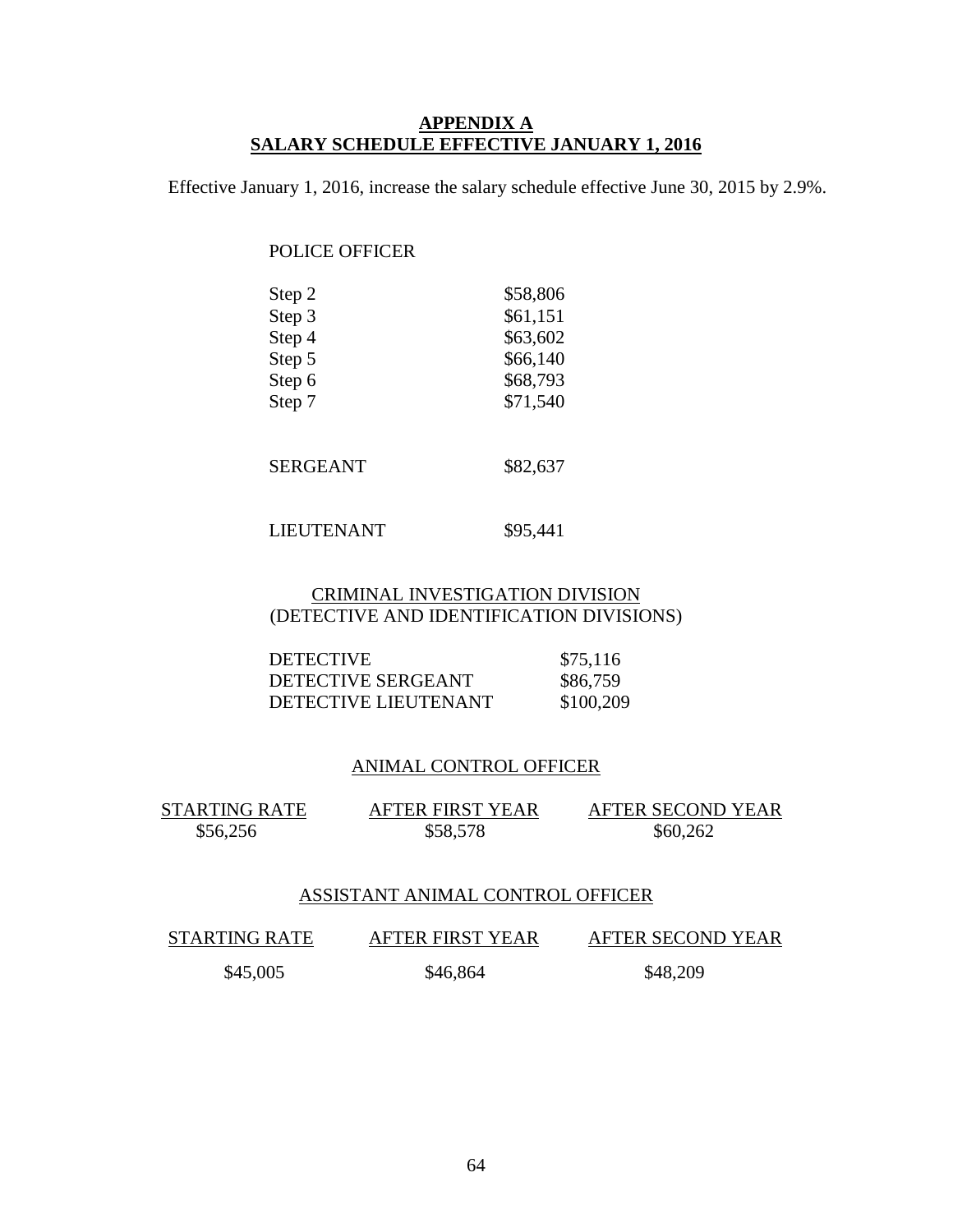## **APPENDIX B SALARY SCHEDULE EFFECTIVE JULY 1, 2016**

Effective July 1, 2016, increase the salary schedule effective June 30, 2016 by \$275 plus 2.5%.

## POLICE OFFICER

| \$60,558 |
|----------|
| \$62,962 |
| \$65,474 |
| \$68,075 |
| \$70,795 |
| \$73,610 |
|          |

| SERGEANT | \$84,985 |  |
|----------|----------|--|
|----------|----------|--|

## LIEUTENANT \$98,109

## CRIMINAL INVESTIGATION DIVISION (DETECTIVE AND IDENTIFICATION DIVISIONS)

| <b>DETECTIVE</b>     | \$77,276  |
|----------------------|-----------|
| DETECTIVE SERGEANT   | \$89,210  |
| DETECTIVE LIEUTENANT | \$102,996 |

## ANIMAL CONTROL OFFICER

STARTING RATE AFTER FIRST YEAR AFTER SECOND YEAR

\$57,944 \$60,324 \$62,050

## ASSISTANT ANIMAL CONTROL OFFICER

| <b>STARTING RATE</b> | AFTER FIRST YEAR | AFTER SECOND YEAR                                        |
|----------------------|------------------|----------------------------------------------------------|
|                      |                  | *Includes \$2,000 adjustment after above noted increases |
| \$46,412             | \$48,317         | \$51,696                                                 |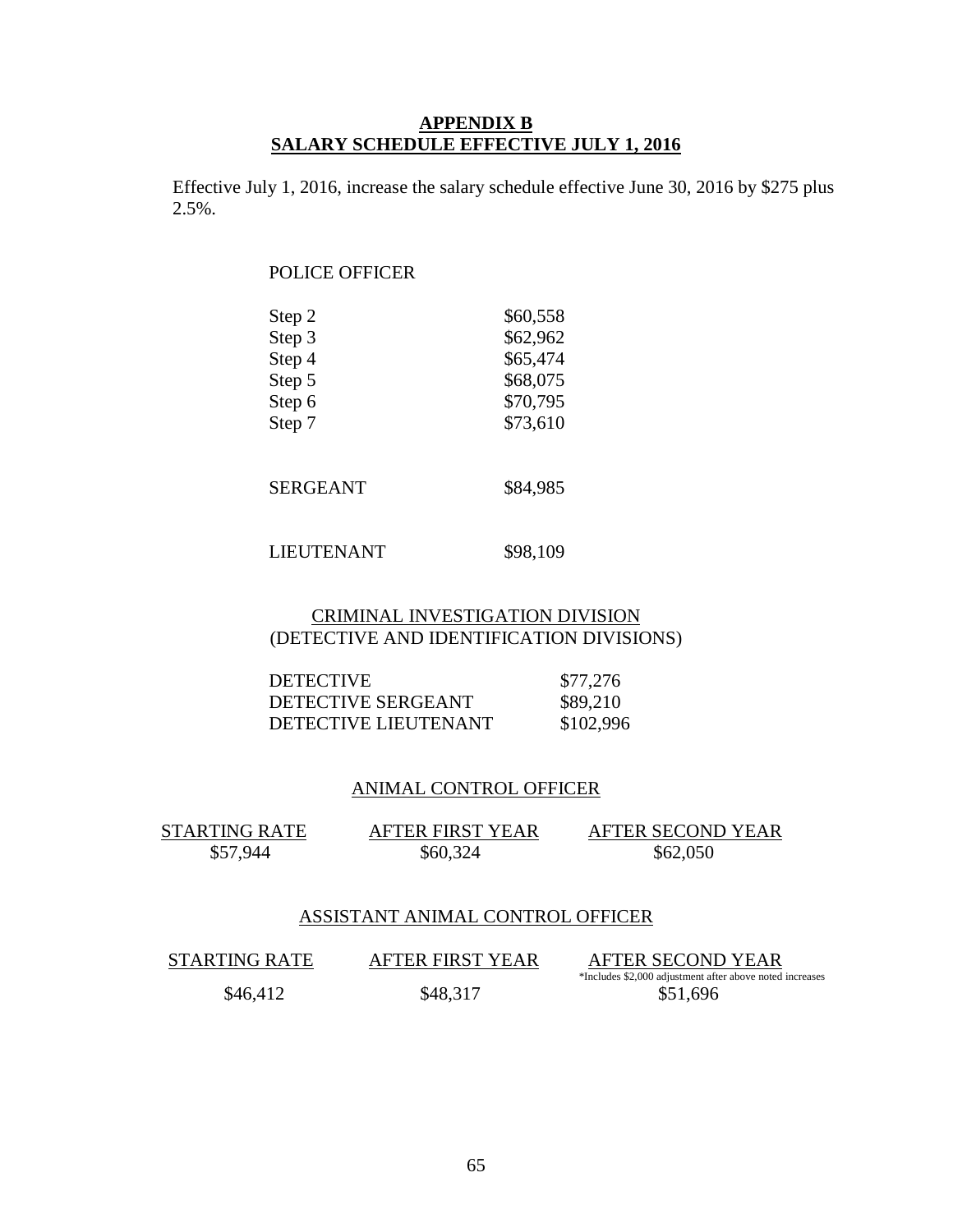## **APPENDIX C SALARY SCHEDULE EFFECTIVE JULY 1, 2017**

Effective July 1, 2017, increase the salary schedule effective June 30, 2017 by 2.75%.

## POLICE OFFICER

| Step 2 | \$62,223 |
|--------|----------|
| Step 3 | \$64,693 |
| Step 4 | \$67,275 |
| Step 5 | \$69,947 |
| Step 6 | \$72,742 |
| Step 7 | \$75,634 |

SERGEANT \$87,322

## LIEUTENANT \$100,807

## CRIMINAL INVESTIGATION DIVISION (DETECTIVE AND IDENTIFICATION DIVISIONS)

| <b>DETECTIVE</b>     | \$79,401  |
|----------------------|-----------|
| DETECTIVE SERGEANT   | \$91,663  |
| DETECTIVE LIEUTENANT | \$105,828 |

## ANIMAL CONTROL OFFICER

STARTING RATE AFTER FIRST YEAR AFTER SECOND YEAR \$59,537 \$61,983 \$63,756

## ASSISTANT ANIMAL CONTROL OFFICER

STARTING RATE AFTER FIRST YEAR AFTER SECOND YEAR<br>\$47,688 \$49,646 \$53,118 \$47,688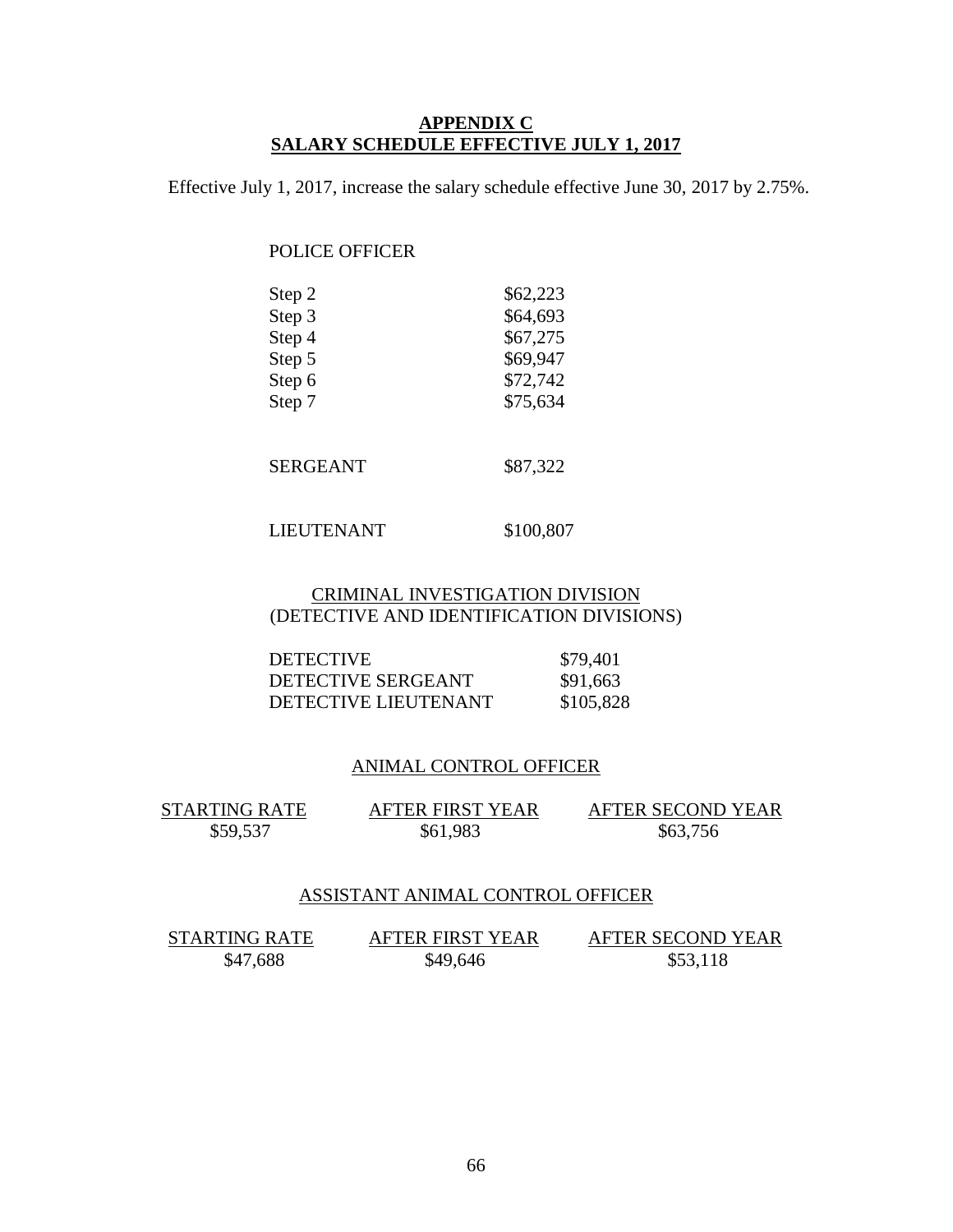## **APPENDIX D SALARY SCHEDULE EFFECTIVE JULY 1, 2018**

Effective July 1, 2018, increase the salary schedule effective June 30, 2018 by 2.75%.

## POLICE OFFICER

| Step 2 | \$63,934 |
|--------|----------|
| Step 3 | \$66,472 |
| Step 4 | \$69,125 |
| Step 5 | \$71,871 |
| Step 6 | \$74,742 |
| Step 7 | \$77,714 |
|        |          |
|        |          |

SERGEANT \$89,723

LIEUTENANT \$103,579

## CRIMINAL INVESTIGATION DIVISION (DETECTIVE AND IDENTIFICATION DIVISIONS)

| <b>DETECTIVE</b>     | \$81,585  |
|----------------------|-----------|
| DETECTIVE SERGEANT   | \$94,184  |
| DETECTIVE LIEUTENANT | \$108,738 |

## ANIMAL CONTROL OFFICER

STARTING RATE AFTER FIRST YEAR AFTER SECOND YEAR \$61,174 \$63,688 \$65,509

## ASSISTANT ANIMAL CONTROL OFFICER

| <b>STARTING RATE</b> | <b>AFTER FIRST YEAR</b> | AFTER SECOND YEAR |  |
|----------------------|-------------------------|-------------------|--|
| \$48,999             | \$51,011                | \$54,579          |  |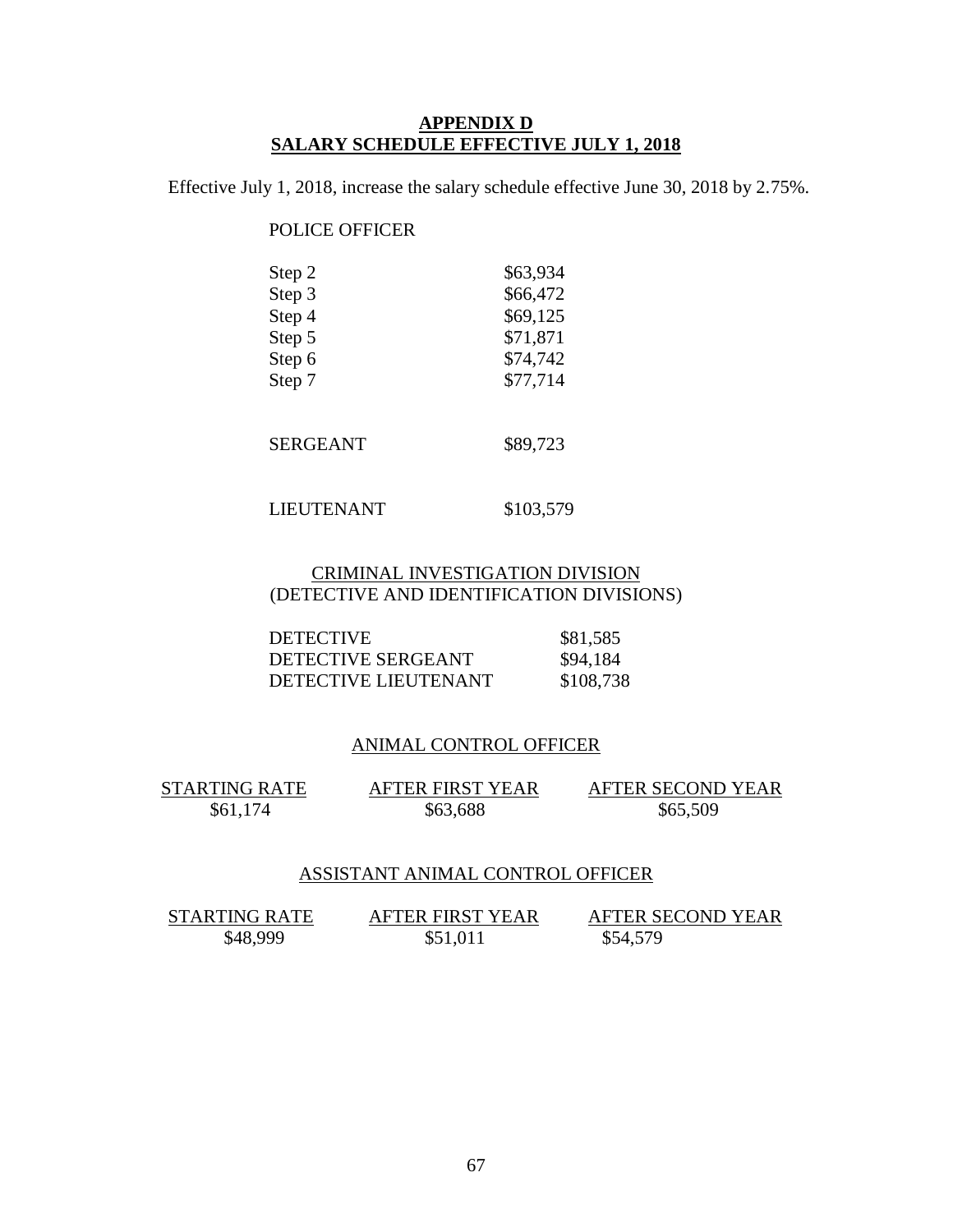## **APPENDIX E SUBSTANCE ABUSE TESTING PROCESS**

## S**ection 1.** Basis for Testing.

- a) Testing shall be performed upon reasonable suspicion that an employee is using or is under the influence of illegal drugs or is reporting for duty under the influence of illegal drugs.
- b) All employees shall be subject to random drug and alcohol testing as defined herein.

**Section 2.** Reasonable Suspicion. An employee may be required to undergo testing based on "reasonable suspicion" when objective facts and observations are brought to the attention of a superior officer and, based upon the reliability and weight of such information, the superior officer can reasonably infer or suspect that the member is using illegal drugs or is reporting for duty under the influence of illegal drugs. Reasonable suspicion must be supported by specific facts which may include, but are not limited to: reports and observations of the member's drug related activities; an otherwise unexplained change in the member's behavior or work performance; an observed impairment of the member's ability to perform his or her duties. If the employee is ordered to submit to a drug test, the employee shall be given a brief verbal statement of the basis for reasonable suspicion. A written record of the basis for reasonable suspicion testing shall be signed by the supervisor within twenty-four (24) hours and made available to the employee upon his/her request. However, the testing shall not be delayed to await the written record.

A superior officer, when making a determination that he/she has reasonable suspicion that an employee has engaged in substance abuse, shall consult with and receive approval from his /her immediate supervisor prior to ordering the officer to undergo a test. Immediate notification must also be made to the Chief of Police or his/her designee. When an employee is informed of the supervisory determination to undergo a test, such employee shall be entitled to Weingarten rights and Garrity advisements.

An employee tested under reasonable suspicion shall be placed on paid administrative leave pending the results of such test.

The City shall provide training for supervisory officers, but the lack of such training of a particular supervisor shall not prevent his/her determination of reasonable suspicion of substance abuse, unless the lack of training is shown to have undermined the reliability of the determination.

Under this section, the consequences of a positive test for use of an illegal drug shall be discharge.

## **Section 3.** Random Drug and Alcohol Testing.

Random drug and alcohol tests will be unannounced and spread reasonably throughout the year with no more than twenty-five (25) employees tested annually. There will be no pattern to when random drug and alcohol tests will be conducted and all on duty employees have an equal chance of being selected for testing from the random pool each time random tests are conducted. Employees shall remain in the pool even after being selected and tested. Therefore, an employee may be selected for a random test more than once during a year. The Chief and a member of the union executive board shall verify that all on duty employees are in the pool for random testing. The process of selecting employees for testing will be performed by the Chief in the presence of a union executive board member. Employee numbers shall be placed in a container and drawn by the Chief. The random selection of an employee will not result in that employee's name being removed from any future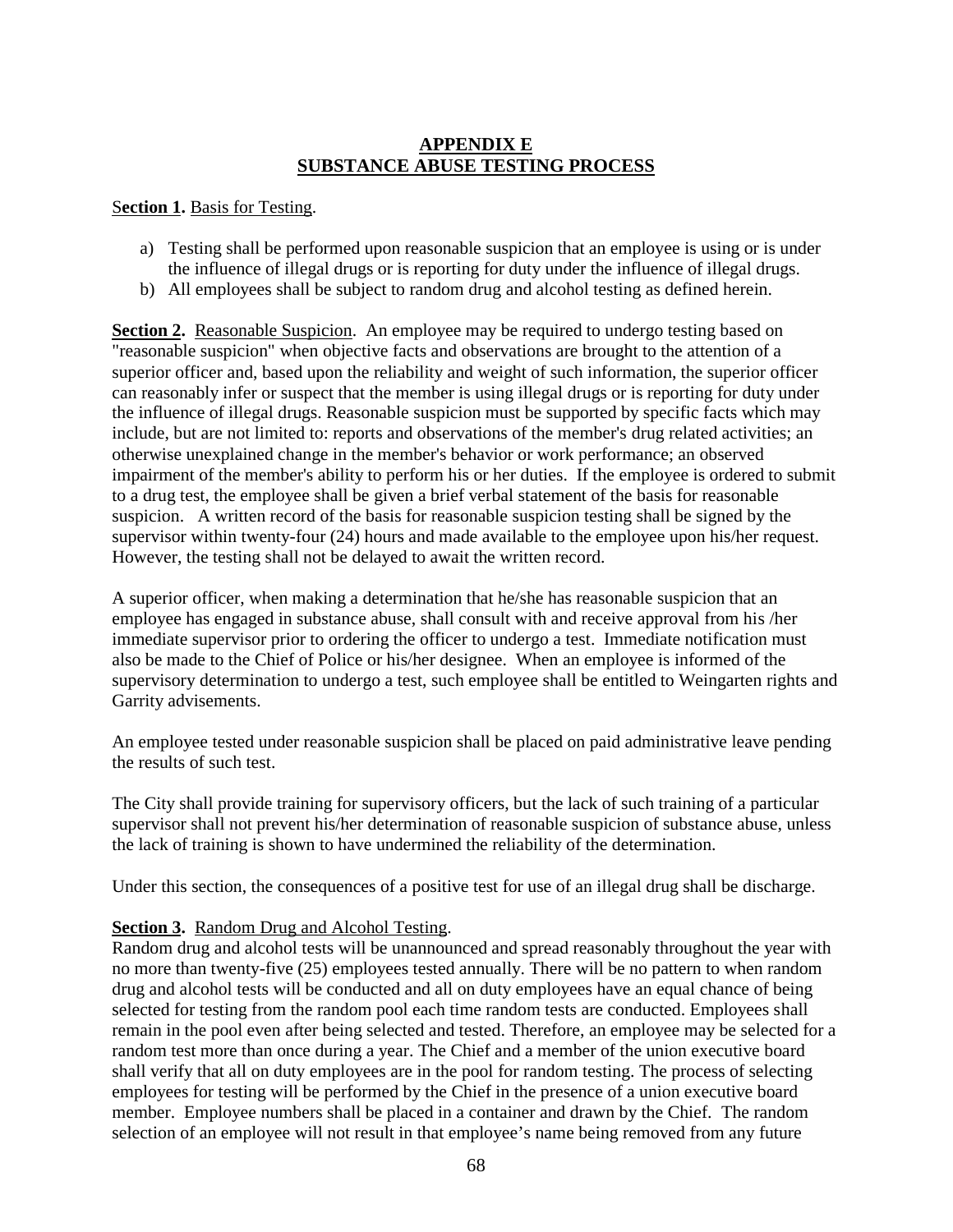selection process. Any employee randomly selected for a drug and alcohol test will be ordered to report as soon as available during their current shift. When an employee is informed that they have been randomly selected to undergo a drug or alcohol test, such employee shall be entitled to Garrity advisements.

Under this section, the consequences of a positive drug or alcohol test shall be discharge.

## **Section 4.** Testing Procedures.

All testing shall be administered during (or immediately following) an employee's regular work hours, and shall be by urine testing.

All aspects of urine analysis, drug testing, collection and chain of custody procedures shall be conducted in strict accordance with D.H.H.S. standards as outlined in 49 CFR Part 40. The designated laboratory must be certified by HHS under the National Laboratory Certification Program (NLCP).

For urine testing, the sample will be split into two parts. An employee whose drug test results in a positive report may, within seventy-two (72) hours of receiving notification of such result, request in writing to the Chief of Police that the second part of the sample be made available for re-testing at a licensed or certified laboratory of the employee's choosing. The second part of the sample shall be transferred to that laboratory in such manner as to ensure proper chain of custody. The second test performed at the employee's request shall be at the expense of the employee. If the second test is negative, the positive test shall be null and void and the City shall reimburse the employee for the cost of the second test.

The following cutoff levels shall be used in determining whether specimens are positive or negative in a random test:

|                           | Initial                 | Confirmation            |
|---------------------------|-------------------------|-------------------------|
| Drugs                     | Test Levels $(ng/ml)^*$ | Test Levels $(ng/ml)^*$ |
| Marijuana                 | 50                      |                         |
| <b>Cocaine Metabolite</b> | 300                     | 150                     |
| Opiates                   | 2000                    | 2000                    |
| Phencyclidine (PCP)       | 25                      | 25                      |
| Amphetamines              | 1000                    | 500                     |

\*Nanograms per milliliter. A nanogram is one billionth of a gram. A milliliter is one thousandth of a liter.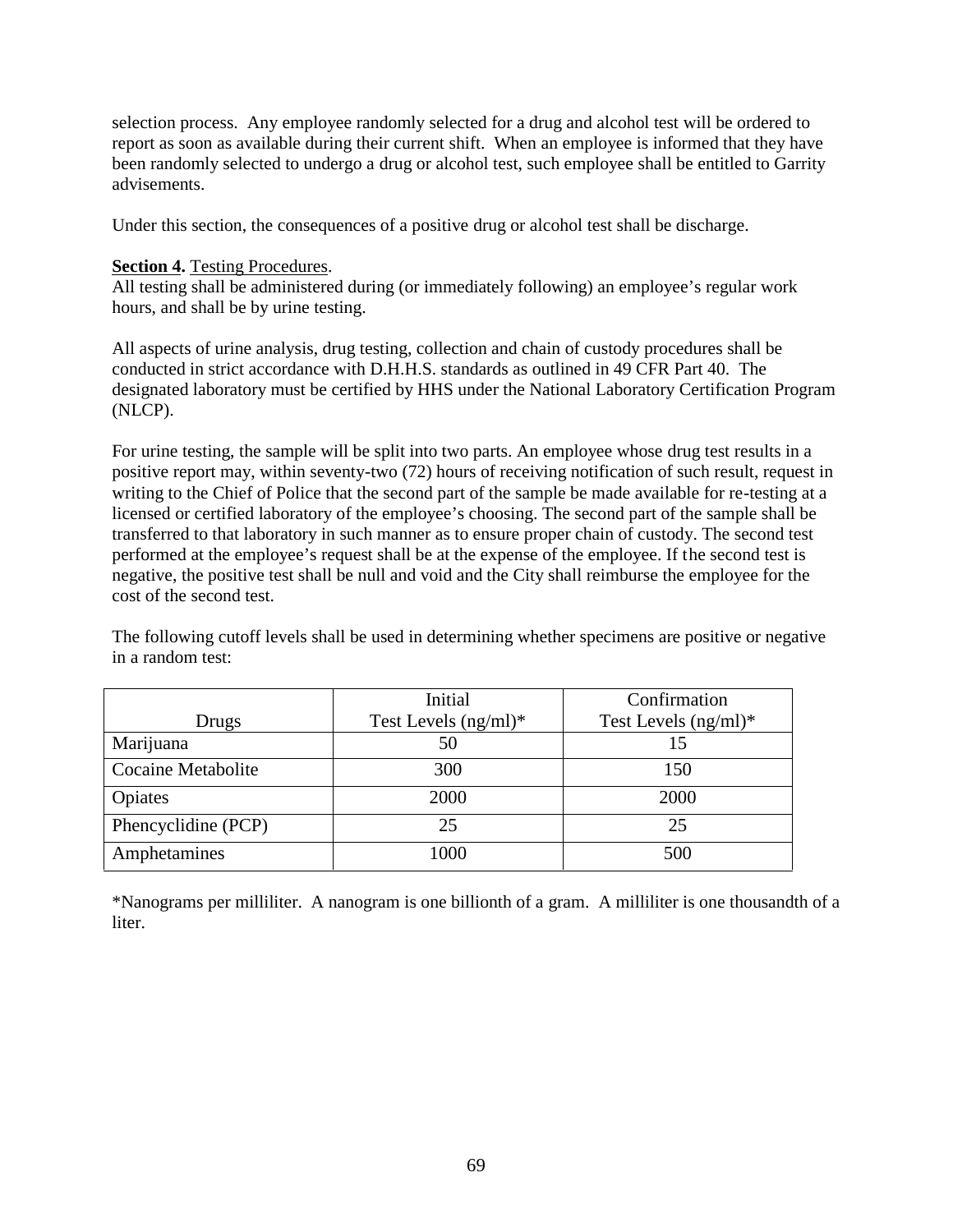|                     | Initial              | Confirmation            |
|---------------------|----------------------|-------------------------|
| Drugs               | Test Levels (ng/ml)* | Test Levels $(ng/ml)^*$ |
| Marijuana           | 50                   | 15                      |
| Cocaine Metabolite  | 300                  | 150                     |
| Opiates             | 2000                 | 2000                    |
| Phencyclidine (PCP) | 25                   | 25                      |
| Amphetamines        | 1000                 | 500                     |
| <b>Barbiturates</b> | 300                  | 300                     |
| Benzodiazepines     | 300                  | 300                     |
| Methadone           | 300                  | 300                     |
| Methaqualone        | 300                  | 300                     |
| Propoxyphene        | 300                  | 300                     |
| Anabolic Steroids   | 10                   | 10                      |

The following cutoff levels shall be used in determining whether specimens are positive or negative in a reasonable suspicion test:

\*Nanograms per milliliter. A nanogram is one billionth of a gram. A milliliter is one thousandth of a liter.

A BAC level of .04 or above shall be used in determining a positive or negative test for alcohol. Should a positive alcohol test be obtained, a confirmation test will be conducted after a fifteen (15) minute interval has passed to ensure that the sample was not tainted by recent use of food, tobacco, or other products. The confirmation test is done on the same EBT as the first test. If the two results are different, the confirmation test results are controlling.

**Section 5.** Interference With or Refusal to Submit to Testing. Any alteration, switching, substituting or tampering with a sample or test, refusal by an employee to submit to a drug screening test pursuant to the provisions of this Appendix shall be grounds for dismissal.

**Section 6.** Voluntary Admission. The opportunity for rehabilitation may be granted once for any employee who is not involved in any drug related misconduct who voluntarily admits to drug abuse prior to being selected for either random or reasonable suspicion testing. An employee referred to the program under this section shall not be disciplined for the substance abuse disclosed. However, failure to comply with the terms of the program shall subject the employee to discipline.

**Section 7.** Rehabilitation. Rehabilitation shall be offered through the City's Employee Assistance Program upon voluntary admission as described in Section 6. The employee shall use accumulated sick or vacation leave for the period of any absence for the purpose of rehabilitation. All treatment will be at the sole expense of the employee, to the extent not covered by the employee's health benefits plan. As part of any rehabilitation program, the employee may be required to undergo periodic screening for drugs as recommended by the program. The employee shall be responsible to pay for such screenings. However, the City will reimburse the employee for up to three screenings once all requirements of the rehabilitation program have been successfully completed. Failure to comply with the terms of the program shall subject the employee to discipline. If, after screening, the employee has tested positive, he will be immediately suspended and will be subject to discharge. An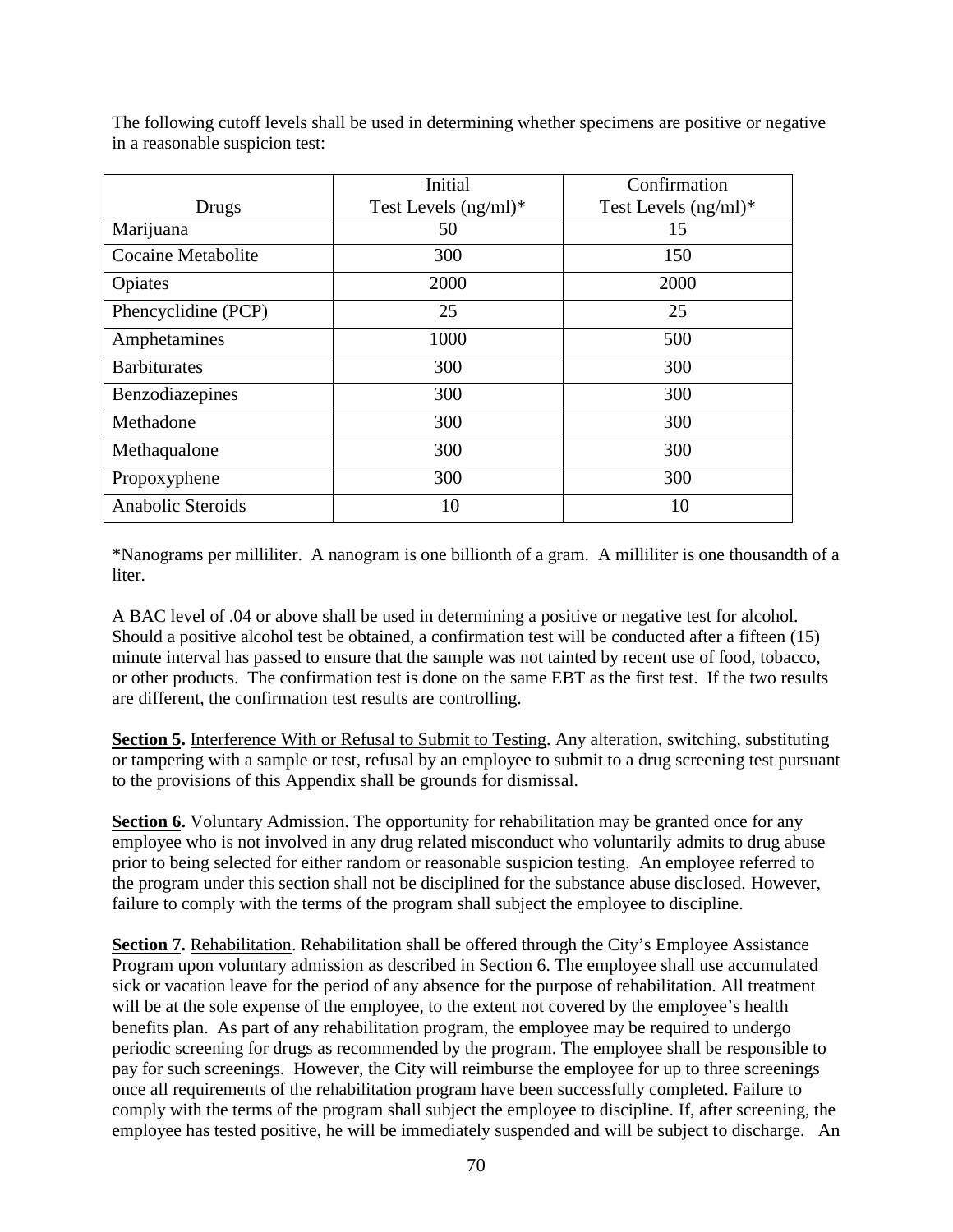employee who participates in the EAP under this section shall be required to authorize release of information relating to participation, progress and completion of the program from the EAP to the Personnel Director.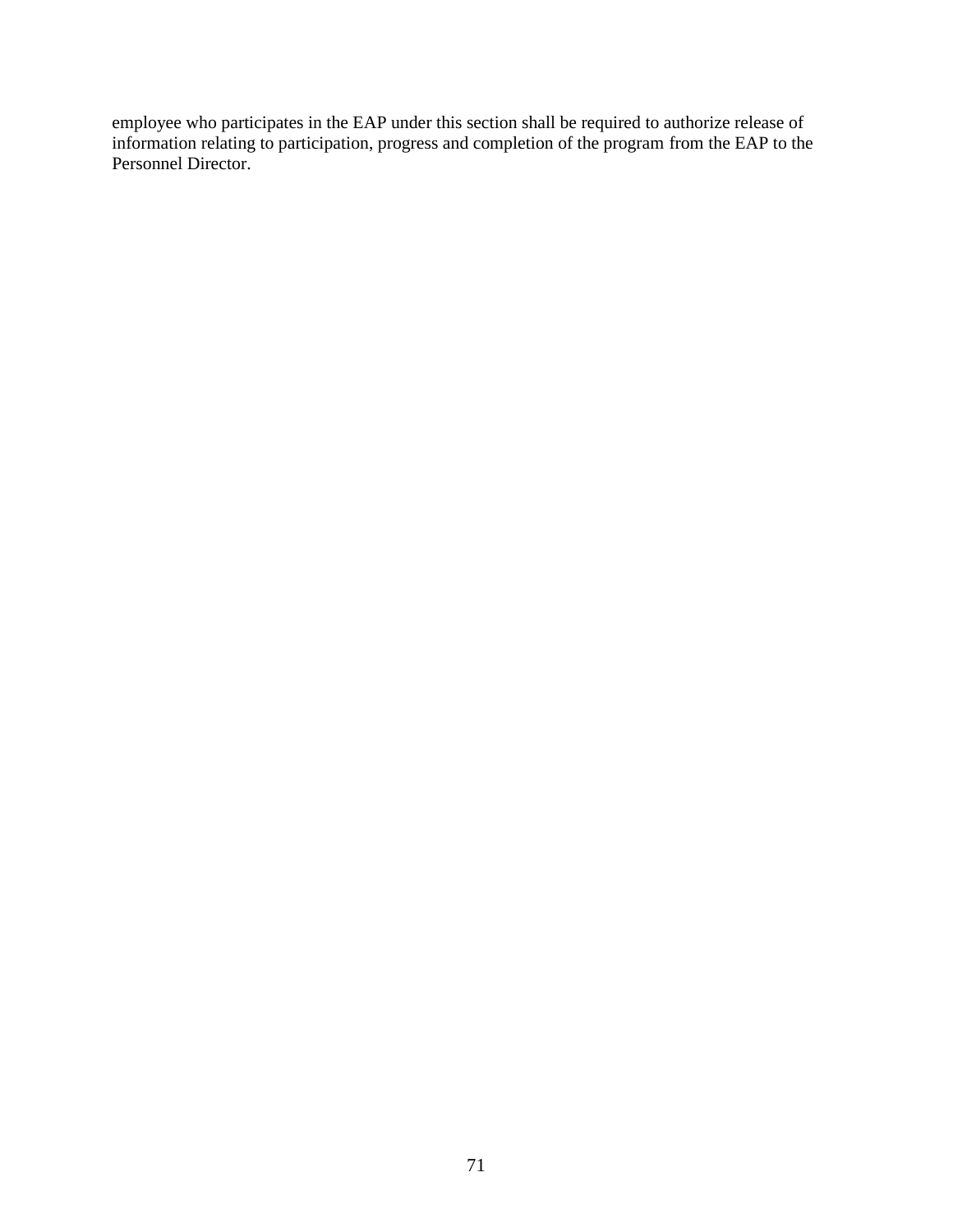# **APPENDIX F**

#### **Effective through August 31, 2016**

#### **City of Bristol** *Benefits at a Glance*

|                                                                                                                                                                                                                                                                          | <b>In Network</b><br>You Pay: | <b>Out-of-Network</b><br>You pay:                           |
|--------------------------------------------------------------------------------------------------------------------------------------------------------------------------------------------------------------------------------------------------------------------------|-------------------------------|-------------------------------------------------------------|
| Office Visit Copayment                                                                                                                                                                                                                                                   | \$25                          | You pay 20%<br>Plan pays 80%<br>After the deductible is met |
| <b>Hospital Copayment</b>                                                                                                                                                                                                                                                | \$200                         | You pay 20%<br>Plan pays 80%<br>After the deductible is met |
| <b>Outpatient Surgery Copayment</b>                                                                                                                                                                                                                                      | \$75                          | You pay 20%<br>Plan pays 80%<br>After the deductible is met |
| Coinsurance                                                                                                                                                                                                                                                              | \$0                           | You pay 20%<br>Plan pays 80%<br>After the deductible is met |
| Calendar year deductible (individual/2-member<br>$family/3 + member family)$<br>*In-network calendar year deductible only applies to<br>Short Term Rehabilitation in excess of 50 days and<br>Pharmacy in excess of pharmacy plan annual maximum                         | \$250/\$500/\$750*            | \$250/\$500/\$750                                           |
| Calendar year out-of-pocket maximum (individual/2-<br>member family/3+member family)<br>*In-network calendar year out of pocket only applies to<br>Short Term Rehabilitation in excess of 50 days and<br>Pharmacy in excess of separate pharmacy plan annual<br>maximum. | \$750/\$1,500/\$2,250*        | \$750/\$1,500/\$2,250                                       |
| Lifetime Maximum                                                                                                                                                                                                                                                         |                               | Unlimited                                                   |

#### **PREVENTIVE CARE**

| Routine Preventive Care – (Routine well child care, | No charge | You pay 20%                  |
|-----------------------------------------------------|-----------|------------------------------|
| routine OB/GYN care, routine health examinations) - |           | Plan pays 80%                |
| unlimited                                           |           | After the deductible is met. |
| Mammograms                                          | No charge |                              |
| Hearing screenings                                  | No charge |                              |

## **MEDICAL CARE**

| Office visits                                           | \$25 Copay | You pay 20%                 |
|---------------------------------------------------------|------------|-----------------------------|
| Specialist consultations                                | \$25 Copay | Plan pays 80%               |
| OB/GYN care                                             | \$25 Copay | After the deductible is met |
| Maternity care – initial visit subject to copayment, no | \$25 Copay |                             |
| charge thereafter                                       |            |                             |
| Lab and X-ray                                           | No charge  |                             |
| <b>Allergy Services</b>                                 |            |                             |
| Office visits/testing                                   | \$25 Copay |                             |
| <i>Injections</i>                                       | No charge  |                             |

## **HOSPITAL CARE –** *Prior authorization required.*

| Semi-private room                                       | \$200 | You pay 20%                  |
|---------------------------------------------------------|-------|------------------------------|
| Maternity and newborn care                              | \$200 | Plan pays 80%                |
| Skilled nursing facility, Rehabilitation Hospital, Sub- | \$200 | After the deductible is met. |
| Acute Facilities – up to 180 days per calendar year     |       |                              |
| Outpatient surgery $-$ in a hospital or surgi-center    |       |                              |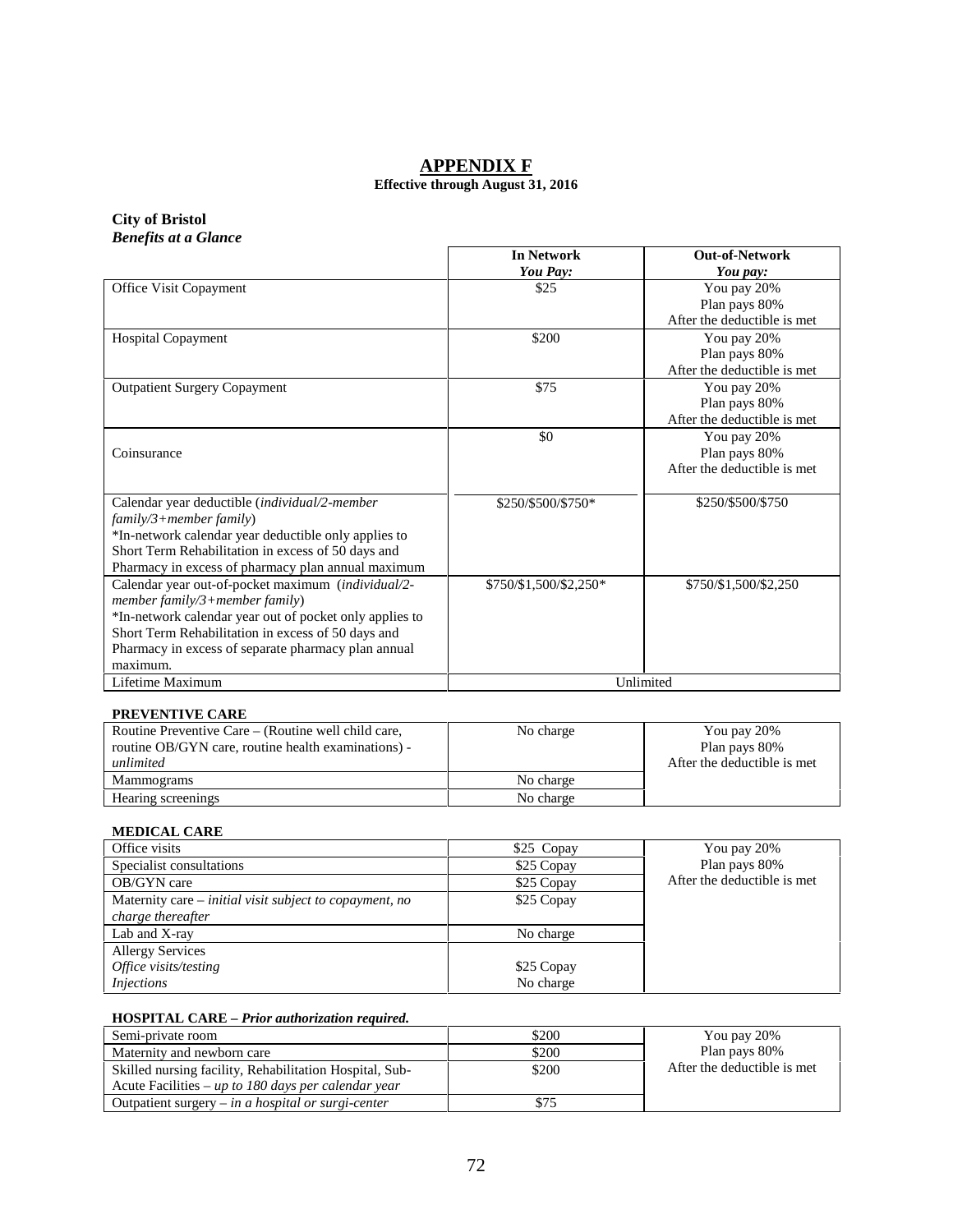#### **EMERGENCY CARE**

| Walk-in centers                                        | No charge   | No charge   |
|--------------------------------------------------------|-------------|-------------|
| Urgent care                                            | \$50 Copay  | \$50 Copay  |
| Hospital emergency room – copayment waived if admitted | \$100 Copay | \$100 Copay |
| Ambulance                                              | No charge   | No charge   |

| <b>OTHER HEALTH CARE</b>                                    |                                                                            |                                  |
|-------------------------------------------------------------|----------------------------------------------------------------------------|----------------------------------|
| Outpatient rehabilitative services:                         |                                                                            | You pay 20%                      |
| 50 days maximum for PT, OT, ST and Chiro. per year,         | No charge after \$25 per office                                            | Plan pays 80%                    |
| excess covered as out of network                            | visit Copay for 1 <sup>st</sup> 50 days                                    | After the deductible is met      |
|                                                             | After 50 days, You pay 20%<br>Plan pays 80%<br>After the deductible is met |                                  |
| Cardiac Rehab – unlimited days per calendar year            | No charge                                                                  |                                  |
| Pulmonary rehab – unlimited days per calendar year          | No charge after \$25 per office                                            |                                  |
| Cognitive therapy – unlimited days per calendar year        | visit Copay                                                                |                                  |
| Prosthetic devices                                          | No charge                                                                  | You pay 20%                      |
|                                                             |                                                                            | Plan pays 80%                    |
|                                                             |                                                                            | After the deductible is met.     |
| Durable medical equipment                                   | No charge                                                                  | You pay 20%                      |
|                                                             |                                                                            | Plan pays 80%                    |
|                                                             |                                                                            | After the deductible is met.     |
| Hospice Care                                                | No charge                                                                  | You pay 20%                      |
|                                                             |                                                                            | Plan pays 80%                    |
|                                                             |                                                                            | After the deductible is met      |
| Home Health Care unlimited days per cal year                | No charge                                                                  | You pay 20%                      |
|                                                             |                                                                            | Plan pays 80%                    |
|                                                             |                                                                            | After the \$50 deductible is met |
| Routine eye exams – Coverage <i>under CIGNA Vision Care</i> | No charge                                                                  | Coinsurance                      |
| $Network - 1$ exam annually                                 |                                                                            | Plan reimburses 80% to           |
|                                                             |                                                                            | maximum of \$170                 |

#### **MENTAL HEALTH/SUBSTANCE ABUSE CARE**

| Inpatient                          | No charge | 20%<br>Y ou pay              |  |
|------------------------------------|-----------|------------------------------|--|
| Outpatient physician office visits | Copay     | Plan pays 80%                |  |
| Outpatient facility visits         | No charge | After the deductible is met. |  |

#### **Prescription drugs covered subject to deductible and coinsurance once annual maximum under pharmacy plan is met.**

**Note:** In situations where the member is responsible for obtaining the necessary pre-certification or prior authorization and fails to do so, benefits may be reduced or denied.

This summary outlines some highlights of your plan. For a complete list of both covered and not covered services, see your employer's summary plan description –the official plan document. If there are any differences between this summary and the plan document, the information in the plan document takes precedence.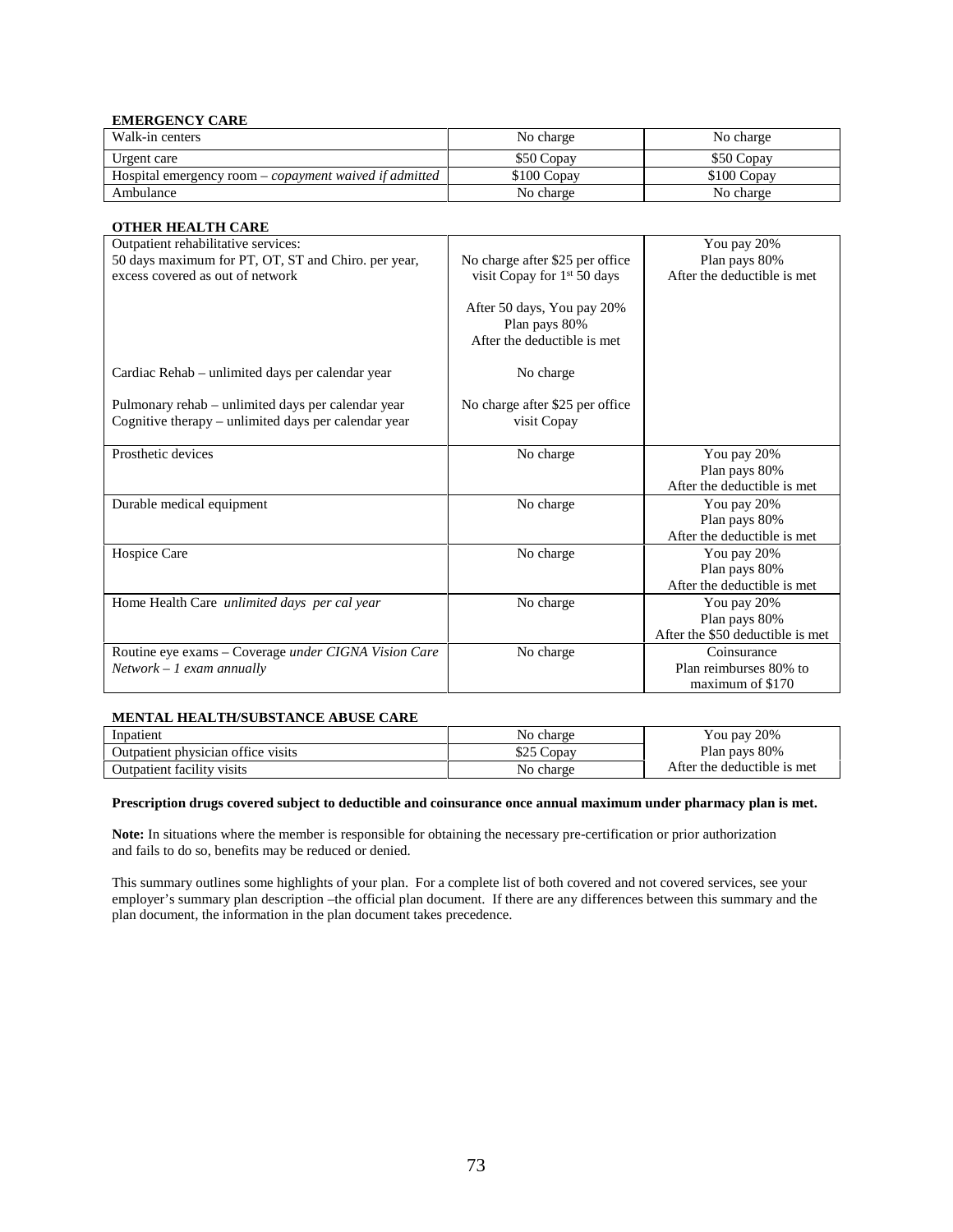## **APPENDIX G Effective September 1, 2016**

## **City of Bristol** *Benefits at a Glance*

|                                                                                                                                                                                                        | <b>In Network</b><br>You Pay:                  | <b>Out-of-Network</b><br>You pay:                           |
|--------------------------------------------------------------------------------------------------------------------------------------------------------------------------------------------------------|------------------------------------------------|-------------------------------------------------------------|
| Office Visit Copayment                                                                                                                                                                                 | \$30                                           | You pay 20%<br>Plan pays 80%<br>After the deductible is met |
| <b>Hospital Copayment</b>                                                                                                                                                                              | \$250                                          | You pay 20%<br>Plan pays 80%<br>After the deductible is met |
| <b>Outpatient Surgery Copayment</b>                                                                                                                                                                    | \$100                                          | You pay 20%<br>Plan pays 80%<br>After the deductible is met |
| Coinsurance                                                                                                                                                                                            | \$0                                            | You pay 20%<br>Plan pays 80%<br>After the deductible is met |
| Calendar year deductible (individual/2-member<br>$family/3 + member family)$<br>*In-network calendar year deductible only applies to<br>Short Term Rehabilitation in excess of 50 days                 | \$250/\$500/\$750*                             | \$1000/\$2000/\$3000                                        |
| Calendar year out-of-pocket maximum (individual/2-<br>member $family/3 + member family$ )<br>*In-network calendar year out of pocket only applies to<br>Short Term Rehabilitation in excess of 50 days | \$750/\$1,500/\$2,250*<br>\$3000/\$6000/\$9000 | \$3000/\$6000/\$9000                                        |
| Lifetime Maximum                                                                                                                                                                                       |                                                | Unlimited                                                   |

#### **PREVENTIVE CARE**

| Routine Preventive Care – (Routine well child care,<br>routine OB/GYN care, routine health examinations) $-$<br>unlimited | No charge | You pay 20%<br>Plan pays 80%<br>After the deductible is met. |
|---------------------------------------------------------------------------------------------------------------------------|-----------|--------------------------------------------------------------|
| Mammograms                                                                                                                | No charge |                                                              |
| Hearing screenings                                                                                                        | No charge |                                                              |

## **MEDICAL CARE**

| Office visits                                           | \$30 Copay  | You pay 20%                 |
|---------------------------------------------------------|-------------|-----------------------------|
| Specialist consultations                                | \$30 Copay  | Plan pays 80%               |
| OB/GYN care                                             | \$30 Copay  | After the deductible is met |
| Maternity care – initial visit subject to copayment, no | \$30 Copay  |                             |
| charge thereafter                                       |             |                             |
| Lab and X-ray                                           | \$15 Copay  |                             |
| High cost diagnostics (includes CAT, CTA, PET,          | \$100 Copay |                             |
| SPECT, MRA, MRI)                                        |             |                             |
| <b>Allergy Services</b>                                 |             |                             |
| Office visits/testing                                   | \$30 Copay  |                             |
| <i>Injections</i>                                       | No charge   |                             |

## **HOSPITAL CARE –** *Prior authorization required.*

| Semi-private room                                       | \$250 | You pay 20%                  |
|---------------------------------------------------------|-------|------------------------------|
| Maternity and newborn care                              | \$250 | Plan pays 80%                |
| Skilled nursing facility, Rehabilitation Hospital, Sub- | \$250 | After the deductible is met. |
| Acute Facilities – up to 180 days per calendar year     |       |                              |
| Outpatient surgery $-$ in a hospital or surgi-center    | \$100 |                              |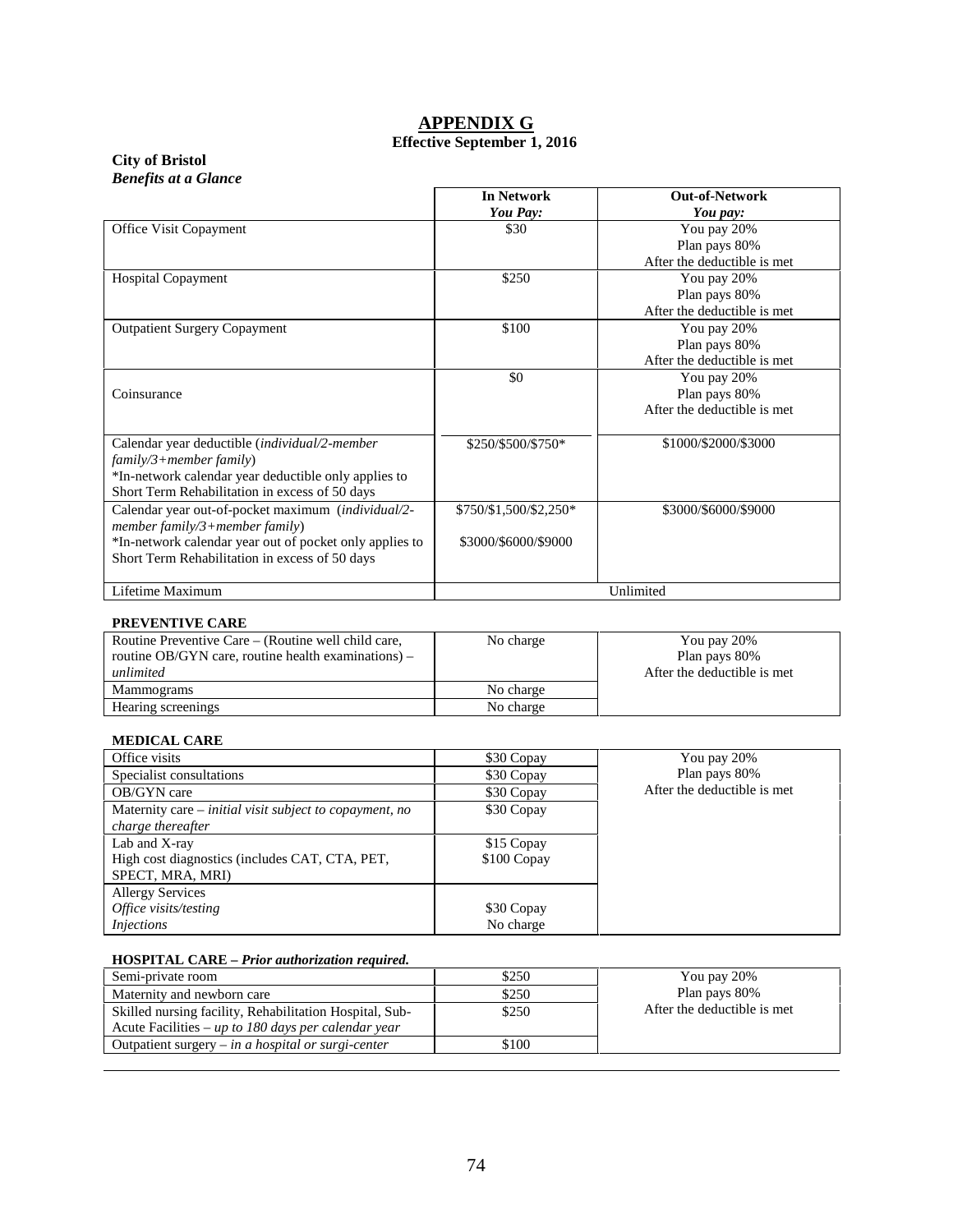#### **EMERGENCY CARE**

| Walk-in centers                                           | \$50        | \$50        |
|-----------------------------------------------------------|-------------|-------------|
| Urgent care                                               | \$50 Copay  | \$50 Copay  |
| Hospital emergency room – copayment waived if<br>admitted | \$150 Copay | \$150 Copay |
| Ambulance                                                 | \$50 Copay  | \$50 Copay  |

#### **OTHER HEALTH CARE**

| Outpatient rehabilitative services:                                                |                                                                                  | You pay 20%                                                      |
|------------------------------------------------------------------------------------|----------------------------------------------------------------------------------|------------------------------------------------------------------|
| 50 days maximum for PT, OT, ST and Chiro. per year,                                | No charge after \$30 per                                                         | Plan pays 80%                                                    |
| excess covered as in-network deductible and co-<br>insurance                       | office visit Copay for 1 <sup>st</sup><br>50 days                                | After the deductible is met                                      |
|                                                                                    | After 50 days, You pay<br>20%<br>Plan pays 80%<br>After the deductible is<br>met |                                                                  |
| Cardiac Rehab – unlimited days per calendar year                                   | No charge                                                                        |                                                                  |
| Pulmonary rehab – unlimited days per calendar year                                 | No charge after \$30 per                                                         |                                                                  |
| Cognitive therapy – unlimited days per calendar year                               | office<br>visit Copay                                                            |                                                                  |
| Prosthetic devices                                                                 | No charge                                                                        | You pay 20%<br>Plan pays 80%<br>After the deductible is met      |
| Durable medical equipment                                                          | No charge                                                                        | You pay 20%<br>Plan pays 80%<br>After the deductible is met.     |
| Hospice Care                                                                       | No charge                                                                        | You pay 20%<br>Plan pays 80%<br>After the deductible is met      |
| Home Health Care unlimited days per cal year                                       | No charge                                                                        | You pay 20%<br>Plan pays 80%<br>After the \$50 deductible is met |
| Routine eye exams - Coverage under CIGNA Vision<br>Care Network $-1$ exam annually | No charge                                                                        | Coinsurance<br>Plan reimburses 80% to maximum of<br>\$170        |

#### **MENTAL HEALTH/SUBSTANCE ABUSE CARE**

| Inpatient                          | \$250      | You pay 20%                 |
|------------------------------------|------------|-----------------------------|
| Outpatient physician office visits | \$30 Copay | Plan pays 80%               |
| Outpatient facility visits         | No charge  | After the deductible is met |

#### **PRESCRIPTION BENEFITS\***

| Retail Generic                 | \$10      |                      |
|--------------------------------|-----------|----------------------|
| <b>Retail Brand Formulary</b>  | \$25      |                      |
| Retail Brand Non-Formulary     | \$40      |                      |
| Mail Order Generic             | \$20      | 20% after deductible |
| Mail Order Brand Formulary     | \$50      |                      |
| Mail Order Brand Non-Formulary | \$80      |                      |
| Pharmacy Out of Pocket maximum | \$2000    |                      |
| Prescription Annual maximum    | Unlimited |                      |

**\*Assumes mandatory generic substitution**

**Note:** In situations where the member is responsible for obtaining the necessary pre-certification or prior authorization and fails to do so, benefits may be reduced or denied.

This summary outlines some highlights of your plan. For a complete list of both covered and not covered services, see your employer's summary plan description –the official plan document. If there are any differences between this summary and the plan document, the information in the plan document takes precedence.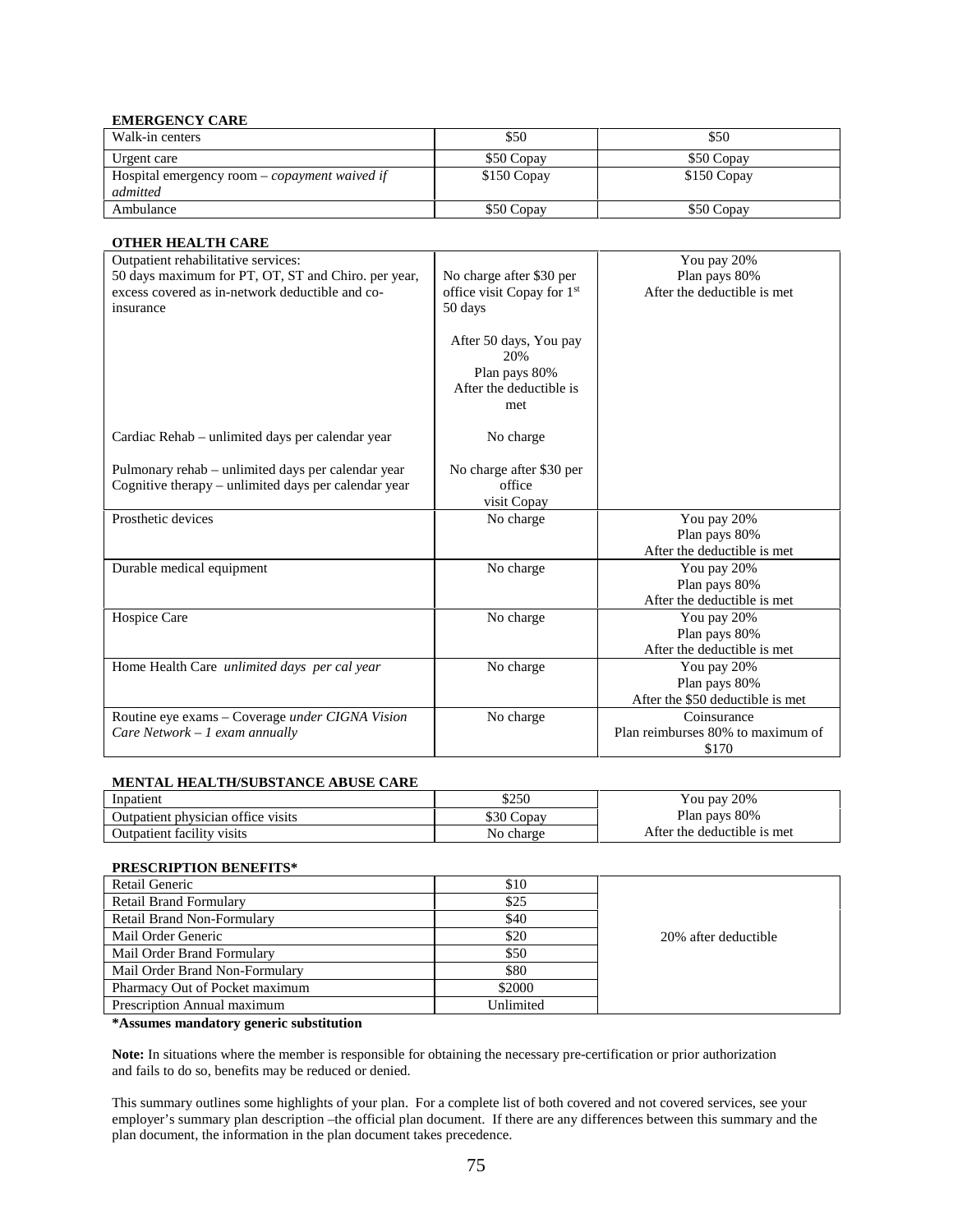# **APPENDIX H**

## **Effective July 1, 2017**

#### **City of Bristol** *Benefits at a Glance*

|                                                                                                                                                                                                   | <b>In Network</b><br>You Pay: | <b>Out-of-Network</b><br>You pay:                           |
|---------------------------------------------------------------------------------------------------------------------------------------------------------------------------------------------------|-------------------------------|-------------------------------------------------------------|
| Office Visit Copayment                                                                                                                                                                            | \$30                          | You pay 20%<br>Plan pays 80%<br>After the deductible is met |
| <b>Hospital Copayment</b>                                                                                                                                                                         | \$400                         | You pay 20%<br>Plan pays 80%<br>After the deductible is met |
| <b>Outpatient Surgery Copayment</b>                                                                                                                                                               | \$200                         | You pay 20%<br>Plan pays 80%<br>After the deductible is met |
| Coinsurance                                                                                                                                                                                       | \$0                           | You pay 20%<br>Plan pays 80%<br>After the deductible is met |
| Calendar year deductible (individual/2-member<br>$family/3 + member family)$<br>*In-network calendar year deductible only applies to<br>Short Term Rehabilitation in excess of 50 days            | \$250/\$500/\$750*            | \$1000/\$2000/\$3000                                        |
| Calendar year out-of-pocket maximum (individual/2-<br>member family/3+member family)<br>*In-network calendar year out of pocket only applies to<br>Short Term Rehabilitation in excess of 50 days | \$750/\$1,500/\$2,250*        | \$3000/\$6000/\$9000                                        |
| Lifetime Maximum                                                                                                                                                                                  | \$3000/\$6000/\$9000          | Unlimited                                                   |

## **PREVENTIVE CARE**

| Routine Preventive Care – (Routine well child care,<br>routine OB/GYN care, routine health examinations) -<br>unlimited | No charge | You pay 20%<br>Plan pays 80%<br>After the deductible is met. |
|-------------------------------------------------------------------------------------------------------------------------|-----------|--------------------------------------------------------------|
| Mammograms                                                                                                              | No charge |                                                              |
| Hearing screenings                                                                                                      | No charge |                                                              |

#### **MEDICAL CARE**

| Office visits                                           | \$30 Copay  | You pay 20%                 |
|---------------------------------------------------------|-------------|-----------------------------|
| Specialist consultations                                | \$45 Copay  | Plan pays 80%               |
| OB/GYN care                                             | \$30 Copay  | After the deductible is met |
| Maternity care – initial visit subject to copayment, no | \$30 Copay  |                             |
| charge thereafter                                       |             |                             |
| Lab and X-ray                                           | \$25 Copay  |                             |
| High cost diagnostics (includes CAT, CTA, PET,          | \$100 Copay |                             |
| SPECT, MRA, MRI)                                        |             |                             |
| <b>Allergy Services</b>                                 |             |                             |
| Office visits/testing                                   | \$30 Copay  |                             |
| <i>Injections</i>                                       | No charge   |                             |

## **HOSPITAL CARE –** *Prior authorization required.*

| Semi-private room                                                                                              | \$400       | You pay 20%                 |
|----------------------------------------------------------------------------------------------------------------|-------------|-----------------------------|
| Maternity and newborn care                                                                                     | \$400       | Plan pays 80%               |
| Skilled nursing facility, Rehabilitation Hospital, Sub-<br>Acute Facilities - up to 180 days per calendar year | \$400       | After the deductible is met |
| Outpatient surgery $-$ in a hospital or surgi-center                                                           | \$200       |                             |
| <b>EMERGENCY CARE</b>                                                                                          |             |                             |
| Walk-in centers                                                                                                | \$50 Copay  | \$50Copay                   |
| Urgent care                                                                                                    | \$50 Copay  | \$50Copay                   |
| Hospital emergency room $-$ <i>copayment waived if</i><br>admitted                                             | \$150 Copay | \$150 Copay                 |
| Ambulance                                                                                                      | \$50 Copay  | \$50 Copay                  |